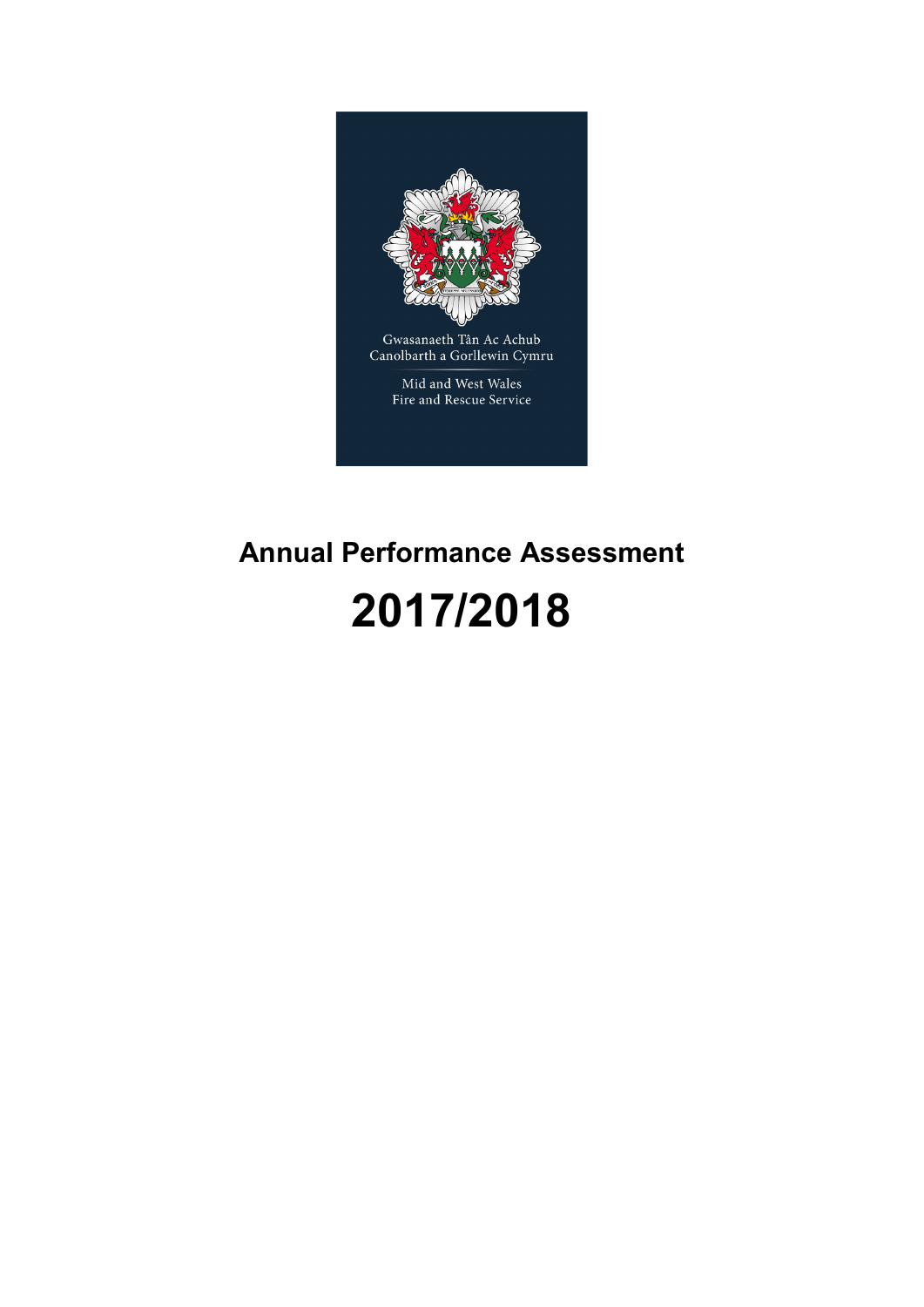| Introduction                                                   | 3         |
|----------------------------------------------------------------|-----------|
| About our Annual Performance Assessment                        | 4         |
| Our Commitment to Improve                                      | $5 - 14$  |
| Our Improvement Objectives                                     | $15 - 49$ |
| Find out more                                                  | $50 - 51$ |
| Appendix 1 – Well-being of Future Generations (Wales) Act 2015 | 52-53     |
| <b>Progress Statement</b>                                      |           |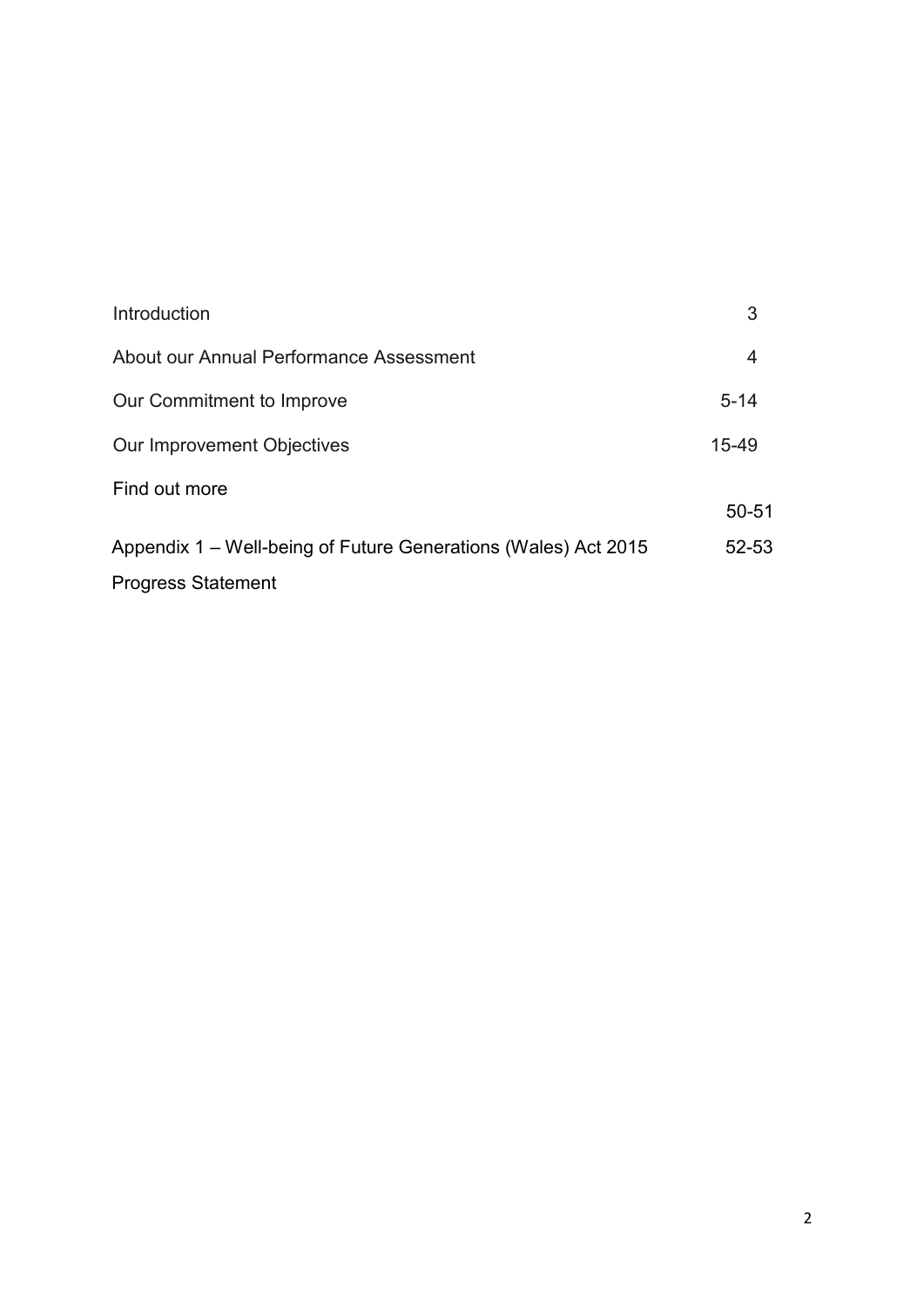### **Introduction**

We are pleased to introduce our Annual Performance Assessment for **2017/2018.**

This report outlines how we have performed against the Improvement Objectives we set ourselves within our Annual Improvement Plan for 2017/2018.

There is no doubt that we are a high performing Service and we are extremely proud of what we have achieved during 2017/2018. Our vision is "To be a world leader in Emergency Response and Community Safety" and over the last 12 months we have tried and tested new and innovative ways of delivering our services. However, we recognise that more needs to be done and remain committed to engaging with our communities, exploring new ways of delivering services and working with our partners to safeguard our communities. Our priority is to ensure our Improvement Objectives are delivered effectively and within budget, whilst continuing to deliver a high-quality service to the communities of mid and west Wales.

This document outlines those areas where innovation has been used to improve our services and also highlights areas where we need to continue to focus our efforts.





Chris Davies Councillor Rowland Rees-Evans Chief Fire Officer Chair of the Fire Authority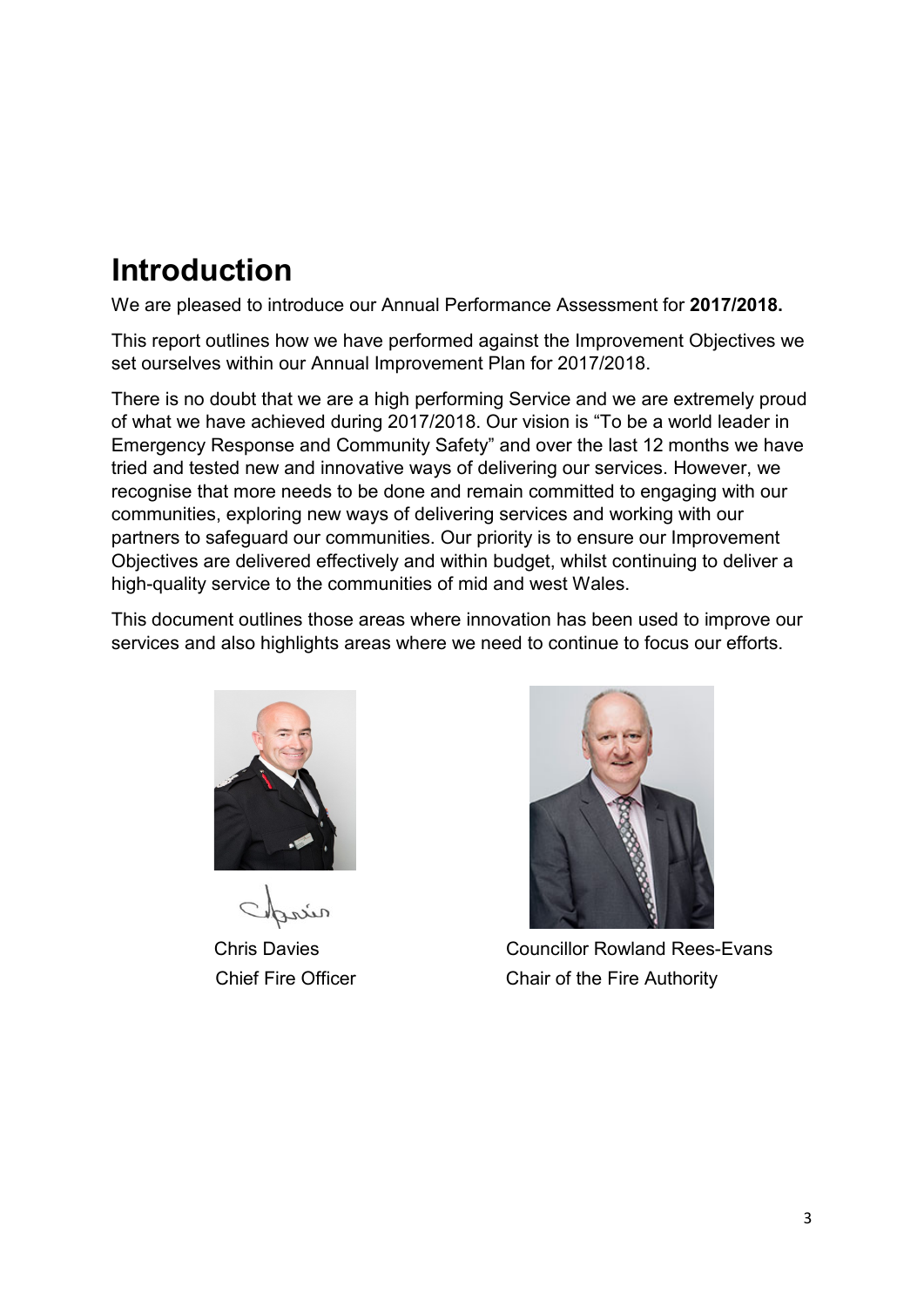### <span id="page-3-0"></span>**About our Annual Performance Assessment**

By 31 October each year, we are required to publish our Annual Performance Assessment, which reports progress against our Improvement Objectives for the previous year. We follow Welsh Government guidelines to ensure the way in which we assess and report our achievements are understood by our communities, staff and stakeholders. Throughout our Performance Assessment, we will tell you how we delivered against what we planned to do in 2017/2018.

The Performance Assessment is also an opportunity for us to identify what lessons we have learnt and how we will incorporate them into our future planning and improvement processes.

<span id="page-3-1"></span>You can access all our Corporate Plan, Annual Improvement Plans and Annual Performance Assessments on our website at [www.mawwfire.gov.uk.](http://www.mawwfire.gov.uk/)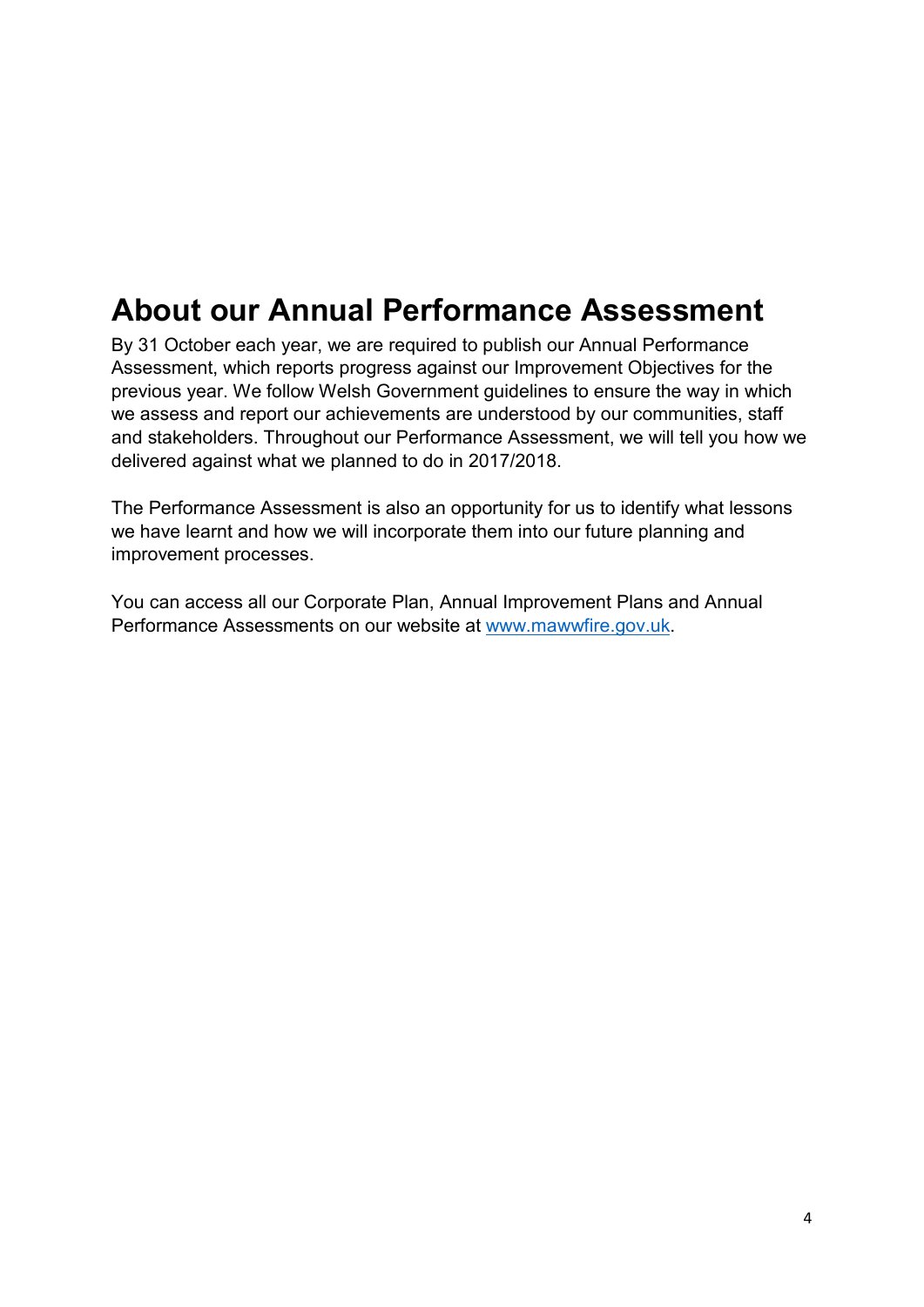### **Our Commitment to Improve**

As a Public Service, we know it is our duty to continually improve on the way in which we work and deliver our services. 2017/2018 has been a very challenging year for the Service, with greater regulation and reduced (financial) budgets. Our five year Strategic Priorities, which include Collaboration, Innovation, Improving our Service Delivery, Empowering our Staff, Making better use of our Assets and Resources, Sustainability and Communication and Engagement, reinforce our commitment to continuously improving the services we provide our communities.

### **INDICATORS.**

We are required to report annually on our statutory and sector performance indicators. The following table and graph provide an overview of our performance against those statutory and sector indicators for 2017/2018.

| <b>Incident</b>                                                                                                    | 2017/2018 | 2016/2017 | 2015/2016 | 2014/2015 | 2013/2014 | 2012/2013 | 2011/2012 |
|--------------------------------------------------------------------------------------------------------------------|-----------|-----------|-----------|-----------|-----------|-----------|-----------|
| <b>Fires</b>                                                                                                       | 3190      | 2933      | 3392      | 3491      | 3916      | 3245      | 4522      |
| <b>Road Traffic</b><br><b>Collisions</b>                                                                           | 983       | 997       | 1081      | 1009      | 1133      | 1101      | 1004      |
| <b>False</b><br><b>Alarms</b>                                                                                      | 4939      | 4889      | 4599      | 4464      | 4520      | 4521      | 4553      |
| $Co-$<br><b>Responder</b><br><b>Calls</b>                                                                          | 2546      | 3765      | 2532      | 2303      | 1914      | 1677      | 718       |
| <b>Special</b><br><b>Service</b><br><b>Calls</b><br>excluding<br>Co<br><b>Responder</b><br>and RTC<br><b>calls</b> | 2122      | 1962      | 1957      | 1650      | 2346      | 2182      | 1700      |
| Grand Total   13780                                                                                                |           | 14546     | 13561     | 12917     | 13829     | 12726     | 12497     |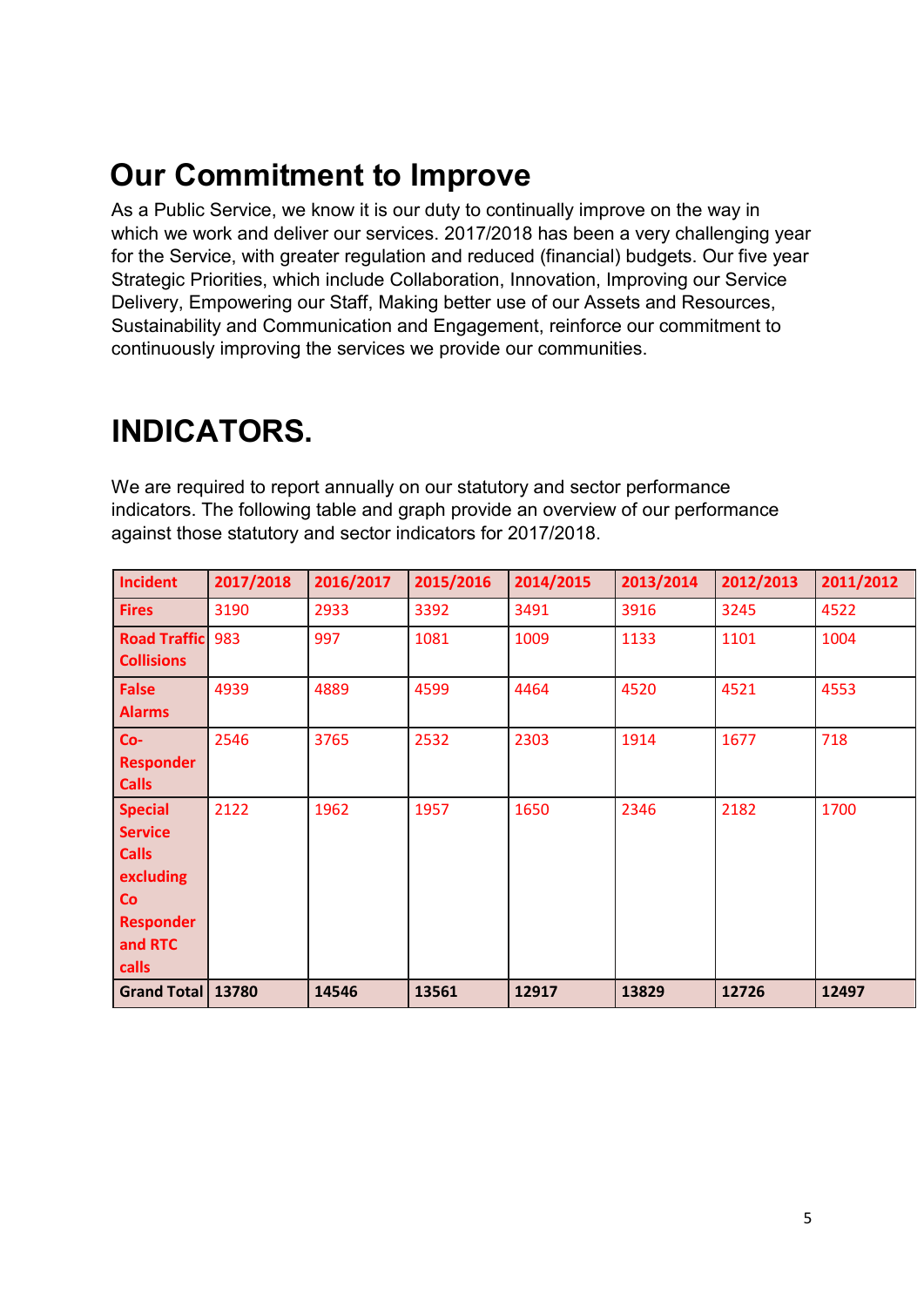

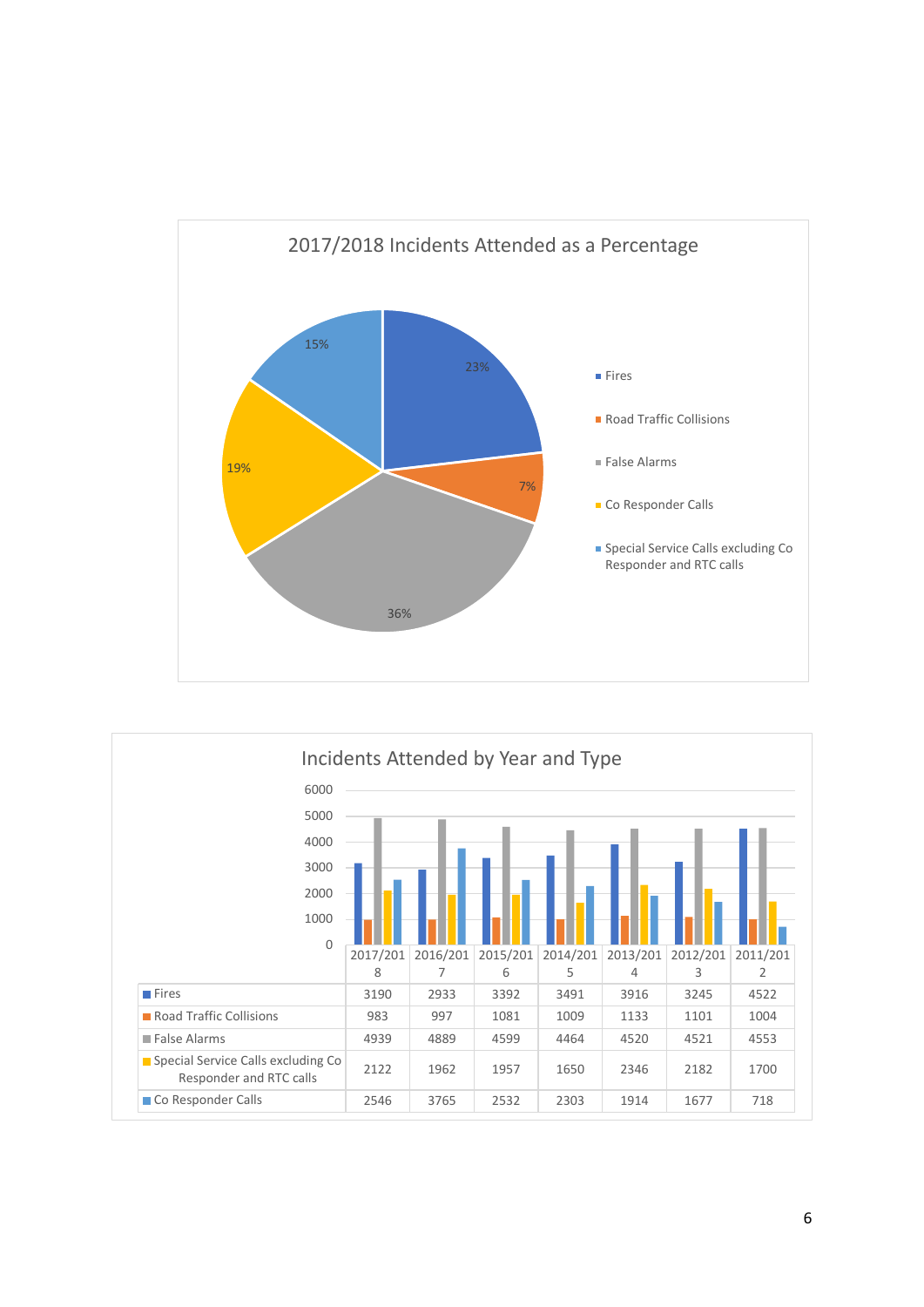### **Welsh Performance Indicators for 2017/2018**

The three Welsh Fire and Rescue Services report annually on their performance in specific areas of Risk Reduction, Community Safety, and Workforce and Financial health.

| Performance<br><b>Indicator</b>                                                                     | 2017/2018<br><b>Actuals</b> | <b>Average</b><br>2007/08<br>to<br>2011/12 | <b>Average</b><br>2012/13 to<br>2016/17 | <b>Average</b><br>2013/14 to<br>2017/18 | <b>Average %</b><br><b>Reduction</b><br>2012/13 to<br>2017/18 |
|-----------------------------------------------------------------------------------------------------|-----------------------------|--------------------------------------------|-----------------------------------------|-----------------------------------------|---------------------------------------------------------------|
| <b>Total number of all</b><br>deliberate fires<br>attended per 10,000<br>dwellings                  | 1532                        | 3184                                       | 1544                                    | 1552                                    | 0.5%                                                          |
| <b>Total number</b><br>of all accidental<br>fires attended<br>per 10,000<br>dwellings               | 1682                        | 1966                                       | 1677                                    | 1733                                    | 3.3%                                                          |
| <b>Total number of all</b><br>fires in dwellings<br>attended per 10,000<br>dwellings                | 566                         | 678                                        | 603                                     | 604                                     | 0.2%                                                          |
| <b>Total number of all</b><br>accidental fires in<br>dwellings attended<br>per 10,000 dwellings     | 533                         | 305                                        | 561                                     | 563                                     | 0.4%                                                          |
| <b>Number of</b><br>deliberate fires in<br>dwellings per<br>10,000 dwellings                        | 33                          | 72                                         | 42                                      | 41                                      | $-2.4%$                                                       |
| The total number of<br>fires in non-domestic<br>premises per 1,000<br>non-domestic<br>premises;     | 219                         | 331                                        | 221                                     | 221                                     | 0.0%                                                          |
| <b>Total number of fire</b><br>deaths per 100,000<br>population                                     | 11                          | 8                                          | 6                                       | 8                                       | 33.3%                                                         |
| <b>Deaths caused by</b><br>fires started<br>accidentally in<br>dwellings per<br>100,000 population; | 38                          | 75                                         | 64                                      | 60                                      | $-6.3%$                                                       |

Below is a breakdown of our Sector Performance Indicators for 2017/2018.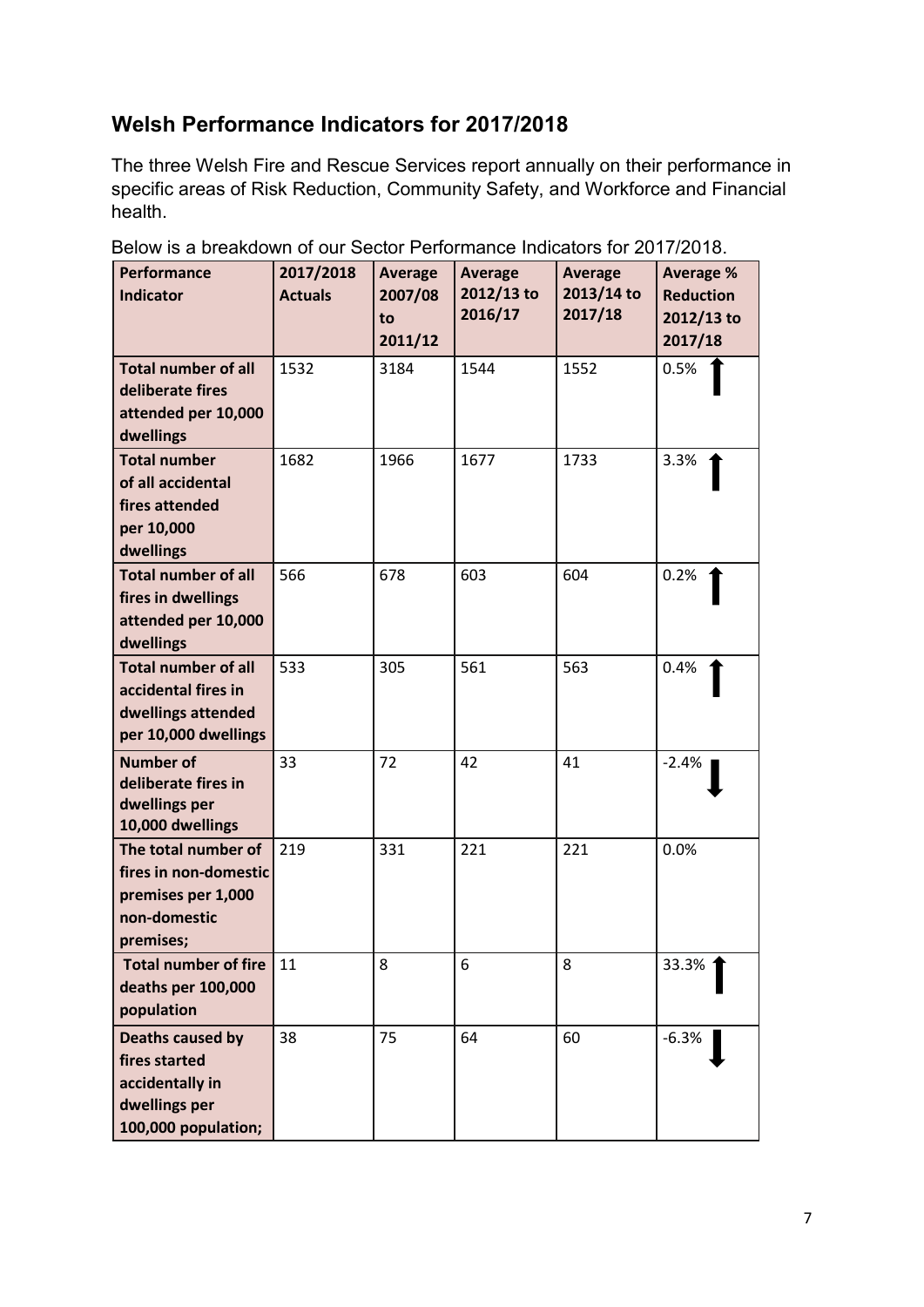| Deaths caused by<br>fires started<br>deliberately in<br>dwellings per<br>100,000 population;                                                             |      | 8                           |             | 5                                       | 5                                       | 6                                       | 20.0%                                                         |
|----------------------------------------------------------------------------------------------------------------------------------------------------------|------|-----------------------------|-------------|-----------------------------------------|-----------------------------------------|-----------------------------------------|---------------------------------------------------------------|
|                                                                                                                                                          |      |                             |             |                                         |                                         |                                         |                                                               |
| Performance<br><b>Indicator</b>                                                                                                                          |      | 2016/2017<br><b>Actuals</b> |             | <b>Average</b><br>2006/07 t0<br>2010/11 | <b>Average</b><br>2011/12 to<br>2015/16 | <b>Average</b><br>2012/13 to<br>2016/17 | <b>Average %</b><br><b>Reduction</b><br>2011/12 to<br>2016/17 |
| <b>Total number</b><br>of injuries<br>(excluding prec<br>checks) arising<br>from fires per<br>100,000<br>population                                      | 0    |                             | $\mathbf 0$ |                                         | $\mathbf{1}$                            | $\mathbf{1}$                            | 0.0%                                                          |
| <b>Injuries</b><br>(excluding<br>precautionary<br>checks) arising<br>from fires<br>started<br>accidentally in<br>dwellings per<br>100,000<br>population; | 34   |                             | 51          |                                         | 43                                      | 41                                      | $-4.7%$                                                       |
| <b>Injuries</b><br>(excluding<br>precautionary<br>checks) arising<br>from fires<br>started<br>deliberately in<br>dwellings per<br>100,000<br>population  | 3    |                             | 6           |                                         | 5                                       | 5                                       | 0.0%                                                          |
| <b>Total false</b><br>alarms caused<br>by automatic<br>fire detection<br>per                                                                             | 1512 |                             | 1325        |                                         | 1574                                    | 1540                                    | $-2.2%$                                                       |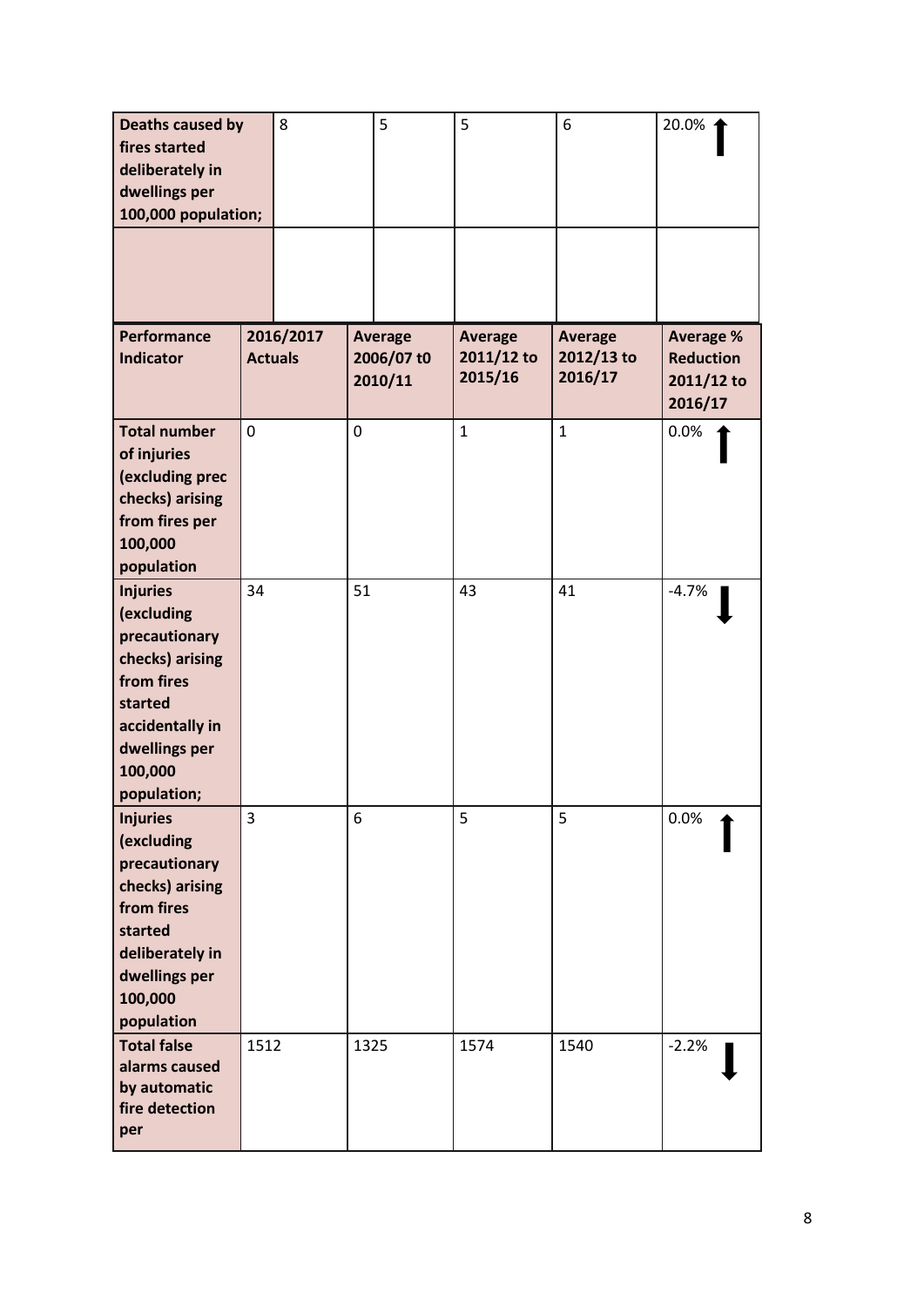| 1,000 non-<br>domestic<br>properties.                                                                                      |        |        |        |        |         |
|----------------------------------------------------------------------------------------------------------------------------|--------|--------|--------|--------|---------|
| <b>Total false</b><br>alarms caused<br>by automatic<br>fire detection<br>per 1,000<br>domestic<br>properties.              | 1381   | 1325   | 1570   | 1558   | $-0.8%$ |
| <b>Dwelling fires</b><br>attended<br>where a smoke<br>alarm was not<br>fitted as a % of<br>all dwelling<br>fires attended. | 42.05% | 38.64% | 35.01% | 37.00% | 5.7%    |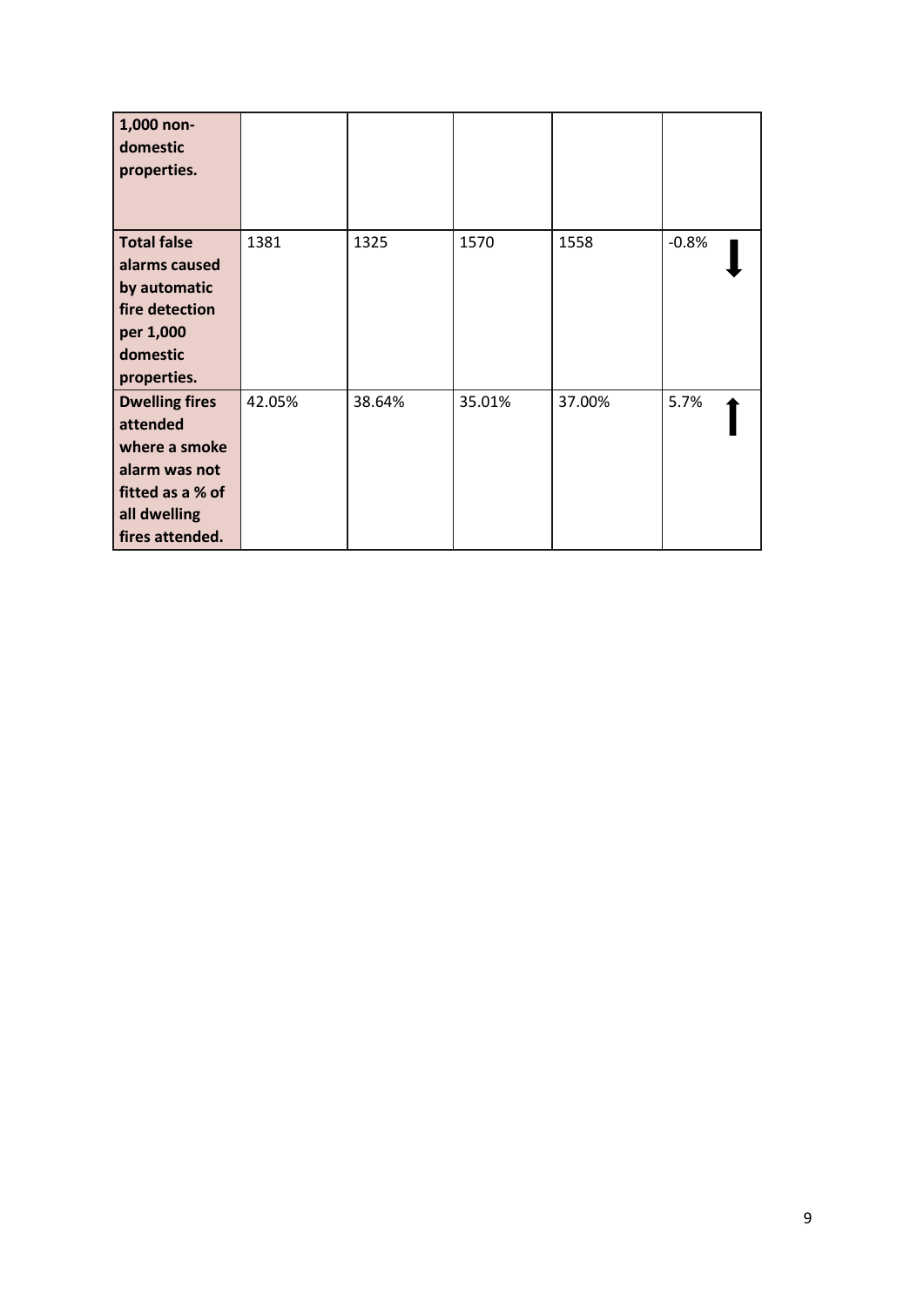### **Our Performance against the All Wales Dwelling Fire Response Charter**

Driving down the number and severity of fires in dwellings is a key priority for all three Welsh Fire and Rescue Authorities. Our success in achieving this is clearly reflected in the steady decline in the number of dwelling fires that occur each year in Wales.

The three Welsh Fire and Rescue Authorities have a common aim of maintaining a long term downward trend in the incidence of:

- dwelling fires
- dwelling fire casualties
- serious injuries to fire personnel attending dwelling fires

The Charter comprises seven individual commitments made by the three Fire and Rescue Authorities in Wales to the members of the public and these are:

- 1. Take the lead in driving down the number of dwelling fires that occur and in reducing their impact on people.
- 2. React quickly and efficiently every time we receive an emergency 999 call to attend a dwelling fire.
- 3. Attend dwelling fires swiftly and be properly equipped to deal with them.
- 4. Deal with fires effectively, efficiently and professionally.
- 5. Help to restore normality to communities in the aftermath of dwelling fires.
- 6. Investigate the causes of dwelling fires and hold relevant people to account when appropriate to do so.
- 7. Maintain high standards and improve aspects of what we do.

The All Wales Dwelling Fire Response Charter can be found on our website www.mawwfire.gov.uk

We have reviewed our performance in relation to each commitment of the Dwelling Fire Response Charter and the results are as follows: -

#### **Commitment 1**

*We will take the lead in driving down the number of dwelling fires that occur and in reducing their impact on people*

We are committed to taking the lead in maintaining a downward trend in the incidence of dwelling fires and associated casualties in Wales.

In 2017/2018 we provided advice and encouragement to people on how they can prevent fires from starting in their home and how they can keep themselves safe from fire. Our prevention activity included delivering Home Fire Safety Checks to householders and children and young people at key stages received a fire safety talk.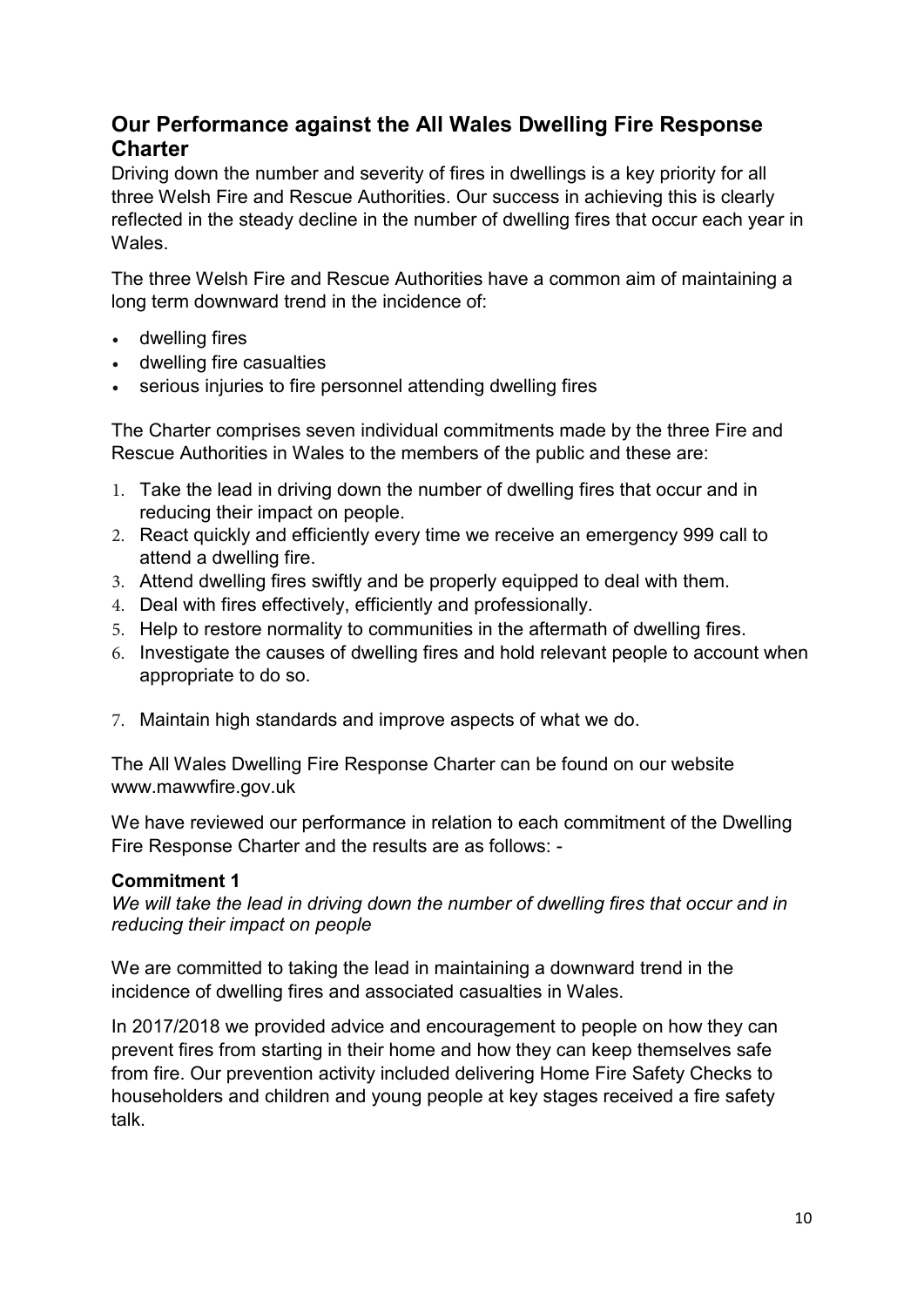During 2017/2018 we attended **534** accidental dwelling fires, resulting in the deaths of **8** people and another **34** people sustaining injuries. (excluding first aid and precautionary checks).

Also, during 2017/2018 we attended **33** dwelling fires that had been started deliberately, resulting in **0** deaths and **3** people being injured. (excluding first aid on scene and precautionary checks).

The trend in the number of dwelling fires in the Fire and Rescue Service area over the past five to ten years shows a gradual decline (with the exception of 2009/2010 and 2012/2013).

The trend in the number of people being killed or injured in dwelling fires in the Mid and West Wales Fire and Rescue Service area over the past five years shows a gradual decline.

#### **Commitment 2:**

*We will react quickly and efficiently every time we receive an emergency 999 call to attend a dwelling fire*

We are committed to reacting quickly and efficiently when emergency 999 calls are put through to us by the operator.

Our emergency fire control facility remains available around the clock every day of the year, with special arrangements in place for a seamless transfer of calls from one control facility to another in the event of serious disruption or a surge in the number of calls coming in at the same time.

Sophisticated mapping and electronic systems help us to: a) identify the location of the reported incident and b) send the most appropriate available resource to attend the incident.

In 2017/2018, we handled a total of **23,073** emergency 999 calls.

Knowing where our services are needed requires specialist skills to effectively glean information from callers who may, for example, be unfamiliar with the area they are in, be frightened or in distress, be very young, or have communication or language difficulties to contend with.

Another important skill is recognising when a caller is abusing the 999 system by falsely claiming that there is an emergency when, in fact, there is not. It is a criminal offence to knowingly make false calls to the emergency services. Sadly, that does not seem to deter a minority of people who tie up the 999 lines and divert services away from people who may be in a genuinely life-threatening situation. Every time we turn out to one of these malicious false alarms it wastes both time and money and places the rest of the community at higher risk.

In 22% of cases, we were able to establish that these calls were not genuine and thus avoided needlessly mobilising resources to attend.

#### **Commitment 3:**

*We will reach dwelling fires quickly and be properly equipped to deal with them*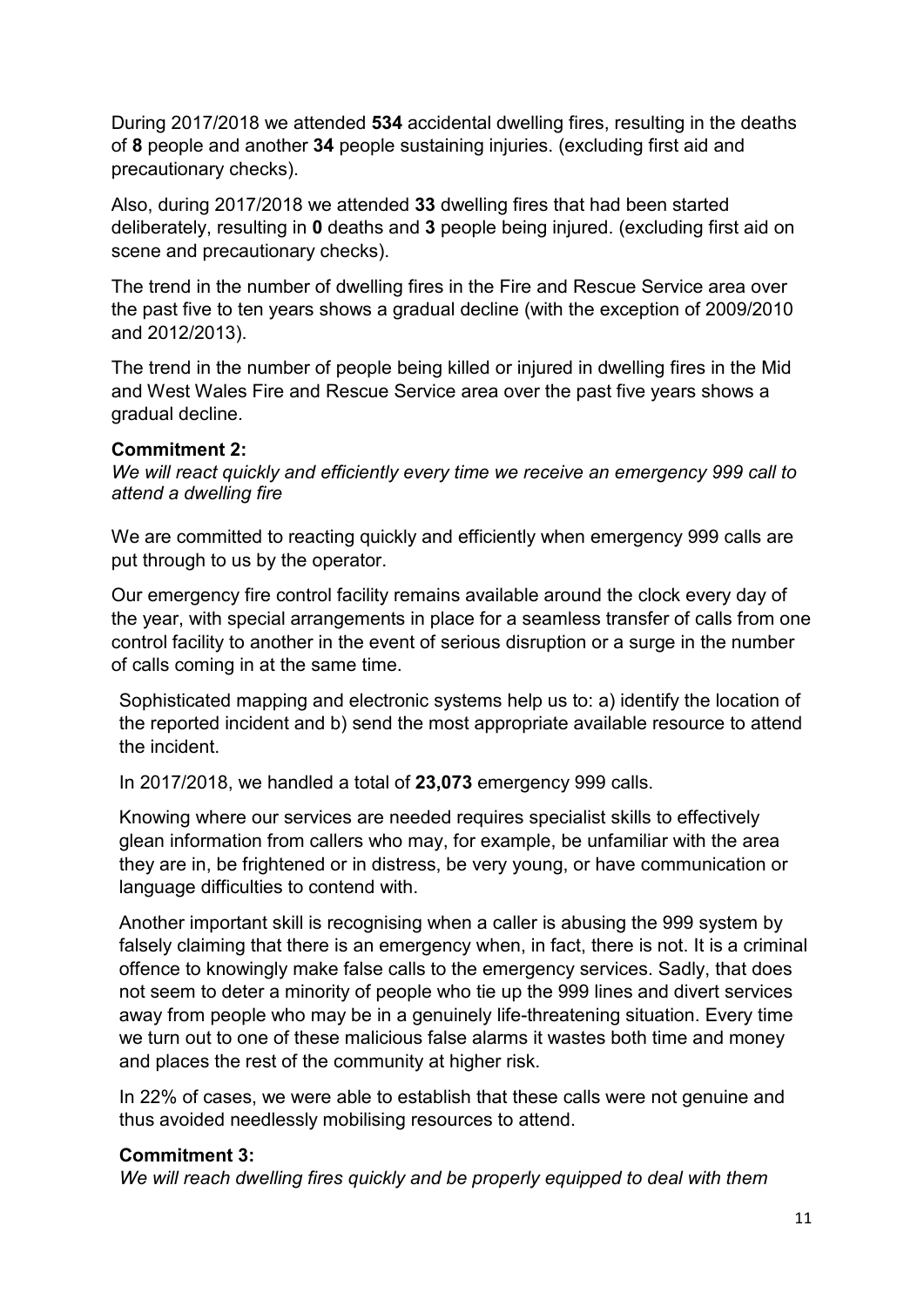Once we have answered the emergency 999 call and allocated the most appropriate resources to make up the initial attendance at the incident, our next priority is to get to the incident quickly, safely and be properly equipped to deal with it.

In 2017/2018 we responded to **17%** of dwelling fires within **1-5** minutes, **49%** within **5-10** minutes, **18%** within **10-15** minutes and **7%** in over **15** minutes. These response times include the time it takes for personnel to turn in to the fire station as well as the travel time, so a number of things can affect the speed of response figures, including the urban/rural geography and the nature of road networks in the area.

Speed of response to dwelling fires is extremely important, but we cannot overemphasise the importance of preventing those fires from happening in the first instance, and of having at least one working smoke alarm fitted and a pre-planned escape route in case a fire does occur. However, if a dwelling fire has occurred, we ensure that our firefighting crews are properly equipped to deal with it.

We equip our firefighters with high quality personal protective equipment and firefighting equipment. We require them to be operationally fit and healthy and we make sure that their skills are routinely reassessed and exercised. We also routinely check that the way our crews dealt with incidents is in accordance with accepted firefighting procedures.

We take the safety of our firefighters very seriously, given the nature of the work that they undertake. In 2017/2018 our crews attended **3246** fires in a variety of different types of premises and at outdoor locations. Whilst fighting those fires, **21**  operational staff received an injury. It is rare that firefighters sustain serious injuries – of the total above, there was **1** classed as 'major' injury under the Reporting of Injuries, Diseases and Dangerous Occurrences Regulations (RIDDOR).

#### **Commitment 4:**

*We will deal with dwelling fires effectively, efficiently and professionally*

We are committed to dealing with fires effectively, efficiently and professionally. To this end, we equip our highly trained fire crews with the right skills, knowledge, information, firefighting equipment and command support so that whatever the circumstances of the dwelling fire, they will be correctly prepared to deal with it.

In 2017/2018, of all the accidental dwelling fires that we attended, **475** were successfully contained within the room of origin, without spreading any further. Although a number of factors could contribute to this statistic that would be outside the control of the attending crews (such as how long it took for someone to discover the fire in the first instance, whether or not internal doors had been shut to help prevent the spread of the fire, and how far away from a fire station the dwelling was located), we still consider this to be a reasonable indicator of our firefighting success.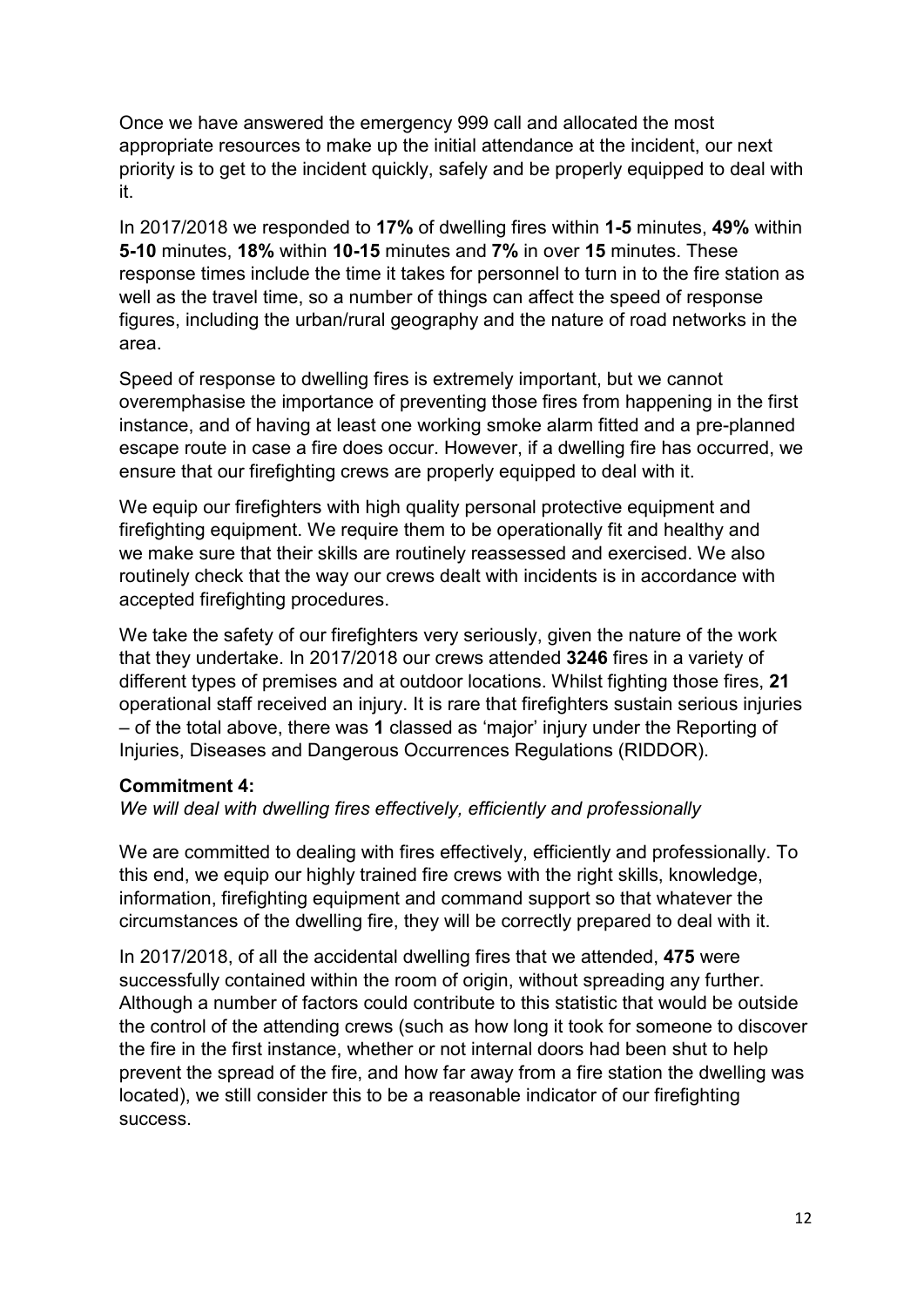We recognise the importance of research and equipment improvements and ensure that we invest time and effort in staying in touch with the latest developments. During 2017/18 we continued to explore a number of new firefighting techniques.

### **Commitment 5:**

#### *We will help to restore normality to communities in the aftermath of dwelling fires*

We are committed to helping to restore normality to communities in the aftermath of dwelling fires.

A fire in the home can leave people feeling extremely vulnerable. When people have lost their possessions, they will need practical as well as emotional support. When people have been injured or killed in the fire, the experience can affect whole communities as well as the individual and his or her immediate family and friends.

For this reason, the Fire and Rescue Service's role in supporting communities does not end when the fire has been extinguished and everyone has been accounted for.

In all cases, the cause of the fire will be investigated and carefully recorded. Every detail of how and where the fire started, how far it spread, any special circumstances, any particular factors that contributed to the fire will be recorded as a source of future learning, research and monitoring.

If there are reasons to believe that a fire was started deliberately in a dwelling, either by someone living there or by someone else, this will be followed up with the Police and other relevant agencies.

In some premises, such as blocks of flats or houses occupied by a number of different tenants, the post-incident investigations might indicate that a landlord had failed to ensure the necessary level of fire safety. Our specialist fire investigators might then be involved in a criminal investigation and court proceedings.

If a fire is found to have started accidentally, we will undertake some form of Community Safety activity or campaign in the vicinity, offering advice and reassurance by way of free Home Safety Check.

#### **Commitment 6:**

#### *We will investigate the causes of dwelling fires and hold relevant people to account when appropriate to do so*

We always investigate the causes of dwelling fires. In many cases the cause and origin of a fire will be very clear and straightforward, but in others a more in-depth, forensic investigation will be required to ascertain the most likely cause of the fire. Only in a small minority of instances is the cause 'unknown'. In 2017/2018 **10**  dwelling fires were recorded as having an unknown cause.

If a crime is suspected, the investigation of the fire will be conducted with the Police. People suspected of deliberately setting fire to a dwelling are likely to face criminal prosecution, although in some cases this may not be the only course of action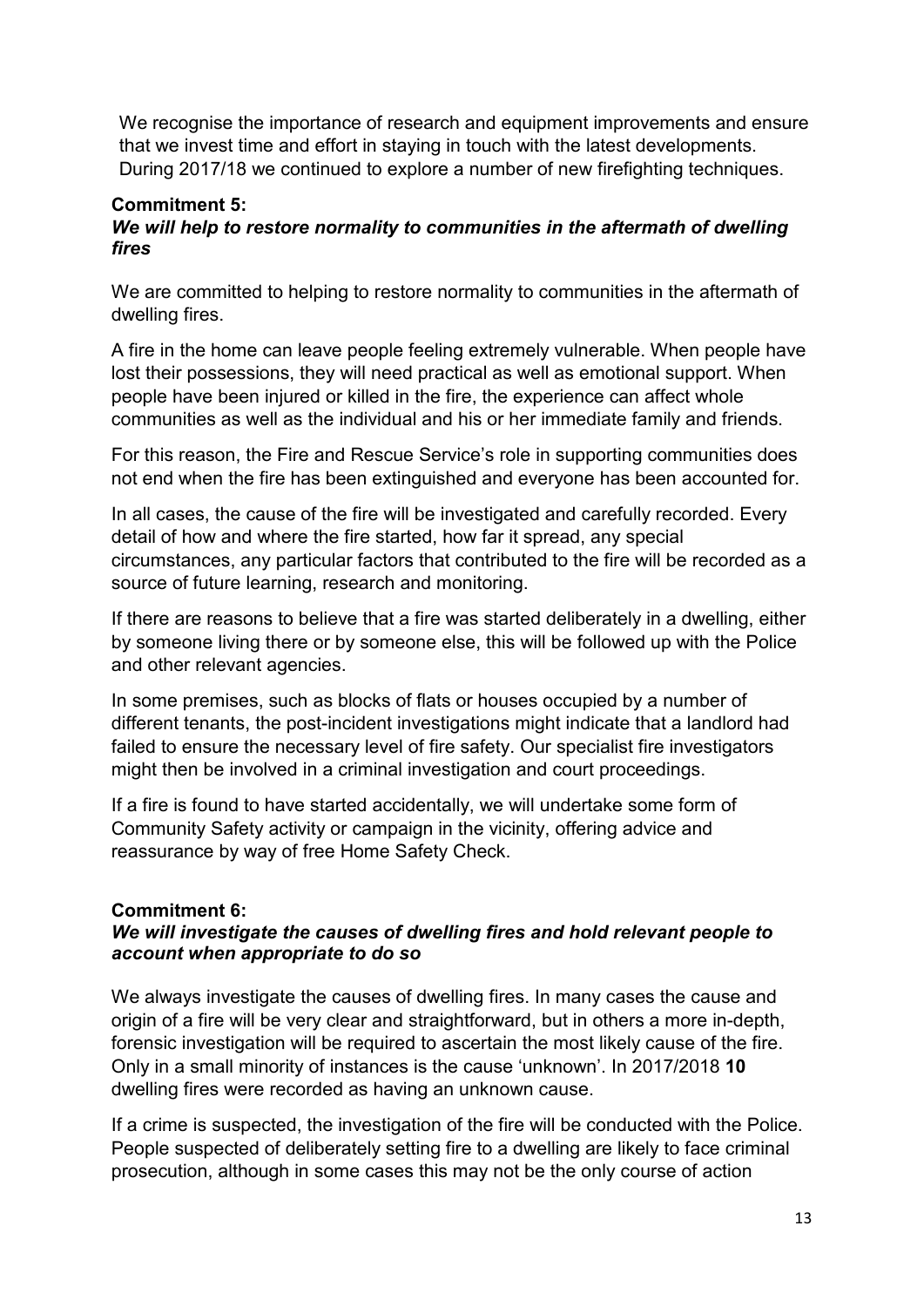available – for example if the fire has been started by a young child or by a person attempting suicide.

In 2017/2018 we attended **566** fires in dwellings, of which **33** were found to have been started deliberately.

In some residential premises, such as flats and houses of multiple occupation, the communal and shared areas are covered by regulations that require whoever is responsible for those premises (such as the landlord or the premises manager) to have good fire safety arrangements in place. Failure to do so can lead to the closure of the premises and prosecution of the responsible person with the prospect of imprisonment and/or unlimited fines.

As an enforcing authority, we ensure that responsible persons fulfil their obligations under this legislation and can select from a range of enforcement options available to us, depending on the seriousness and risk posed by the contravention. In 2017/2018 we served **10** Enforcement Notices, **13** Prohibition Notices and **0** Formal Cautions in relation to dwelling fires.

### **Commitment 7:**  *We will strive to maintain high standards and improve aspects of what we do*

We continuously strive to maintain high standards and improve aspects of what we do. Under legislation, Fire and Rescue Authorities are classed as 'Welsh Improvement Authorities' and are expected to routinely review and continuously improve their own performance through a formal process.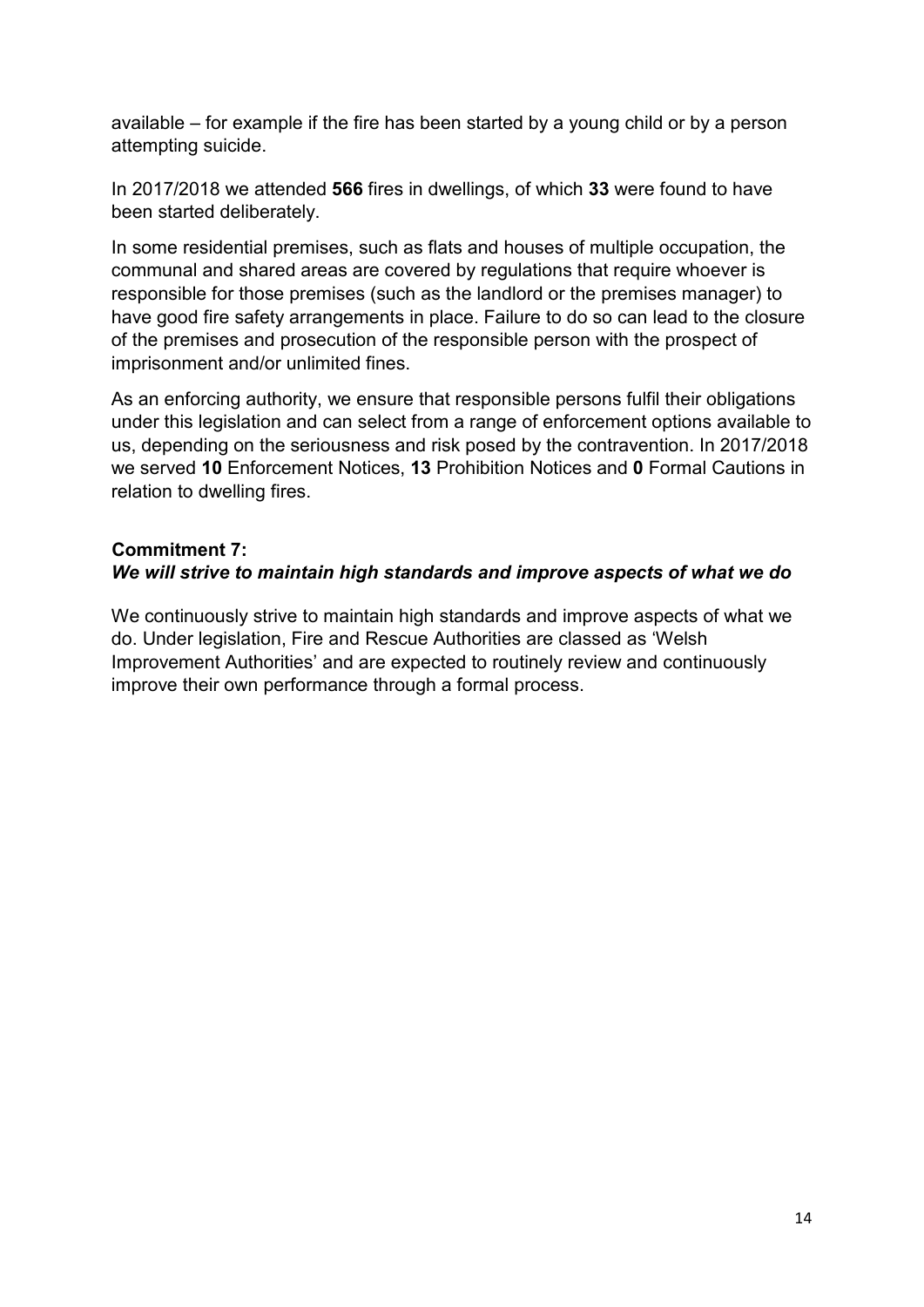### **Our Improvement Objectives**

Each year, as part of our planning process, we develop Improvement Objectives which have been designed to help us deliver against our Strategic Priorities. Our Improvement Objectives tell our staff, communities and stakeholders what benefits will be delivered to them over the coming year.

During 2017/18, we identified and developed 12 Improvement Objectives which we believed would reduce risk and improve the safety of our communities. They were:

**Objective 1** – To deliver a holistic home safety intervention to those most at risk within the communities of mid and west Wales.

**Objective 2** – To reduce the incidence of arson across mid and west Wales.

**Objective 3** – To deliver our part of the Welsh Government Road Safety Framework.

**Objective 4** – The Well-being of Future Generations (Wales) Act 2015 and our role in Public Service Boards.

**Objective 5** – To contribute to and implement the new Emergency Services Network (ESN).

**Objective 6** – Further develop the findings of the Service's Risk Review and Strategic Assessment.

**Objective 7** – Review and develop our response to flooding incidents.

**Objective 8** – To support economic sustainability within our business community.

**Objective 9** – To invest in our people.

**Objective 10** – To make best use of our assets and resources.

**Objective 11** – Digitisation – To use technology to innovate, collaborate and empower.

**Objective 12** – To improve the way we resolve operational incidents through innovation and the use of new technology.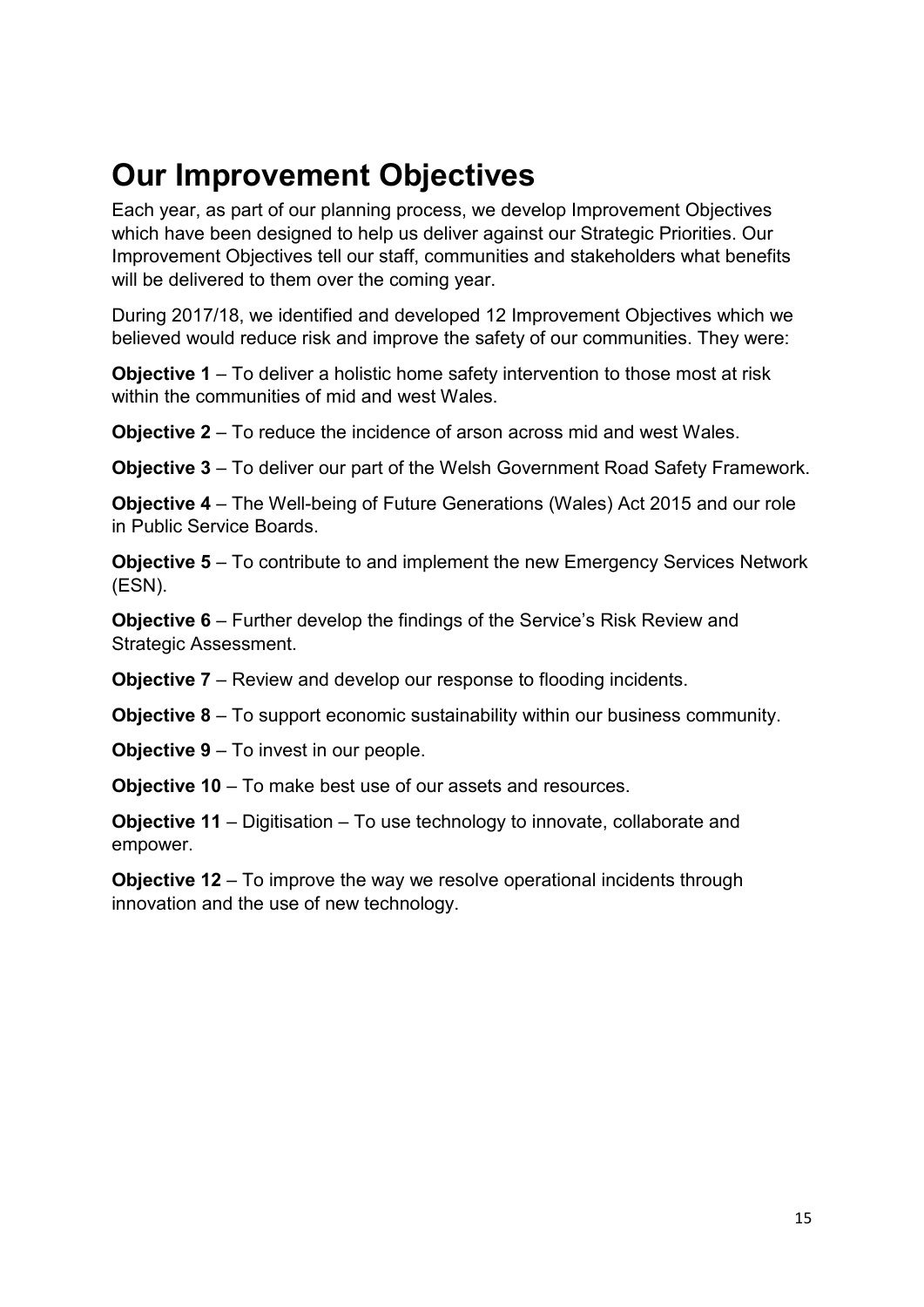### **Objective 1**

**To deliver a holistic home safety intervention to those most at risk within the communities of mid and west Wales.** 

| Our data shows us that there is a significant long-term<br>reduction in accidental dwelling fires, which<br>demonstrates that providing advice, education and<br>equipment can make a positive difference to the people<br>we engage with.                                                                                                                                                                                                                                                                                                                                                             |  |  |
|--------------------------------------------------------------------------------------------------------------------------------------------------------------------------------------------------------------------------------------------------------------------------------------------------------------------------------------------------------------------------------------------------------------------------------------------------------------------------------------------------------------------------------------------------------------------------------------------------------|--|--|
| We ensure that we work collaboratively with a wide<br>range of partner agencies, which allows us to reach<br>households that we may not otherwise have access to,<br>or knowledge of. We therefore plan on using our<br>knowledge of providing professional advice and<br>assistance in order to maximise our impact on<br>vulnerable households.                                                                                                                                                                                                                                                      |  |  |
| Our aim is to build on the collaborative work already<br>undertaken to expand the delivery of advice and<br>interventions that our partners want to promote in order<br>to improve the safety and health of our communities.                                                                                                                                                                                                                                                                                                                                                                           |  |  |
| We want the advice and intervention we deliver to<br>vulnerable people to reflect a holistic approach to<br>community safety, which will mean that our communities<br>will be safer and healthier as a result of our advice and<br>intervention.                                                                                                                                                                                                                                                                                                                                                       |  |  |
| In order to achieve this objective, we said we would:                                                                                                                                                                                                                                                                                                                                                                                                                                                                                                                                                  |  |  |
| Produce an innovative, more holistic home<br>safety intervention which would be rolled out<br>across the Service to replace the traditional<br>Home Fire Safety Check.<br>Review and evaluate the improvement in our<br>community intervention activity with our staff,<br>our external partners and the communities we<br>serve.<br>Expand the role of Community Safety<br>Volunteers to provide ongoing local support to<br>those persons who have benefited from our<br>interventions.<br>Expand the training provided to our partner<br>agencies to support our community safety<br>interventions. |  |  |
|                                                                                                                                                                                                                                                                                                                                                                                                                                                                                                                                                                                                        |  |  |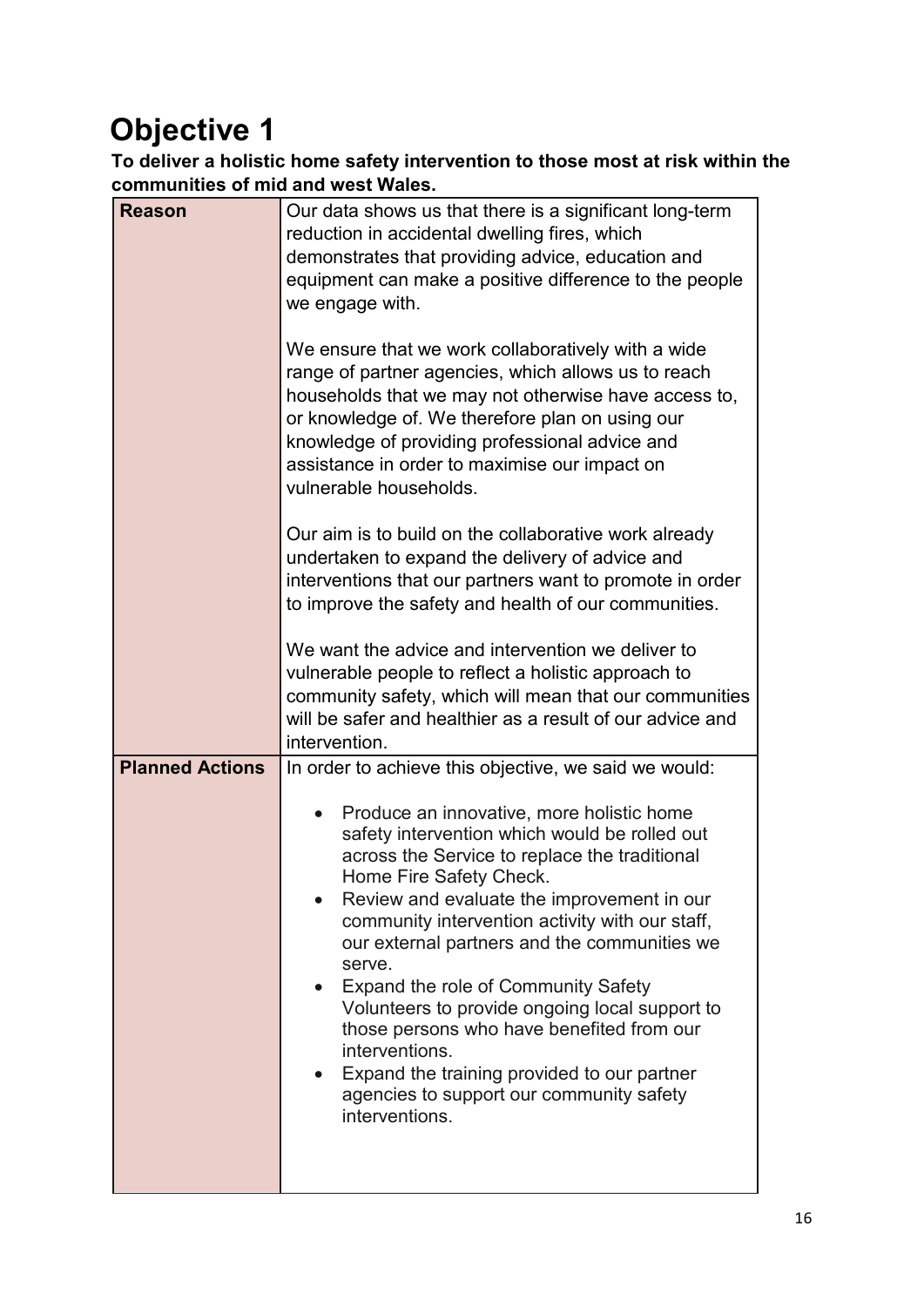| <b>Expected</b><br><b>Outcomes</b> | In order to allow us to measure achievement against this<br>objective we made the following commitments:                                                                   |  |
|------------------------------------|----------------------------------------------------------------------------------------------------------------------------------------------------------------------------|--|
|                                    | To evaluate the quality of the interventions we deliver<br>to the most vulnerable members of our community.                                                                |  |
|                                    | To monitor the feedback we received from partners,<br>staff and the community on the benefit of our<br>interventions and how they reduce risk.                             |  |
|                                    | To use our own Accidental Dwelling Fires and also<br>partner data and national data to measure the long-<br>term impact of our new approach.                               |  |
|                                    | By evaluating and measuring the quality of our activities,<br>we have ensured that our communities are safer and<br>healthier as a result of our advice and interventions. |  |
|                                    |                                                                                                                                                                            |  |

### **What we did to meet our objective**

We adopted a proactive approach to ensure that we maximised our contact with vulnerable individuals when visiting their homes. We worked closely with Public Health Wales and other partners which ensured that we promoted consistent health, safety and well-being messages.

The Making Every Contact Count (MECC) Model was further developed within Powys Command, where we worked with partners in the Ystradgynlais area. A training programme was created for Abercrave, which includes generic information on slips, trips and falls; smoking cessation; home security and scamming; together with subjects that were relevant to the local area.

The Making Every Contact Count (MECC) training presentation was delivered to a Firefighters recruit course and rolled out to all Fire Stations, which enabled new entrants to be fully immersed in the Service's holistic approach to Home Safety. The package had been designed to act as a common foundation across the Service area, which allowed for the development of additional local messages and referral pathways. Furthermore, we adopted a train the trainers model, where Command Community Safety teams were trained to deliver the package within their Command areas.

In Carmarthenshire, a multi-agency steering group for the Gwerth/Save project devised a training programme which delivered Making Every Contact Count to staff in participating agencies. The approach included messages which were incorporated into Public Health Wales (PHW) brief intervention training, which gave front line staff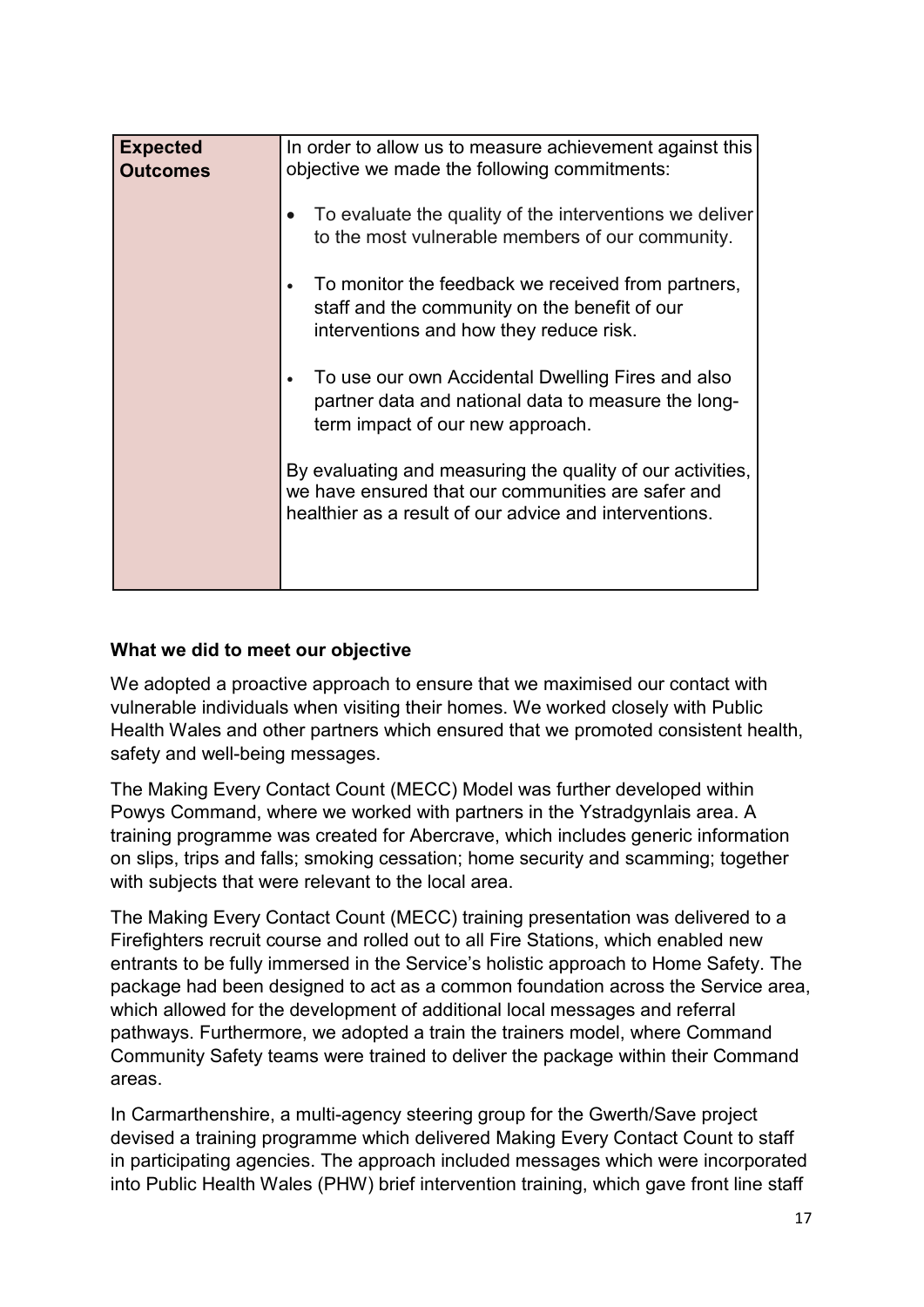the ability to signpost individuals to health, safety and well-being information relative to their needs.

Our Carmarthenshire Community Safety Team and the Safe Well and Independent Living Team were provided with the MECC training package, which allowed us to assess the impact of the training and how it would influence our wider MECC approach. A similar approach was also undertaken in Neath Port Talbot, working with the Public Service Board sub-group "Encouraging Ageing Well", which was supported in the Swansea Bay area by Swansea University Researchers.

We worked closely with Swansea University to develop a pilot to use their home visits to identify those at risk of loneliness and isolation, which enabled them to be referred to support services.

Partner agencies were trained to carry out Home Safety Checks, including British Red Cross Swansea, British Red Cross Pembrokeshire and Age Connect Neath Port Talbot. The training was provided using an on-line portal, which also enabled the Home Safety Checks to be submitted electronically, therefore improving the speed and security of data entry into our database.

We undertook partnership work with the Burns Unit in Morriston Hospital, which led to the development of a referral pathway for burns patients. We identified that many people who presented themselves to the burns unit were in many cases unknown to the Fire Service, and therefore may have benefited from a Home Safety Check and safety advice.

Collaborative work continued with Wales and West Utilities, supplying carbon monoxide detectors. Their carbon monoxide hotspots spreadsheet which had been developed following reports of carbon monoxide in domestic properties, was shared with the Service, which enabled us to cross reference and deliver Home Safety Checks.

A single point of contact was appointed within the Community Safety Department to ensure that our making every contact count (Safe & Well) approach was disseminated to all of our Fire Stations.

In June 2017, the Service received a visit from the Older People's Commissioner for Wales, who learnt about our holistic approach by visiting a vulnerable individual and witnessing the range of advice and interventions being provided. We received extremely positive feedback from the Commissioner following her visit.

We hosted a meeting of the All Wales Multi-Agency Falls Prevention Group in January 2018, which is a Group of partners from across many agencies, created to better share information and support falls prevention. The Task force developed strategies and also held a Falls Prevention Summit where ideas from across the UK were shared and discussed.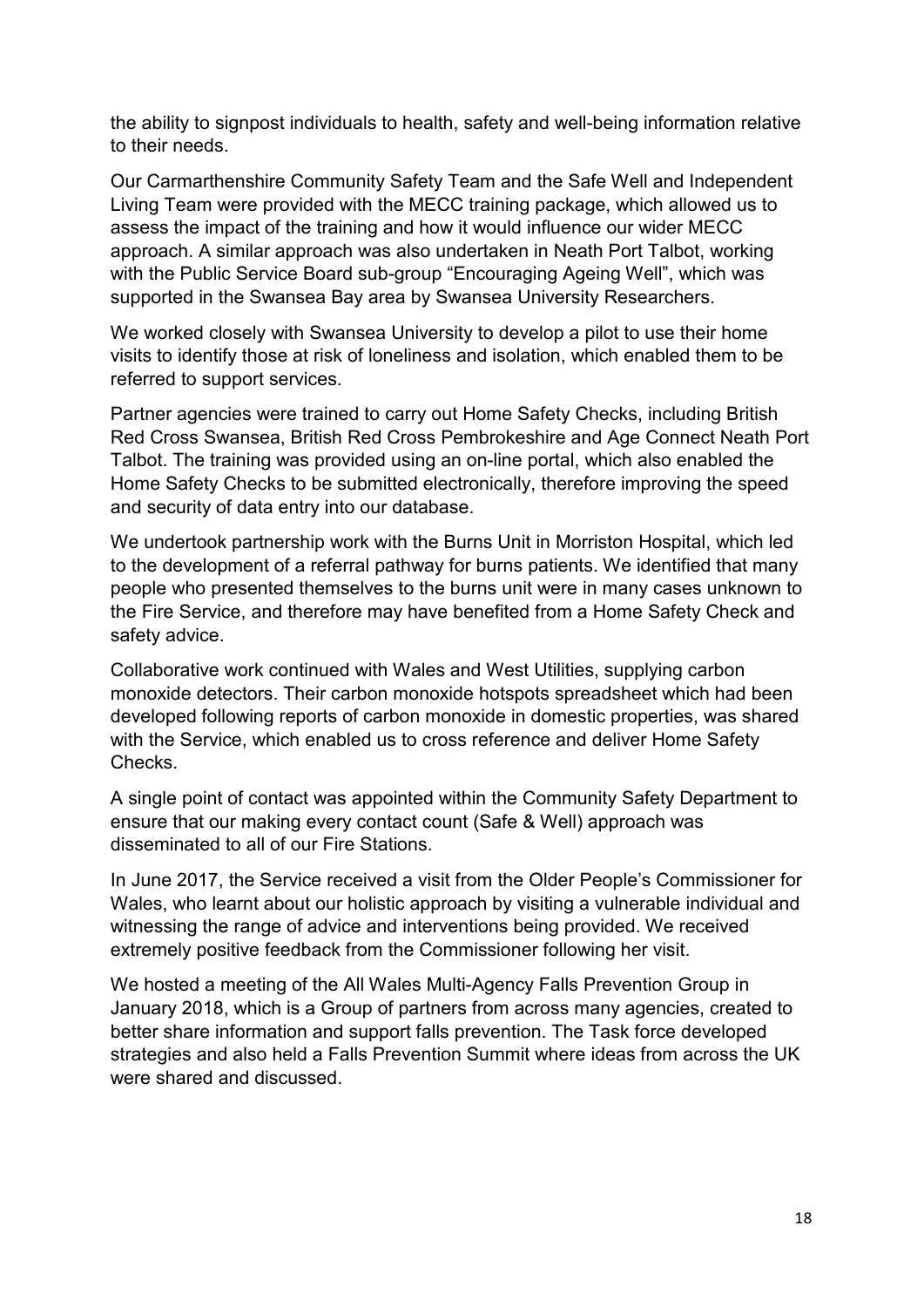### **Objective 2**

**To reduce the incidence of arson across mid and west Wales.** 

| <b>Reason</b>         | The Arson Reduction Team co-ordinates the Service's<br>wide range of interventions to reduce the risk of<br>deliberately set fires. In the eight-year period between 01<br>April 2009 and 31 March 2017 there was a 54%<br>reduction in deliberate fires across Wales.<br>The "Dawns Glaw" initiative saw great success in 2016,<br>particularly for larger fires that destroy significant areas<br>of grassland and forestry. Operation Be A Nice Guy<br>(BANG) adopted a multi-agency approach to targeting<br>the issues around unofficial public bonfires and Anti-<br>Social Behaviour (ASB), which saw significant success<br>in reducing calls relating to Bonfires and ASB to the Fire<br>and Police Services.<br>We will continue to maintain the excellent partnership<br>work, education and intervention programmes that have<br>been put in place to reduce risk, as we recognise that<br>arson impacts upon society, our heritage and our<br>environment. |
|-----------------------|-------------------------------------------------------------------------------------------------------------------------------------------------------------------------------------------------------------------------------------------------------------------------------------------------------------------------------------------------------------------------------------------------------------------------------------------------------------------------------------------------------------------------------------------------------------------------------------------------------------------------------------------------------------------------------------------------------------------------------------------------------------------------------------------------------------------------------------------------------------------------------------------------------------------------------------------------------------------------|
| <b>Planned Action</b> | In order to achieve this objective, we said we would:<br>Continue to deliver the objectives of the Wales Arson<br><b>Reduction Strategy III.</b><br>Improve the information we hold about the scale and<br>$\bullet$<br>scope of arson across mid and west Wales.<br>Reduce the risk of deliberate fires in buildings.<br>$\bullet$<br>Manage down risk due to deliberate fire setting<br>associated with anti-social behaviour.<br>Reduce the risk of arson and hate crime against<br>people and property.<br>Expand our network of community groups that are<br>informed and active in reducing arson.                                                                                                                                                                                                                                                                                                                                                                |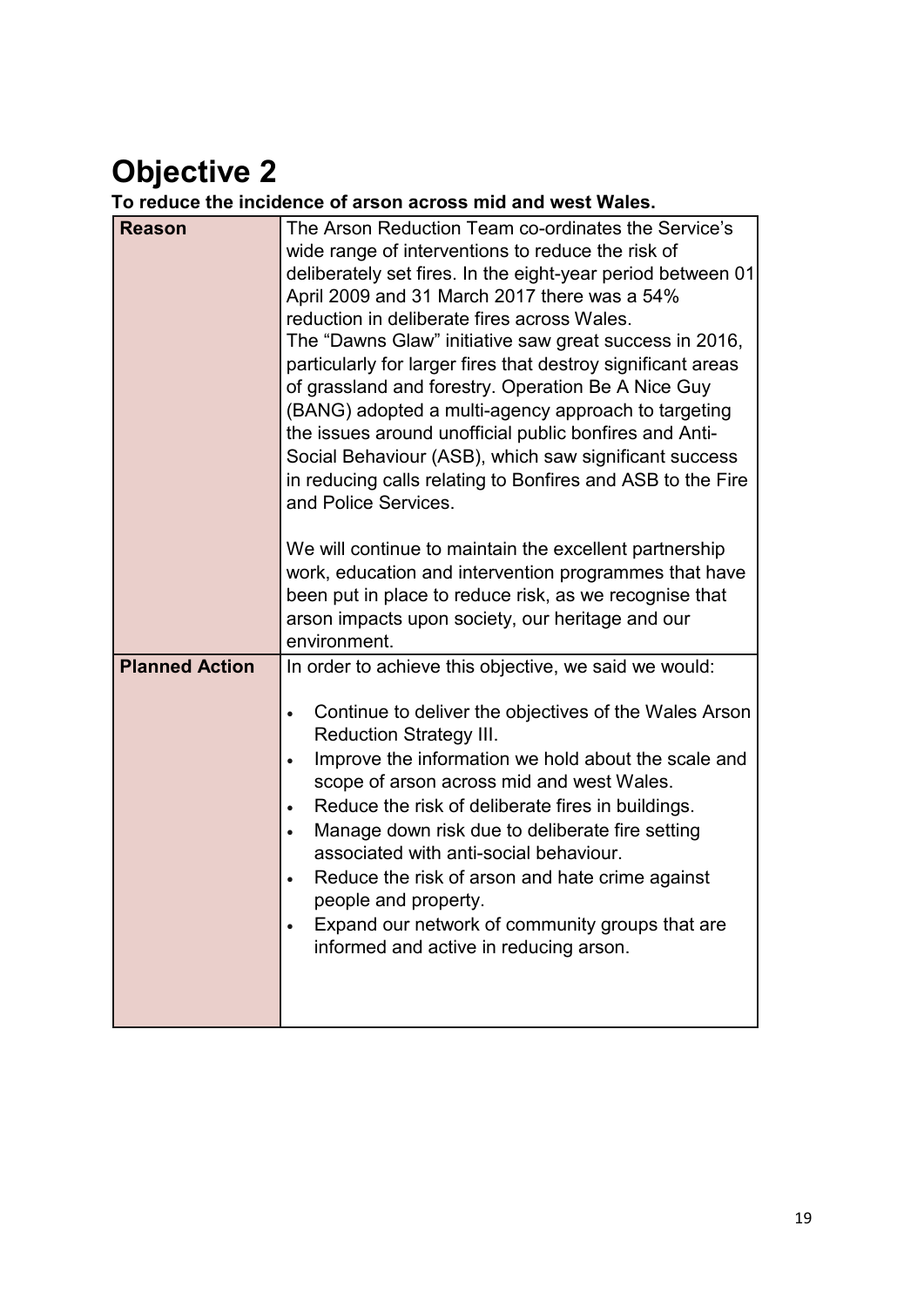| <b>Expected</b><br><b>Outcomes</b> | Ultimately, successful delivery of this objective will mean<br>that our communities will be safer from the risk of arson<br>and the societal and economic impact of this activity will<br>be reduced. |
|------------------------------------|-------------------------------------------------------------------------------------------------------------------------------------------------------------------------------------------------------|
|                                    | There will also be increased community involvement<br>through collaboration with our partners.                                                                                                        |

#### **What we did to meet our objective**

The Dawns Glaw multi-agency approach to reducing deliberate grassland fires continued to be our focus area for this Objective. Weekly teleconferences took place between All Wales partners, which were supported by Welsh Government. The teleconferences highlighted areas of concern surrounding the application of Grass and Heather Burning Code, which were then considered and discussed by the All Wales multi agency Strategic Arson Reduction Board (SARB).

In partnership with the Police and Youth services, we held activities in hot spot areas for the Dawns Glaw operation, for example an event was held in Montana Park Community centre where 11 youths identified by the local PCSO as having been involved in Anti-Social Behaviour and low-level fire setting activities, received a week-long programme of events and diversionary activities.

We held planned diversionary and intervention activities with partner organisations, for children and young people over the Easter and Summer holiday period, in areas at higher risk of deliberate fire setting. These intervention activities were arranged to distract young people from Anti-social behaviour and fire setting. The engagement activities were also expanded to include cross border liaisons with South Wales Fire and Rescue Service. The events provided valuable engagement with target groups and informed and fed into our wider youth engagement strategy.

Multi agency interventions took place in areas of higher risk, such as Bonymaen, Cymmer, Seven Sisters, Abercrave and Ystradgynlais. These patrols were supported by the Police and other partners, and also included the use of high visibility patrols by fire crews.

We educated and supported landowners to burn only within set timeframes, and subsequently produced a letter through the Joint Arson Group, which set out the necessary legislation in this regard, and explained the implications of burning outside of these time frames, including the impact on the Fire and Rescue Service.

The Joint Arson Group devised a plan to monitor the objectives set out in the Keeping Wales Green Strategy. We identified that bracken has a severe impact on upland agriculture; a negative effect on upland tourism; and the quality of water supplies. It was also a major contributory factor in the increased number of incidents of wildfires in some parts of the UK. We therefore agreed through the Joint Arson Group for a trial of Bracken Harvesting to be undertaken and a demonstration was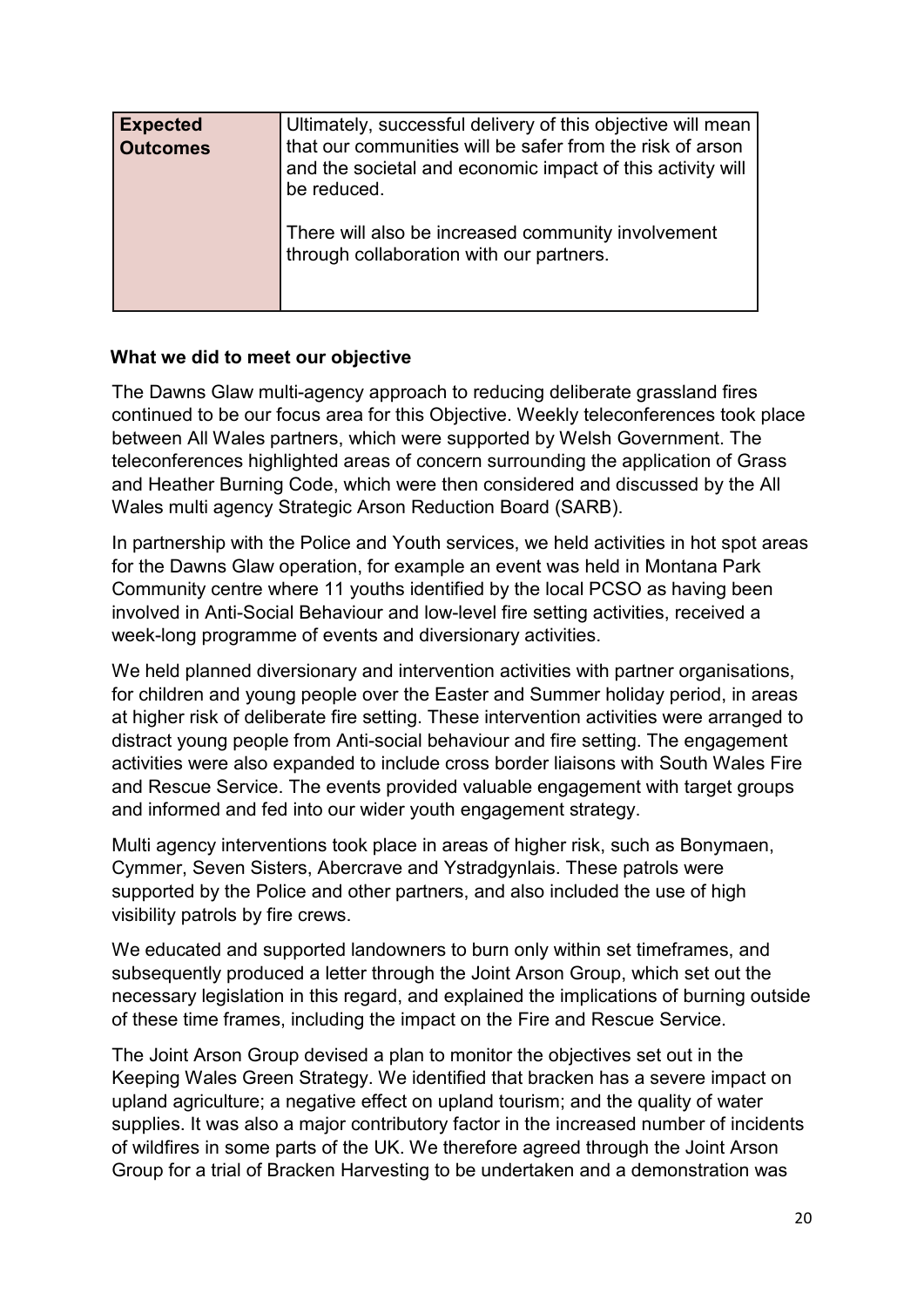arranged in June 2017 at Erwood near Builth Wells. The event was attended by over 50 individuals from a wide variety of agencies and interested parties from the conservation and agricultural industry.

The demonstration showed how specialist machinery could be used to cut and harvest bracken on inaccessible areas due to steep terrain found in all areas of Wales. The bracken cut was then able to be harvested and used for various purposes, which included animal bedding, fuel briquettes and Bioethanol. There was a number of benefits from removing all of the combustible material, such a reducing the fire loading in the area, and increasing the grazing area available to livestock, furthermore it helped with the bio-diversity of the countryside.

A further Bracken Harvesting demonstration took place in the same location on the 13th September 2017. The event was successfully attended by farmers and graziers and also contacts from relevant agencies in mid and south Wales.

As part of an Arson Reduction Initiative, a pantomime themed grass fire message was delivered in an interactive way within high-risk areas in Neath Port Talbot and Swansea. We received excellent feedback from the teachers, children and cast members, and following the evaluation process, a videography in both languages was created and issued.

We focussed on expanding the communication links between the Arson Reduction Team, South Wales Police and Dyfed Powys Police, and provided information on the range of services provided by the Arson Reduction Team, which enabled better use of Police data to assist with targeting and reporting.

A successful multi agency operation involving the Arson Reduction Team, South Wales Police and the RNLI was launched following several fires in a coastal area. The Team spoke to locals, café owners, and members of the public, which resulted in the identification of the individual responsible for one of the fires, who subsequently received fire setting intervention.

The Arson Reduction Team worked with partners to put plans in place to safeguard high risk derelict and empty buildings. This work was undertaken in Neath Port Talbot, where several large school buildings were left unoccupied due to new schools being built under the school's redevelopment scheme. Following the success of this work, the Safer Neath Port Talbot Partnership set up a working group for abandoned and unused buildings to maintain a coordinated approach to safety.

We were successful in progressing with Arson Reduction activity across the Service in areas of target hardening, cylinder removal, safe storage and disposal of waste, direct intervention post incident and close working with Safeguarding and Local **Authorities** 

The inclusion of a Police Sergeant was an extremely valuable resource in supporting the Arson Reduction Team and their initiatives. A notable success story was the identification through local intelligence of a derelict caravan that had been loaded with cylinders, which had been intended to be burnt on the 05 November. Multi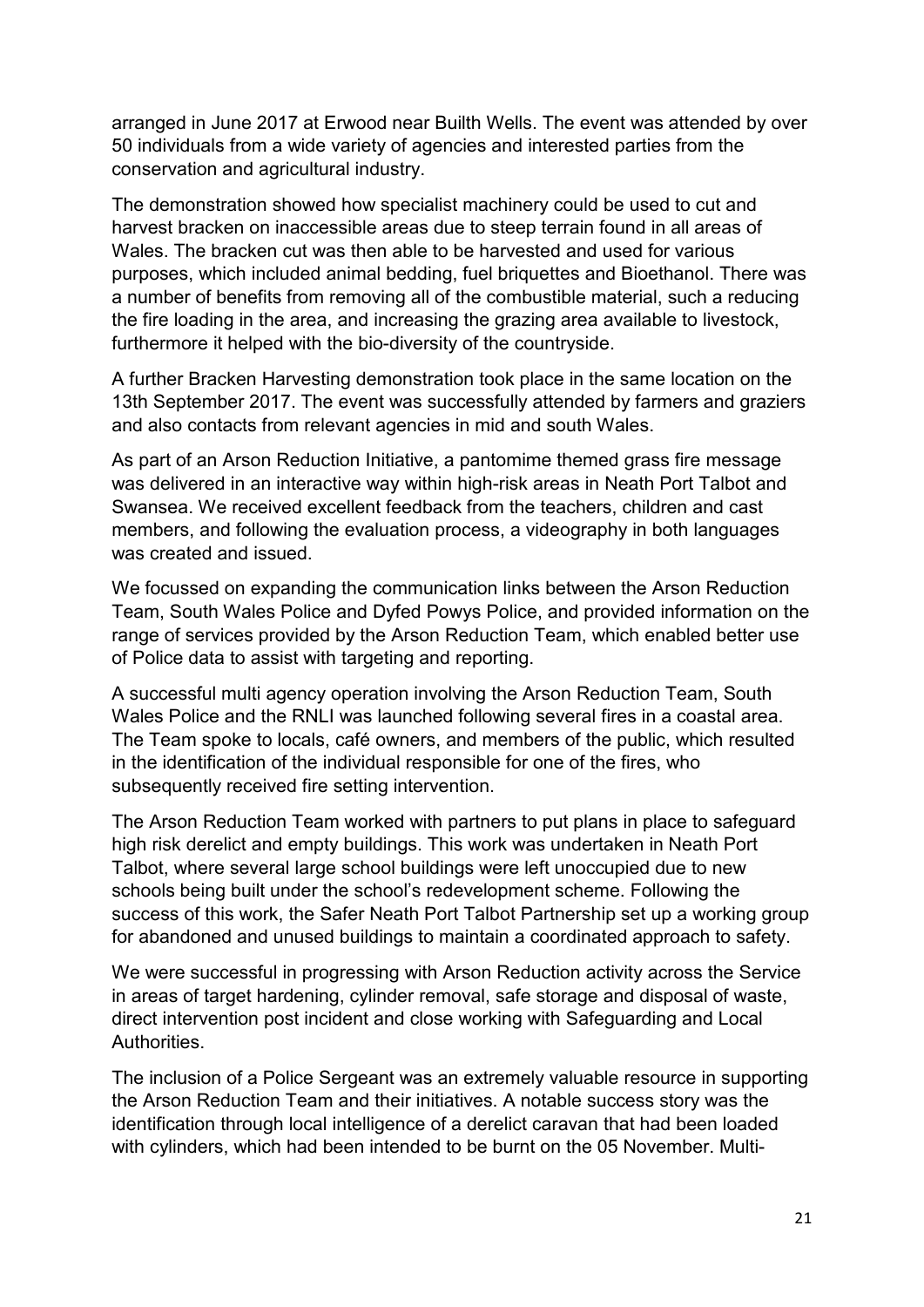agency working identified and removed the hazard to the community and any attending Fire and Rescue Resources.

A new initiative to engage with the farming community and promote the safe burning message was promoted. Safe Burning Advice was provided to the farming community at the Royal Welsh Agricultural Show Winter Fair, and the Service's Farm Liaison Officers have further promoted this advice in Farmer's marts in the Powys, Ammanford and Carmarthen areas.

In order to further highlight our safe burning strategy, a radio advertising campaign was launched on local radio in Swansea, Carmarthenshire, Ceredigion and Pembrokeshire. We also undertook TV interviews to promote safe burning advice for farmers.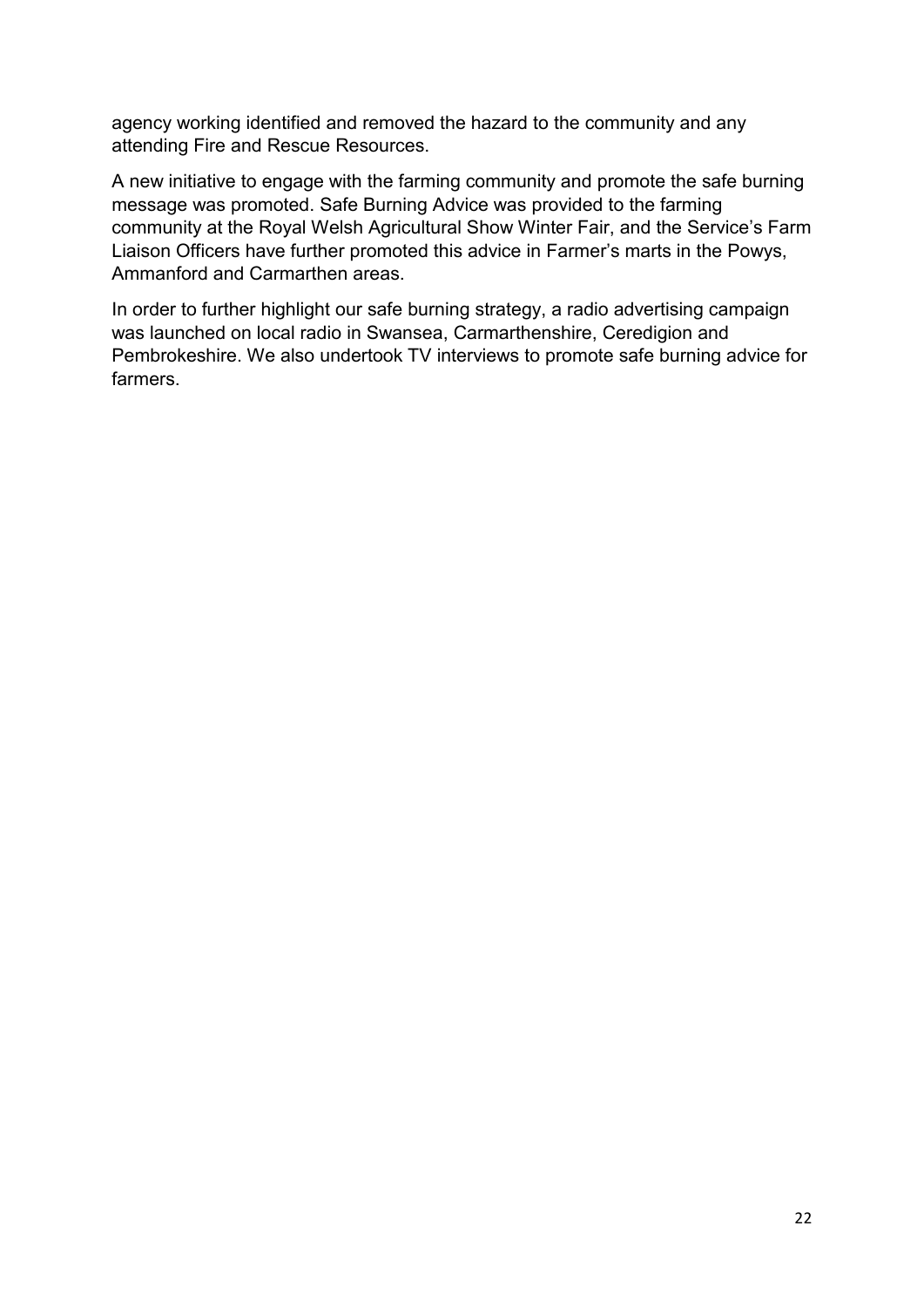### **Objective 3**

**To deliver our part of the Welsh Government Road Safety Framework.** 

| <b>Reason</b>                      | We deal with the consequences of Road Traffic<br>Collisions (RTC) and the impact they have on human life<br>and our communities on a daily basis as we rescue<br>significantly more injured people from RTCs than from<br>fires.<br>Even though road safety has improved considerably in<br>recent years, in 2017, there were a total of 3,157<br>reported casualties as a result of RTCs – 63 people<br>were killed, and 607 people were seriously injured in<br>Wales.<br>The Welsh Government's Road Safety Framework sets<br>out road safety targets until 2020. As a Service, we are<br>instrumental in contributing to the Welsh Government<br>achieving their targets by delivering effective road safety<br>interventions and targeting the right areas, in the right<br>way, to reduce deaths and serious injuries. |
|------------------------------------|------------------------------------------------------------------------------------------------------------------------------------------------------------------------------------------------------------------------------------------------------------------------------------------------------------------------------------------------------------------------------------------------------------------------------------------------------------------------------------------------------------------------------------------------------------------------------------------------------------------------------------------------------------------------------------------------------------------------------------------------------------------------------------------------------------------------------|
| <b>Planned Actions</b>             | In order to achieve this objective, we said we would:<br>Deliver activities to improve the safety of<br>motorcyclists on our roads through encouraging<br>participation on Motorcycle Safety Courses.<br>Develop a Multi-Agency Road Safety Youth<br>Intervention Course that would target those young<br>people who have been identified as being of high risk<br>due to their behaviour on the roads.<br>Target road safety education activities and<br>$\bullet$<br>intervention at older drivers.                                                                                                                                                                                                                                                                                                                        |
| <b>Expected</b><br><b>Outcomes</b> | In order to allow us to measure achievement against this<br>objective we made the following commitments:<br>We would use the national data on Road Traffic<br>$\bullet$<br>Collisions and injuries to monitor the outcomes of<br>all road safety interventions.<br>We would develop our interventions through post<br>$\bullet$<br>intervention evaluation.<br>We would use the targets contained within the<br>Welsh Government Road Safety Framework for<br>Wales;<br>A 40% reduction in the total number of people<br>killed and seriously injured on Welsh roads by<br>2020.<br>A 25% reduction in the number of motorcyclists<br>killed and seriously injured on Welsh roads by<br>2020.<br>A 40% reduction in the number of young people<br>٠<br>(aged 16-24) killed and seriously injured on<br>Welsh roads by 2020.  |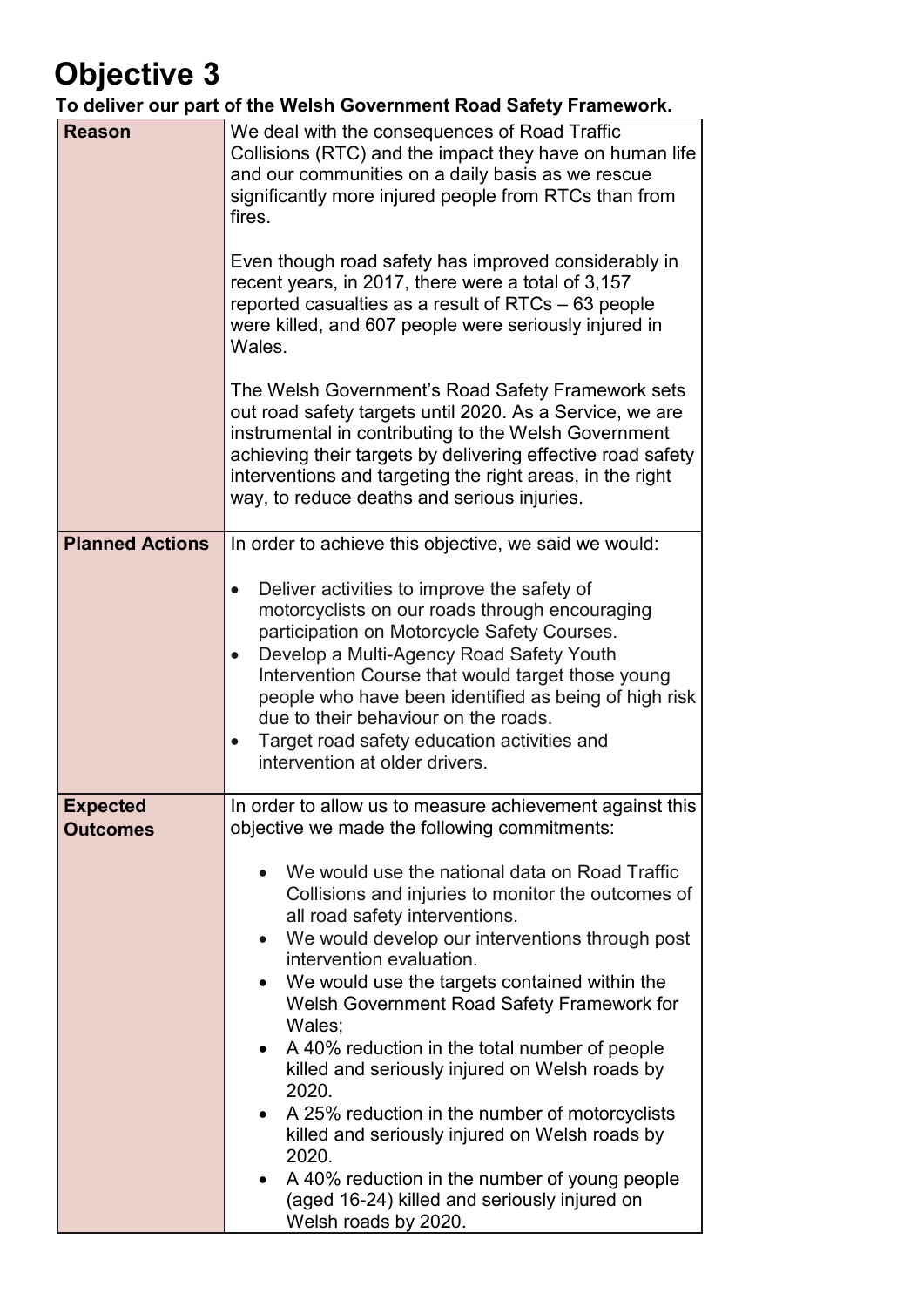

Mid and West Wales Fire and Rescue Service

#### **What we did to meet our objective**

A Community Safety Road Safety Manager was appointed which enabled us to progress with our road safety strategic priorities. Following this appointment, we were able to revisit our role on local and national Road Safety partnership groups, which enabled further opportunities to engage with key road safety partners and also promote national initiatives and identify possible opportunities for external funding.

The first multi-agency Car Cruise event, Cruz Cymru was held at the Royal Welsh Show Ground in June 2017. The event brought together partners from across Wales including Go Safe, Dyfed Powys Police, ROSPA, North Wales Fire and Rescue Service and South Wales Fire and Rescue Service. The event was extremely successful and was attended by over 1000 people. Partners were able to deliver key road safety messages and engage with our target audiences. Evaluation of the event identified that the engagement was very well received and delivered its goals of promoting the Fatal 5 road safety messages.

We understand that a disproportionate number of road accidents occur on rural roads and by drivers within their first three months of driving. We therefore worked closely with the Young Farmers Association to develop a Road Safety behavioural change intervention, which was tailored around road safety on rural roads, involving young drivers driving tractors and trailers.

The Road Safety youth intervention Revolutions course was also a successful initiative we undertook. The initiative, which was supported by funding from Welsh Government enabled us to work closely with Youth Services, and we engaged with over 50 young people aged between 16 to 25. The course provided young and pre-drivers with realistic training on what it would sadly be like to be involved within a Road Traffic Collision (RTC).

Students on a Public Service Course also received the Revolutions course, and subsequently created five road safety initiatives reflecting their attitudes towards road safety, which then formed part of their college work.

We continued to have a presence on local and national Road Safety partnership groups such as the All Wales Strategic Road Safety Partnership, Motorcycle Steering Group, Young Persons Steering Group, Wales Roads Policing Regional Strategic Group, Road Safety Wales Executive Group and Go Safe Steering Group.

During October 2017, the Service assisted the Ceredigion Road Safety team with their first Biker Down Course. We also attended the Forden Bike Show and engaged with over 200 motorcyclists and carried out a helmet removal demonstration in order to help promote Powys's bike down courses. The first Biker Down Course in two years was held in Powys; the course was well received, and we look to continue our support in running further Bike Down courses.

We hosted the all Wales Road Safety Practitioners meeting on the 31 January 2018, in Llandrindod Wells. The meeting was attended by Road Safety Practitioners from across Wales, and the latest themes and practices within Road Safety were discussed, with the ultimate aim of continuously improving the road safety standards within Wales. We also organised and completed an all Wales Road Safety Practitioners seminar, which saw colleagues from all three Fire and Rescue Services come together to share knowledge and understanding of all the different interventions available. The purpose of the seminar was to standardise the approach and information that is delivered by the three Fire and Rescue Services across Wales.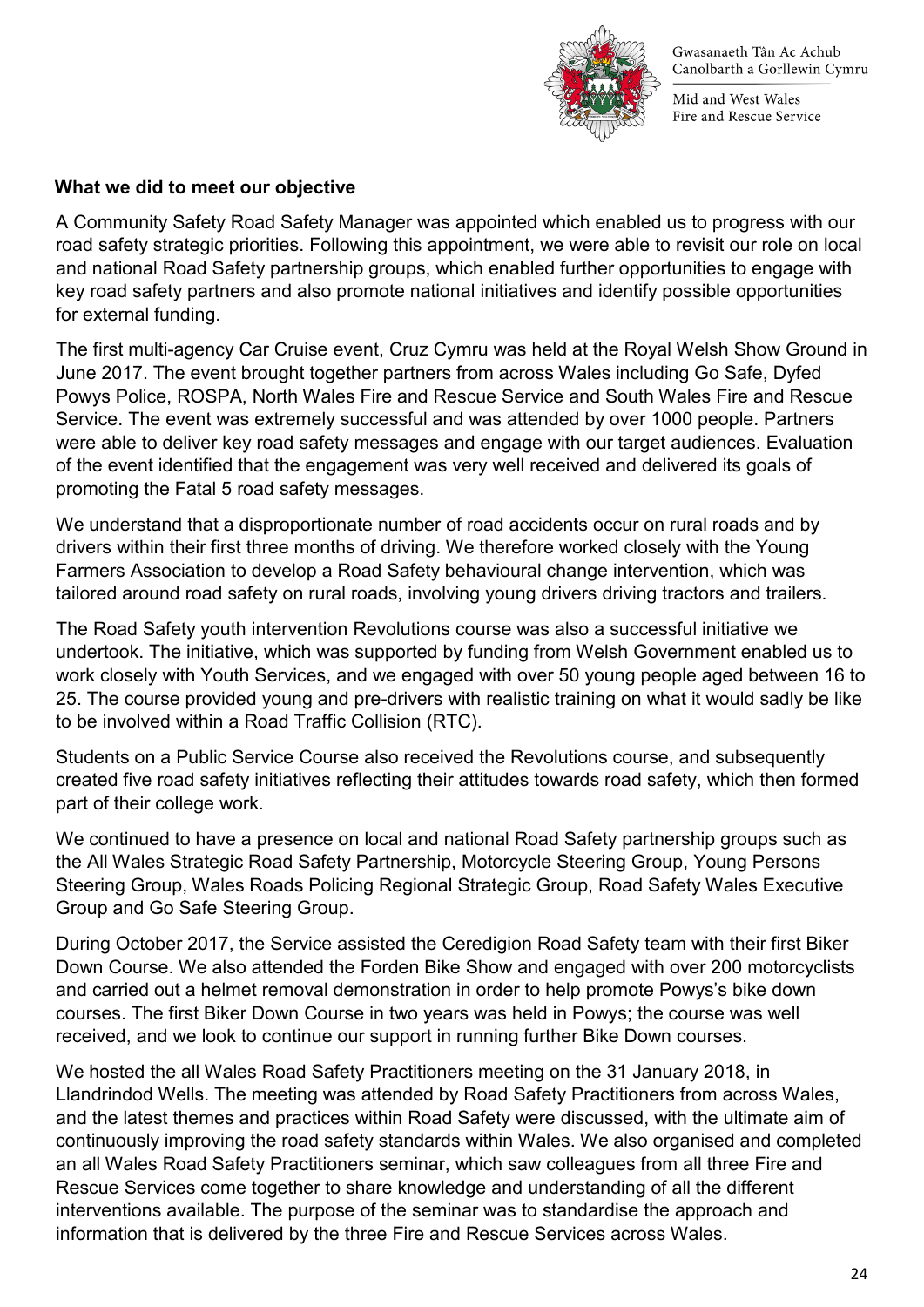

Mid and West Wales Fire and Rescue Service

A Don't Drink and Drive campaign was held in Ammanford and Llanelli, and involved Dyfed Powys Police, Carmarthen Local Authority Road Safety Team, Carmarthen Community Safety Team and Personnel from Ammanford Fire Station. The campaign helped to significantly raise the awareness of the Fatal Five road safety risks. Road Safety staff also supported the educational element of the campaign through the Service's social media channels, which resulted in an increase of followers to our social media accounts.

Crews displayed the consequences of drink driving and gave demonstrations of what it is like to be trapped within a crashed car at anti-drink drive road shows. We also planned Operation Options which helped Police Forces within Wales to enforce the mobile phone and seat belt campaign.

During October 2017, we attended the Road Safety Wales Summit in Cardiff to discuss the final stage of the review of the Welsh Government Road Safety Framework. Strategic decisions were made which would shape the way in which Road Safety is delivered and funded in Wales, against the current Road Safety Framework, and also what the new 2020 Framework document would look like.

The Command Community Safety Teams assisted with delivering numerous Road Safety engagements at Brake Road Safety week, which took place between the 20 November and 26 November.

The Service's Corporate Head of Prevention and Protection led the review into Behavioural Change for the Welsh Government Road Safety Framework and was featured in the ongoing direction of travel for raising road safety standards in Wales.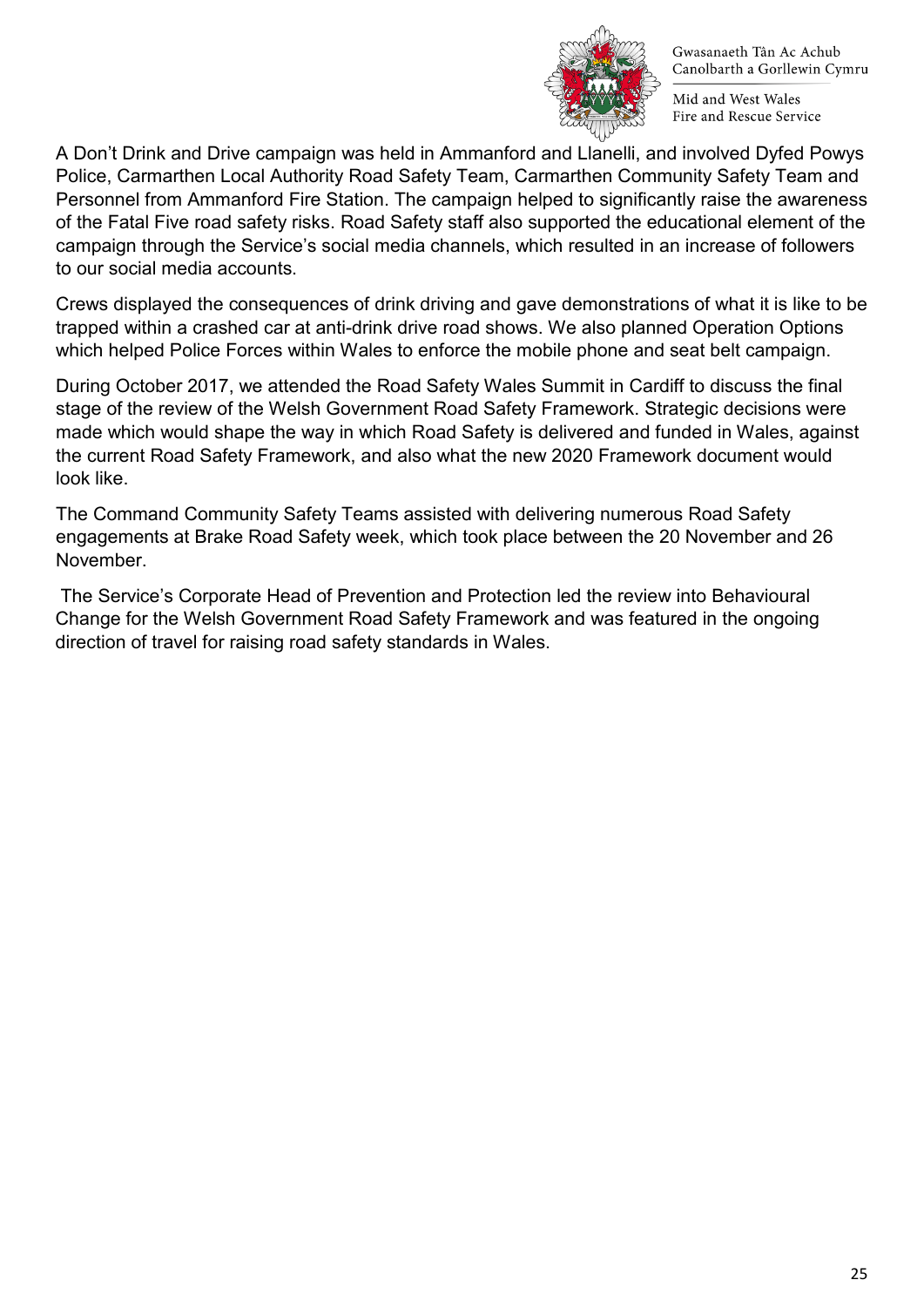

Mid and West Wales Fire and Rescue Service

### **Objective 4**

**The Well-being of Future Generations (Wales) Act 2015 and our role in Public Service Boards.** 

| DUAI US.               |                                                                                                                                                                                                                                                                                                                                                                                                                                                                                                                                                                                                                                                                                                                                                                                                                                                                                                                                                                                                                  |
|------------------------|------------------------------------------------------------------------------------------------------------------------------------------------------------------------------------------------------------------------------------------------------------------------------------------------------------------------------------------------------------------------------------------------------------------------------------------------------------------------------------------------------------------------------------------------------------------------------------------------------------------------------------------------------------------------------------------------------------------------------------------------------------------------------------------------------------------------------------------------------------------------------------------------------------------------------------------------------------------------------------------------------------------|
| <b>Reason</b>          | The Well-being of Future Generations (Wales) Act 2015<br>is a piece of legislation that requires public bodies in<br>Wales to work better with each other to take a more<br>joined up and long-term approach. The purpose of the<br>Act is to strengthen existing governance arrangements<br>for improving the Well-being of Wales whilst ensuring<br>that the present needs are met without compromising<br>the ability of future generations to meet their own needs.<br>Public Bodies therefore need to make sure that when<br>they make decisions they think about how it will affect<br>people living in Wales both now and in the future.<br>We have welcomed the introduction of the innovative<br>and visionary Well-being of Future Generations (Wales)<br>2015 Act. We are fully committed to the legislation and<br>what it is designed to achieve. We see the Act as an<br>opportunity for partners to achieve a common purpose<br>through true collaboration for the benefit of our<br>communities. |
| <b>Planned Actions</b> | In order to achieve this objective, we said we would:                                                                                                                                                                                                                                                                                                                                                                                                                                                                                                                                                                                                                                                                                                                                                                                                                                                                                                                                                            |
|                        | Following the production of the Well-being<br>$\bullet$<br>Assessment and Well-being Plans, common<br>objectives were agreed for all PSB partners to<br>commit to.<br>Ensure that the PSB objectives would be<br>incorporated within the ethos of the services we<br>provide in order to develop and improve the health<br>and well-being of the communities we serve.<br>Incorporate the seven Well-being Goals into our<br>Corporate Plan.                                                                                                                                                                                                                                                                                                                                                                                                                                                                                                                                                                     |
| <b>Expected</b>        | In order to allow us to measure achievement against this                                                                                                                                                                                                                                                                                                                                                                                                                                                                                                                                                                                                                                                                                                                                                                                                                                                                                                                                                         |
| <b>Outcomes</b>        | objective we made the following commitments:                                                                                                                                                                                                                                                                                                                                                                                                                                                                                                                                                                                                                                                                                                                                                                                                                                                                                                                                                                     |
|                        | Success factors and indicators will be performance<br>$\bullet$<br>measured via the scrutiny arrangements in place via<br>the Local Authorities and the Fire Authority, which<br>will ensure that the success factors and Well-being                                                                                                                                                                                                                                                                                                                                                                                                                                                                                                                                                                                                                                                                                                                                                                             |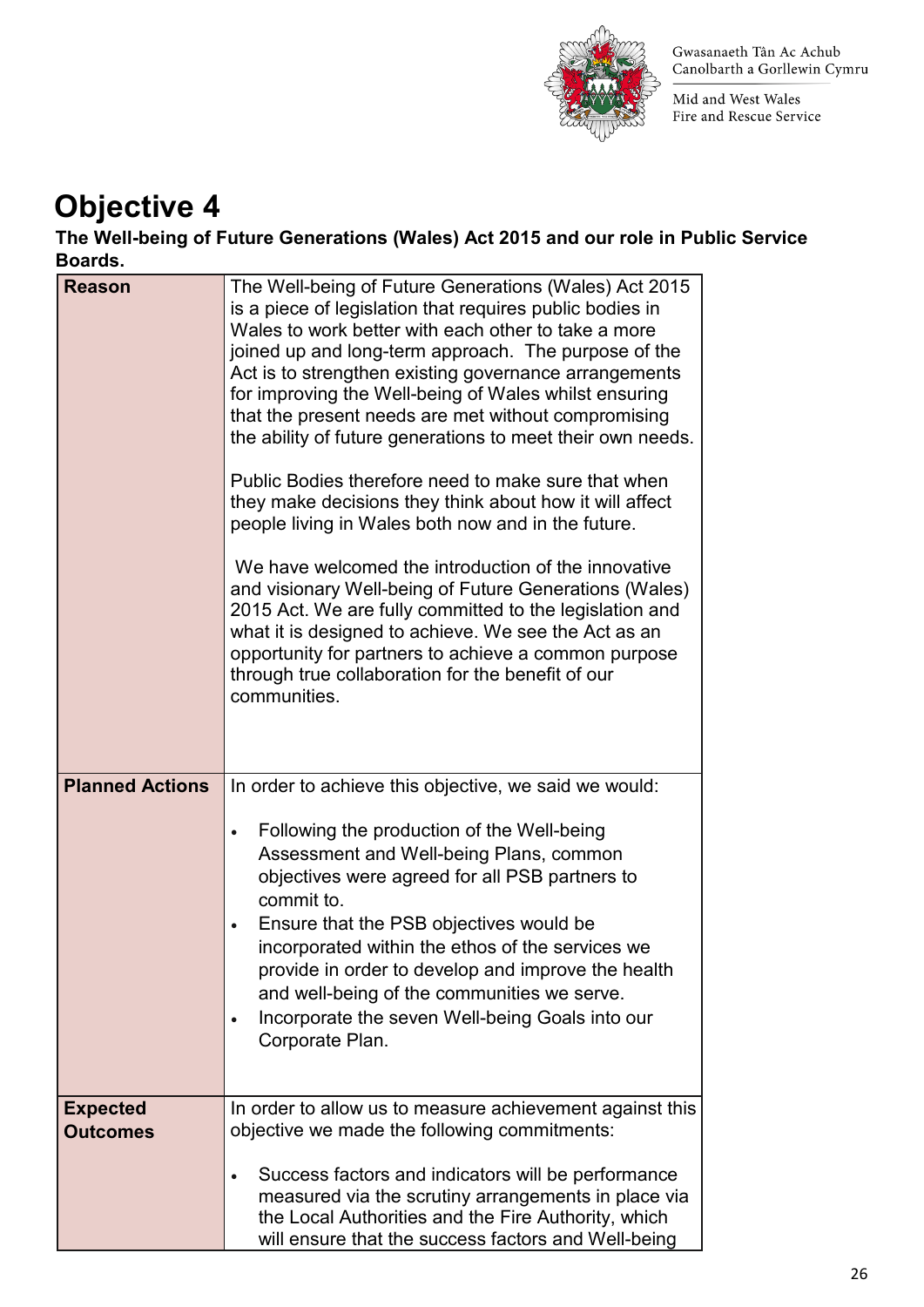

Mid and West Wales Fire and Rescue Service

| outcomes identified have been delivered for the<br>benefit of the public.<br>By taking a more joined up and collaborative<br>approach to the way with work with our partners, it<br>will enable us to focus our prevention, protection and |
|--------------------------------------------------------------------------------------------------------------------------------------------------------------------------------------------------------------------------------------------|
| response arrangements to those communities and<br>individuals most in need.                                                                                                                                                                |
| Following the development of a Partnership Plan, this<br>should reduce duplication across the six Unitary<br>Authorities and furthermore enable us to contribute to                                                                        |
| the seven Well-being Goals.                                                                                                                                                                                                                |

#### **What we did to meet our objective**

We have had representation at Director Board level and a senior Fire Authority member on each of the Core Group Public Service Boards, as well as Service representation at each of the Public Service Board Sub Groups within each of our six local constituent authorities. The Service played a critical part in forming and approving the established working groups, which will oversee and contribute to the development of their improvement objectives.

In line with the requirements of The Well-being of Future Generations (Wales) Act 2015, we aligned our Strategic Priorities and Improvement Objectives for the 2017/18 reporting period with the Wellbeing Goals. Quarterly reporting was also provided to the Performance, Audit and Scrutiny Committee, which incorporated our progress against our contribution towards the requirements of The Well-being of Future Generations (Wales) Act.

For each Improvement Objective, we reported on the RAG status and percentage completion, which enabled us to monitor the progress of each Objective and the contribution towards the Well-being Goals, as well as our seven Strategic Priorities. It is worth noting that some of our Improvement Objectives run over more than a twelve-month period, therefore, may not have met the Well-being Goals within the initial twelve months, however, they will achieve each of the Goals and Priorities by completion of the Objective period.

A new role was created within the Corporate Communications and Business Development department to support the Service in delivering its duties set out in the Well-being of Future Generations (Wales) Act. We also seconded a Senior Officer into the office of the Well-being of Future Generations Commissioner, which assisted us in ensuring compliance, true collaboration and maximum benefit for the citizen.

Following completion of the Well-being plans, all six PSB Plans were presented to the Fire Authority for approval on the 19 March to ensure that the governance requirements of the Act were met.

We were integral in leading on several specific work streams including "Ageing Well" within the Swansea and Neath Port Talbot areas. We also led on a campaign to increase the number and access to automated external defibrillators within Pembrokeshire, together with site/estate sharing arrangements, also within Pembrokeshire.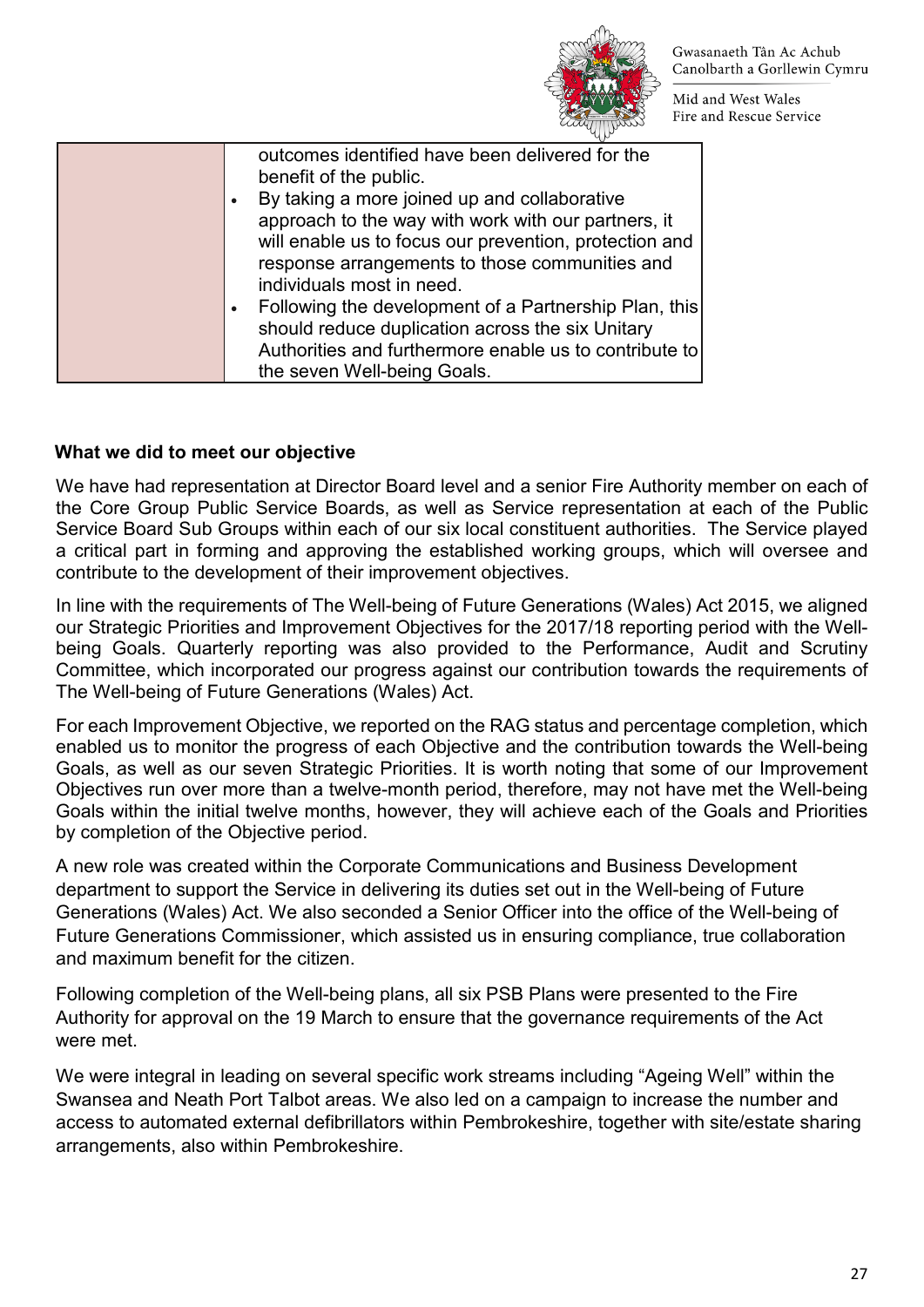

Mid and West Wales Fire and Rescue Service

We published a Well-being Statement, which specified our commitment to the Act and how we had challenged ourselves to develop new ways of working, without compromising the service we provided. The Statement also outlined our proposed activities to contribute to the Act and how our Improvement Objectives contributed to the Well-being Goals.

We contributed to the development of each of the six Public Service Boards Well-being Assessments and have assisted with developing their Improvement Objectives. Each Public Service Board consulted with their local communities in order to gather data and information which accurately reflected the needs of the communities they represented. These consultations were also promoted on our internal intranet, external website, as well as our social media pages.

The co-ordinated approach to communication, consultation and engagement, provided by the framework of each of the Public Service Boards, has enabled the Service and our partners, to engage with a wider public audience on matters that are important and may potentially impact on them.

Collaborative working has been of key importance in meeting this Objective. By working collaboratively with our partners as part of the Public Service Boards, we have co-ordinated and synchronised our approaches to a number of the services we provide, ensuring we provide our communities with the best service possible, therefore continuing to create a better future for Wales.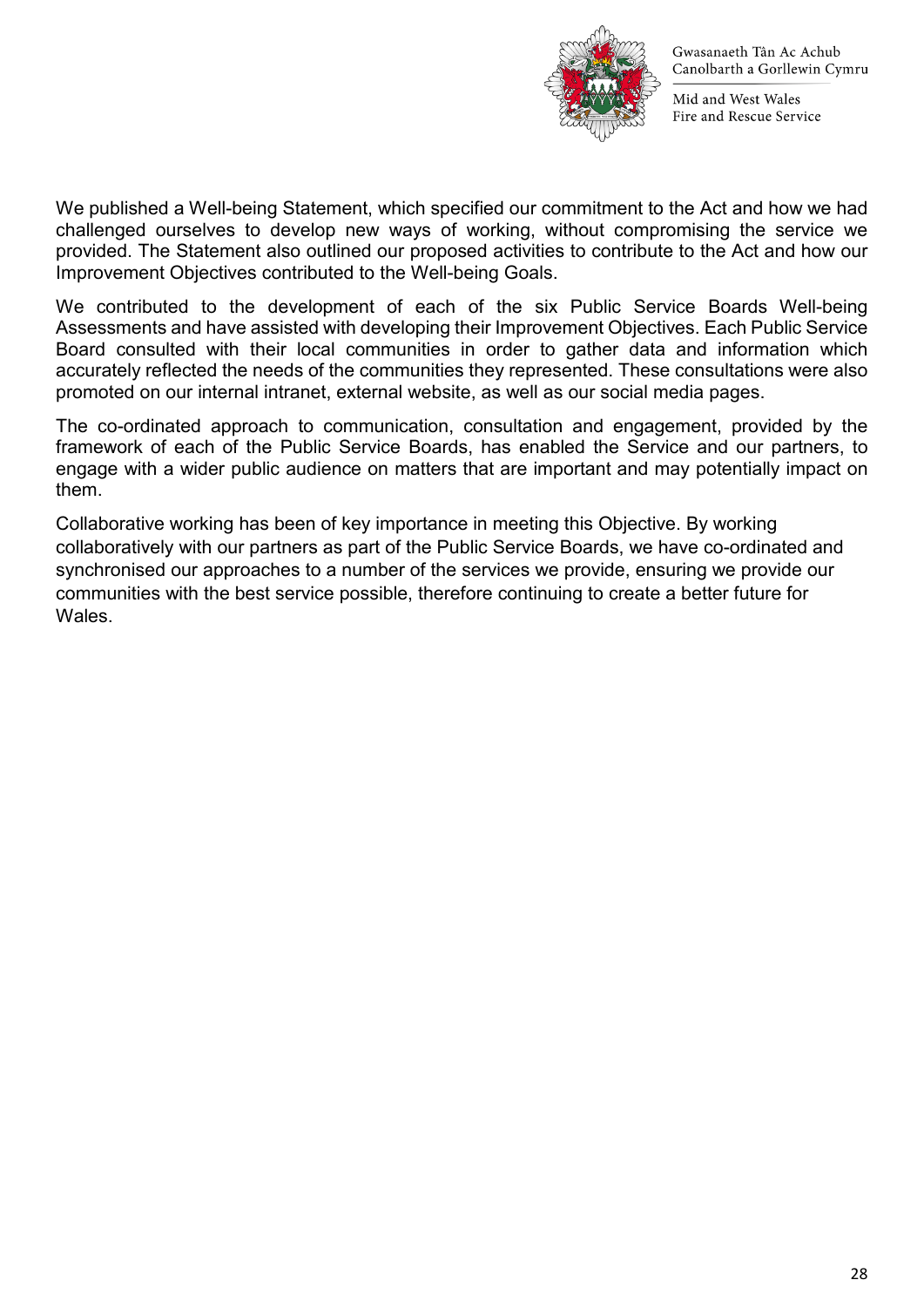

Mid and West Wales Fire and Rescue Service

### **Objective 5**

**To contribute to and implement the new Emergency Services Network (ESN).** 

| <b>Reason</b>          | Although our current Airwave Network is a reliable and                                                                                                                                                                                                                                                                                           |
|------------------------|--------------------------------------------------------------------------------------------------------------------------------------------------------------------------------------------------------------------------------------------------------------------------------------------------------------------------------------------------|
|                        | effective means of communication, it is expensive and is<br>only suitable for voice communications and limited data<br>transmission.                                                                                                                                                                                                             |
|                        | The U.K. Home Office, in line with the Governments<br>digitisation agenda, has embarked on the Emergency<br>Services Mobile Communication Programme (ESMCP).<br>The Programme will provide the next generation<br>communication system, including integrated critical voice<br>and broadband data services, for the three emergency<br>services. |
|                        | The Emergency Services Network (ESN) will be a<br>mobile communications network with extensive<br>coverage, high resilience, appropriate security and<br>public safety functionality. The Network will allow the<br>three emergency services to communicate even under<br>the most challenging circumstances.                                    |
| <b>Planned Actions</b> | In order to achieve this objective, we said we would:                                                                                                                                                                                                                                                                                            |
|                        |                                                                                                                                                                                                                                                                                                                                                  |
|                        | Begin the preparation work to allow us to access the<br>$\bullet$<br>ESN from February 2016.                                                                                                                                                                                                                                                     |
|                        | Procure the required hardware and software<br>$\bullet$                                                                                                                                                                                                                                                                                          |
|                        | Undertake the preparation of the relevant networks.<br>$\bullet$<br>Deliver staff training and awareness sessions.<br>$\bullet$                                                                                                                                                                                                                  |
| <b>Expected</b>        | In order to allow us to measure achievements against                                                                                                                                                                                                                                                                                             |
| <b>Outcomes</b>        | this objective we made the following commitments:                                                                                                                                                                                                                                                                                                |
|                        | Success will be measured following the introduction<br>$\bullet$<br>of a fully operational connection to the ESN.                                                                                                                                                                                                                                |
|                        | We will have a network and system that will enable<br>$\bullet$                                                                                                                                                                                                                                                                                  |
|                        | an integrated response to incidents.<br>The collaboration with our partners will ensure a<br>$\bullet$                                                                                                                                                                                                                                           |
|                        | more efficient and cost-effective Service and will<br>improve the service we provide to our communities.                                                                                                                                                                                                                                         |
|                        |                                                                                                                                                                                                                                                                                                                                                  |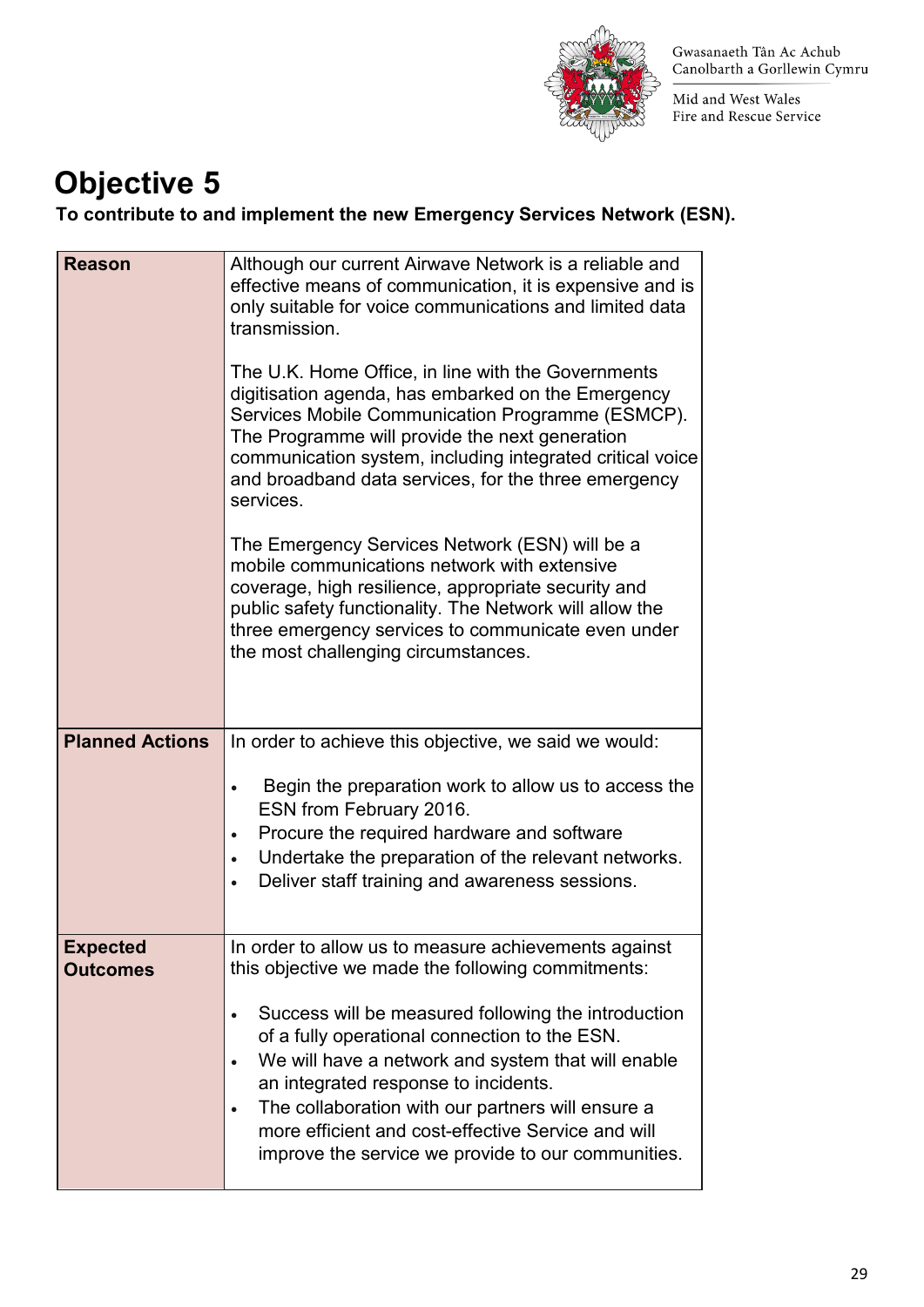

Mid and West Wales Fire and Rescue Service

#### **What we did to meet our objective**

The Emergency Services Communications Network Programme is running behind schedule due to several issues which have delayed the start.

Hand held devices were procured and evaluations completed, which subsequently created a framework of device suppliers to users. A project board was formed to ensure the timely implementation of ESN within the Service, which was meeting on a quarterly basis.

We agreed to undertake a full IT health check as part of the preparation for the ESN Code of Connection, which was needed to be acquired in order for the Service to connect to the DNSP within the Joint Public Service Centre.

It was reported that there had been recognition at the top of the programme that the Project has some major financial and technical hurdles to overcome.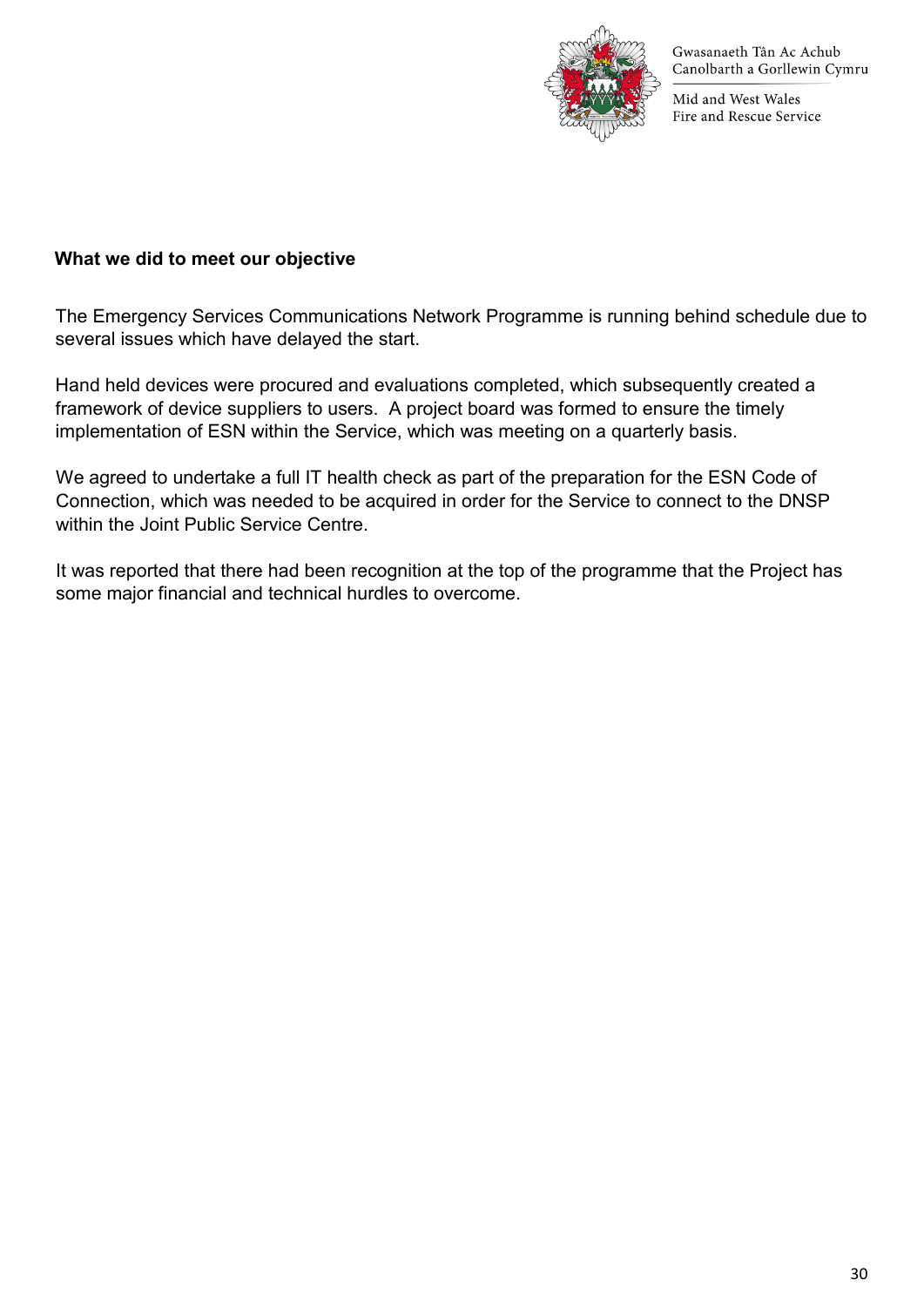

Mid and West Wales Fire and Rescue Service

## **Objective 6**

**Further develop the findings of the Services Risk Review and Strategic Assessment.** 

| <b>Reason</b>          | We carried out a Risk Review 2016/17, which allowed us<br>to understand the risks that our communities face and<br>ensure that we identify the most appropriate deployment<br>of our services to reduce the risk as much as possible.<br>By carrying out a review on all of the Service's risks, this<br>will enable us to clearly identify how we can optimise<br>matching our resources to the prevailing risk in our<br>communities.<br>In order to fully understand the area, we serve, it is<br>important we capture the necessary information in order<br>to ensure our Risk Review is relevant, current and<br>accurate. The work of the Risk Review will ensure that<br>we are efficient and effective as possible in delivering<br>future services to the public.<br>During 2016/2017 we achieved two significant reviews, a<br>Strategic Assessment of external factors that have the<br>potential to impact on our Service in the future, and a<br>Service Review of our core functions which involved a<br>"root and branch" examination of our Service to identify<br>key areas for improvement incorporating a strategic Risk<br>Review. Both pieces of research work will enable us to<br>make risk-based and evidence led future decisions, thus<br>identifying key improvement areas across our<br>organisation. |
|------------------------|-----------------------------------------------------------------------------------------------------------------------------------------------------------------------------------------------------------------------------------------------------------------------------------------------------------------------------------------------------------------------------------------------------------------------------------------------------------------------------------------------------------------------------------------------------------------------------------------------------------------------------------------------------------------------------------------------------------------------------------------------------------------------------------------------------------------------------------------------------------------------------------------------------------------------------------------------------------------------------------------------------------------------------------------------------------------------------------------------------------------------------------------------------------------------------------------------------------------------------------------------------------------------------------------------------------------------------------|
| <b>Planned Actions</b> | In order to achieve this objective, we said we would:<br>Undertake phase 2, the options development phase of<br>the Risk Review will begin to develop scenarios and<br>significant options based on the evidence collected and<br>analysed in phase 1.                                                                                                                                                                                                                                                                                                                                                                                                                                                                                                                                                                                                                                                                                                                                                                                                                                                                                                                                                                                                                                                                            |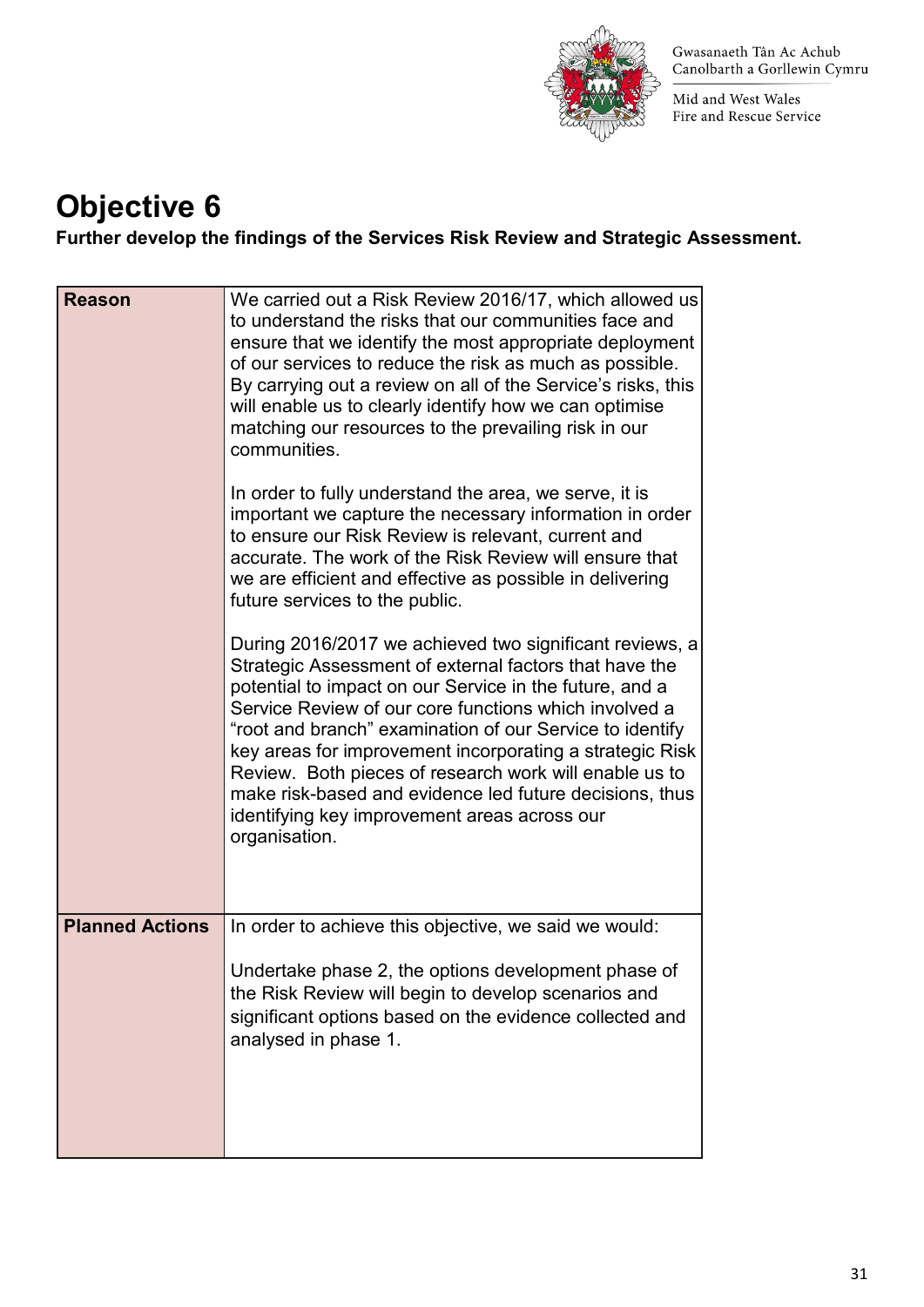

Mid and West Wales Fire and Rescue Service

| <b>Expected</b><br><b>Outcomes</b> | In order to allow us to measure achievement against this<br>objective we made the following commitments:<br>• To adopt a process where we would model<br>potential scenarios and fully utilise gathered<br>intelligence to maximise success potential.<br>• To conduct pilots and or trials to establish the<br>optimum way forward.<br>To implement agreed objectives and evaluate the<br>$\bullet$ |
|------------------------------------|------------------------------------------------------------------------------------------------------------------------------------------------------------------------------------------------------------------------------------------------------------------------------------------------------------------------------------------------------------------------------------------------------|
|                                    | outcomes.<br>• To adopt a continuous improvement<br>methodology.                                                                                                                                                                                                                                                                                                                                     |

### **What we did to meet our objective**

The Service Review Programme is an evidence based and risk led review, designed to ensure our resources are effectively and efficiently matched to the prevailing risk of the communities we serve.

A suite of options relating to options A and B, were presented to the Executive Leadership Team (ELT) in November 2017. ELT fully considered the options and where appropriate initiated actions relating to the options presented, to introduce associated business improvements over the short, medium and long term. The actions in relation to the outcomes/options considered will be initiated during the first quarter of the 18/19 reporting year.

We completed the On-call project, which produced a wide range of options designed to improve and enhance the on-call sector. A small dedicated team will be created during 2018/19 to support the implementation of the project recommendations, which will help to ensure the effective transition to the identified new ways of working.

The integrated software platform (Firewatch) was purchased and the implementation of the platform has progressed steadily.

The T2020 Project was initiated, which formed part of a wider digital transformation of the Service and included areas such as: real time GPS tracking of operational personnel; real time integration of UAV imagery with GPS tracking; seamless data access and sharing across partner agencies; and 3D mapping of operational environments using virtual and augmented reality technologies.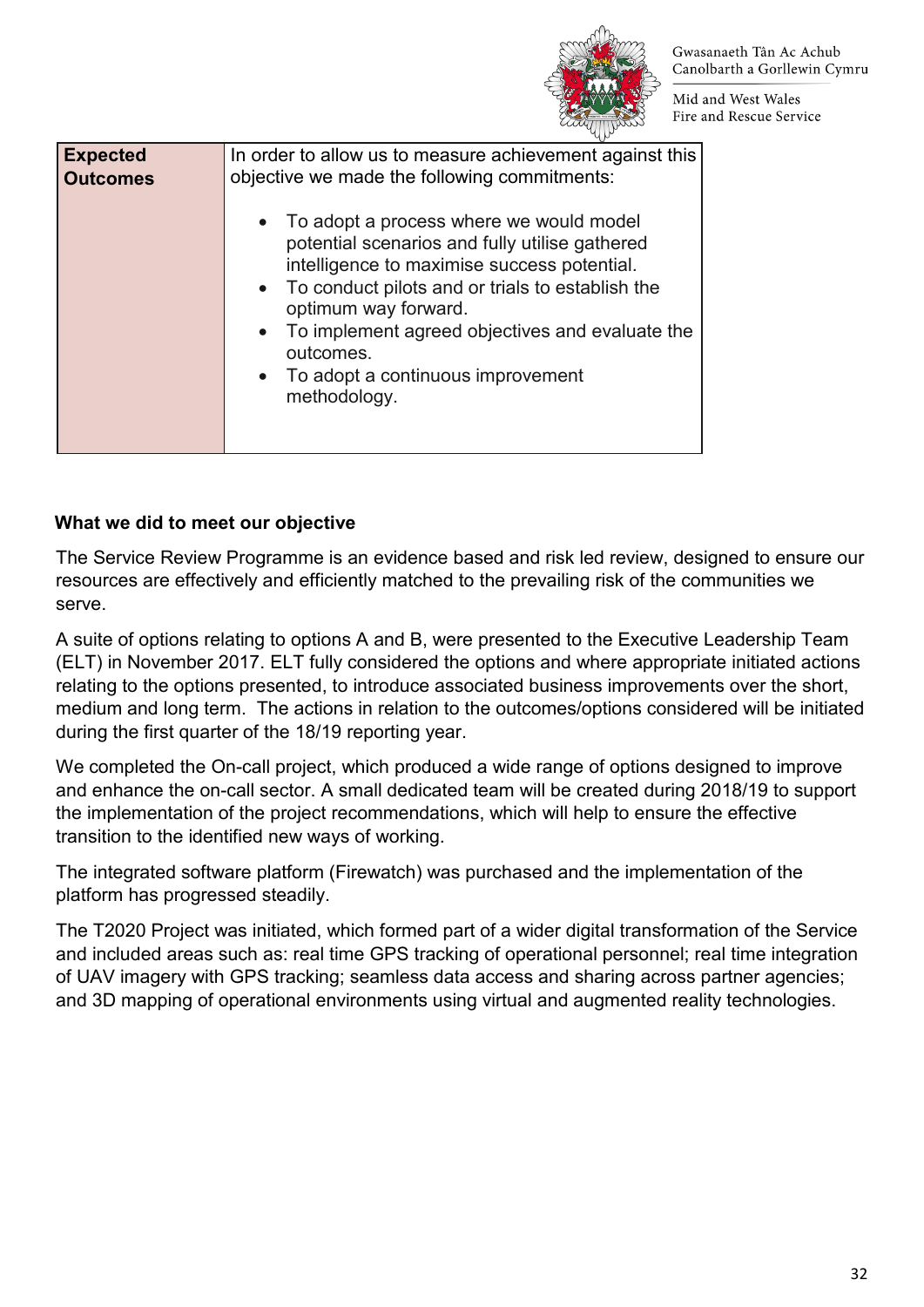

Mid and West Wales Fire and Rescue Service

### **Objective 7**

**Review and develop our response to flooding incidents.** 

| <b>Reason</b>          | As a result of climate change, firefighters within Mid and<br>West Wales are increasingly being called upon to<br>respond to incidents of flooding, to carry out rescues and<br>to protect property from the damaging effects of water<br>and contamination.<br>Welsh Government recognised the need to formalise the<br>basis on which flood response was provided, and<br>subsequently following a consultation where 40<br>responses were received, an amendment was made to<br>the order under the Fire and Rescue Services Act 2004<br>on the 01 April 2017, placing a new statutory duty to<br>respond to flooding and water related emergencies<br>which present a risk of death, serious injury or serious<br>illness.<br>In order to meet the challenges presented by the<br>steadily increasing number of incidents, and to ensure<br>our firefighters are better equipped and prepared, and<br>consequently safer, we will ensure that the equipment<br>and training requirements are evaluated. |
|------------------------|-------------------------------------------------------------------------------------------------------------------------------------------------------------------------------------------------------------------------------------------------------------------------------------------------------------------------------------------------------------------------------------------------------------------------------------------------------------------------------------------------------------------------------------------------------------------------------------------------------------------------------------------------------------------------------------------------------------------------------------------------------------------------------------------------------------------------------------------------------------------------------------------------------------------------------------------------------------------------------------------------------------|
| <b>Planned Actions</b> | In order to achieve this objective, we said we would:<br>Identify training requirements and develop a<br>$\bullet$<br>programme of development to ensure our staff have<br>the required level of knowledge and skills.<br>Review our Command and Control competency<br>$\bullet$<br>framework to ensure our incident managers undergo<br>appropriate development and assessment in relation<br>to managing water related incidents.<br>Develop preventative initiatives/educational<br>$\bullet$<br>programmes to help the people living in our<br>communities protect themselves from the effects of                                                                                                                                                                                                                                                                                                                                                                                                       |
|                        | water related incidents.<br>Review and develop our standard operational<br>$\bullet$<br>guidance.                                                                                                                                                                                                                                                                                                                                                                                                                                                                                                                                                                                                                                                                                                                                                                                                                                                                                                           |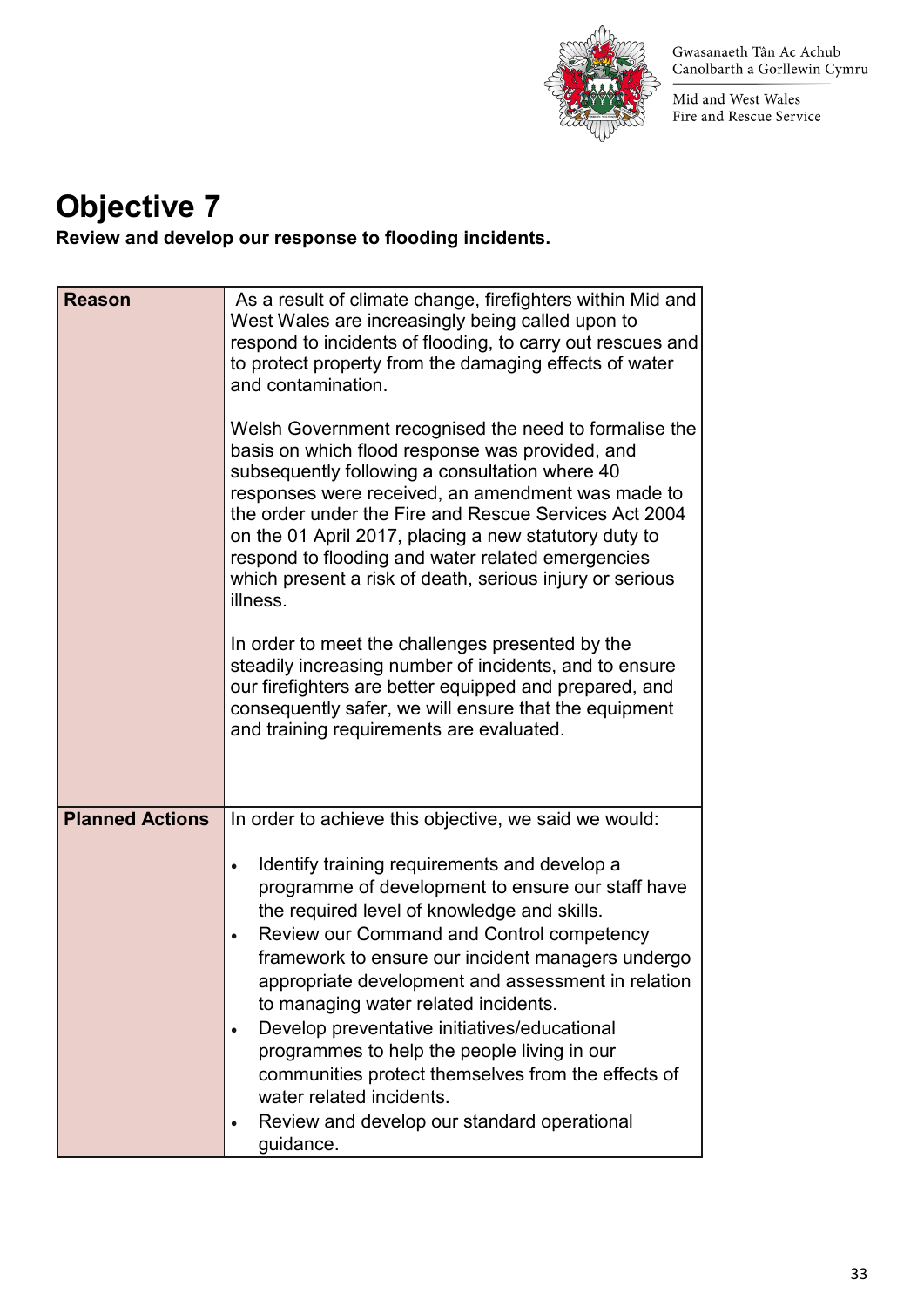

Mid and West Wales Fire and Rescue Service

| <b>Expected</b> | In order to allow us to measure achievement against this                                                                                                                                                                                                                                                                                                                                                                                               |
|-----------------|--------------------------------------------------------------------------------------------------------------------------------------------------------------------------------------------------------------------------------------------------------------------------------------------------------------------------------------------------------------------------------------------------------------------------------------------------------|
| <b>Outcomes</b> | objective we made the following commitments:                                                                                                                                                                                                                                                                                                                                                                                                           |
|                 | • To monitor and disseminate the outcomes of<br>reviews, investigations, and debriefs.<br>• To collect performance management data.<br>• To gather evidence of improved, operational<br>incident outcomes and exercises, captured<br>through the operational learning system.<br>• To monitor and report our performance in line<br>with the Welsh Government's Programme of<br>Sustainability (Well-being of Future Generations<br>(Wales) Act 2015). |

### **What we did to meet our objective**

In April 2017, the Welsh Fire & Rescue Services (FRS) were given a statutory duty to respond to flooding emergencies. Welsh Government also made grant monies available to the Welsh Fire and Rescue Service's for the replacement of existing water rescue equipment assets, including vehicles and personal protective equipment (PPE).

We outlined our requirements regarding asset replacement and orders for PPE and ancillary equipment were placed in November 2017. The equipment is scheduled to be distributed to operational stations by April 2018. We also added to our water rescue equipment assets and ordered new boats and engines, which further enhanced our flooding and water rescue incident capability.

Six Swift Water Technician (SRT) vehicles were procured. The new vehicles were constructed by E1 (Coachbuilders) and will be used to transport the SRT boats, stow operational equipment and provide improved welfare facilities for operational personnel at flooding and water rescue incidents. The new vehicles have 4x4 capacity to allow them to access challenging terrain within remote areas. Our Training Department delivered familiarisation training on the vehicles prior to them going "on the run" in April 2018.

We will be leading on the Exercise Coracle Project, a 2-day Flood and Water Rescue Exercise which will be held in October 2018, at a number of locations across the Service area. The Exercise will be a multi-agency flooding exercise which will provide responders with a unique opportunity to test resilience plans and operational procedures in a challenging environment. The Exercise will be attended by the Fire and Rescue Services, Police, Welsh Ambulance Service Trust (WAST), RNLI, Coastguard, Mountain Rescue Teams, and third sector partners.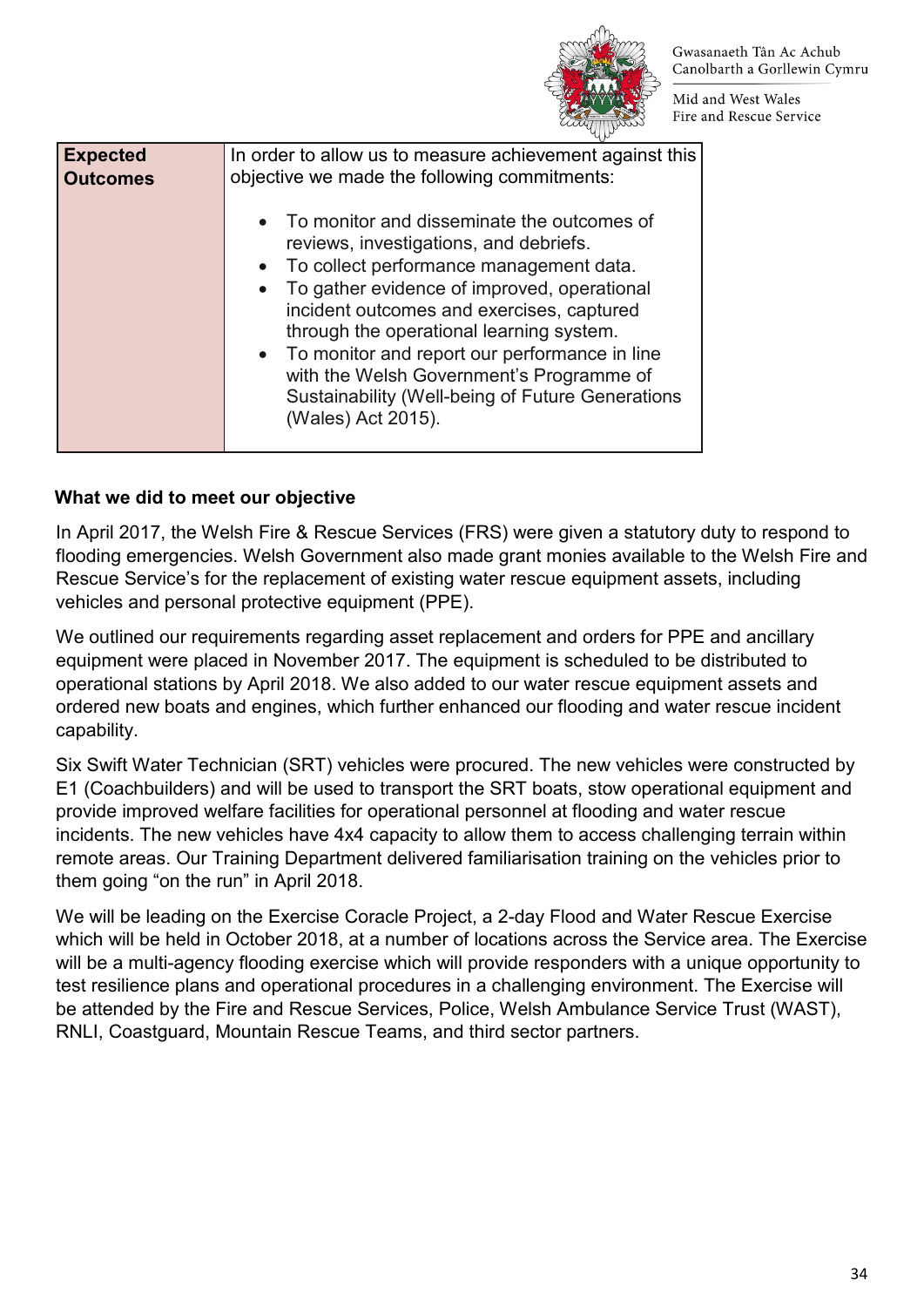

Mid and West Wales Fire and Rescue Service

### **Objective 8**

**To support economic sustainability within our business community.** 

| <b>Reason</b>          | Our Business Fire Safety activities are directed towards<br>ensuring compliance with the legislative framework. We<br>would like to apply a sharper focus on ensuring<br>businesses can develop and remain in operation and<br>find ways to reduce the regulatory burden.<br>As such, our protection activities ensure that the advice<br>given is of the highest quality; our enforcement activity is<br>proportionate to the risk posed by the business; and that<br>the time taken to conduct our interactions with business<br>is kept to the minimum necessary.<br>Our business fire safety audit and education activities<br>will support, develop and guide the business community<br>in order to ensure they remain in operation, by reducing<br>the incidence or impact of any fires. We want to<br>encourage economic sustainability and cohesive<br>communities in line with the Well-being of Future<br>Generations Act.<br>By promoting economic sustainability within our<br>business community, they will be more resilient,<br>sustainable and have increased levels of legislative<br>compliance. |
|------------------------|--------------------------------------------------------------------------------------------------------------------------------------------------------------------------------------------------------------------------------------------------------------------------------------------------------------------------------------------------------------------------------------------------------------------------------------------------------------------------------------------------------------------------------------------------------------------------------------------------------------------------------------------------------------------------------------------------------------------------------------------------------------------------------------------------------------------------------------------------------------------------------------------------------------------------------------------------------------------------------------------------------------------------------------------------------------------------------------------------------------------|
| <b>Planned Actions</b> | In order to achieve this objective, we said we would:                                                                                                                                                                                                                                                                                                                                                                                                                                                                                                                                                                                                                                                                                                                                                                                                                                                                                                                                                                                                                                                              |
|                        | Extend our business fire safety audit programme to<br>include the provision of support and guidance to<br>businesses.<br>Amend the way in which we deliver our routine<br>compliance activities to businesses by implementing<br>the short audit process.<br>Increase our involvement with Primary Authority<br>$\bullet$<br>Schemes to reduce regulatory burden and increase<br>consistency.<br>Increase the emphasis across the organisations on<br>the need to consider the impacts of procurement as<br>early as possible in line with strategic objectives.<br>Develop and deliver the initiatives dynamically<br>$\bullet$<br>throughout 2017/2018.                                                                                                                                                                                                                                                                                                                                                                                                                                                          |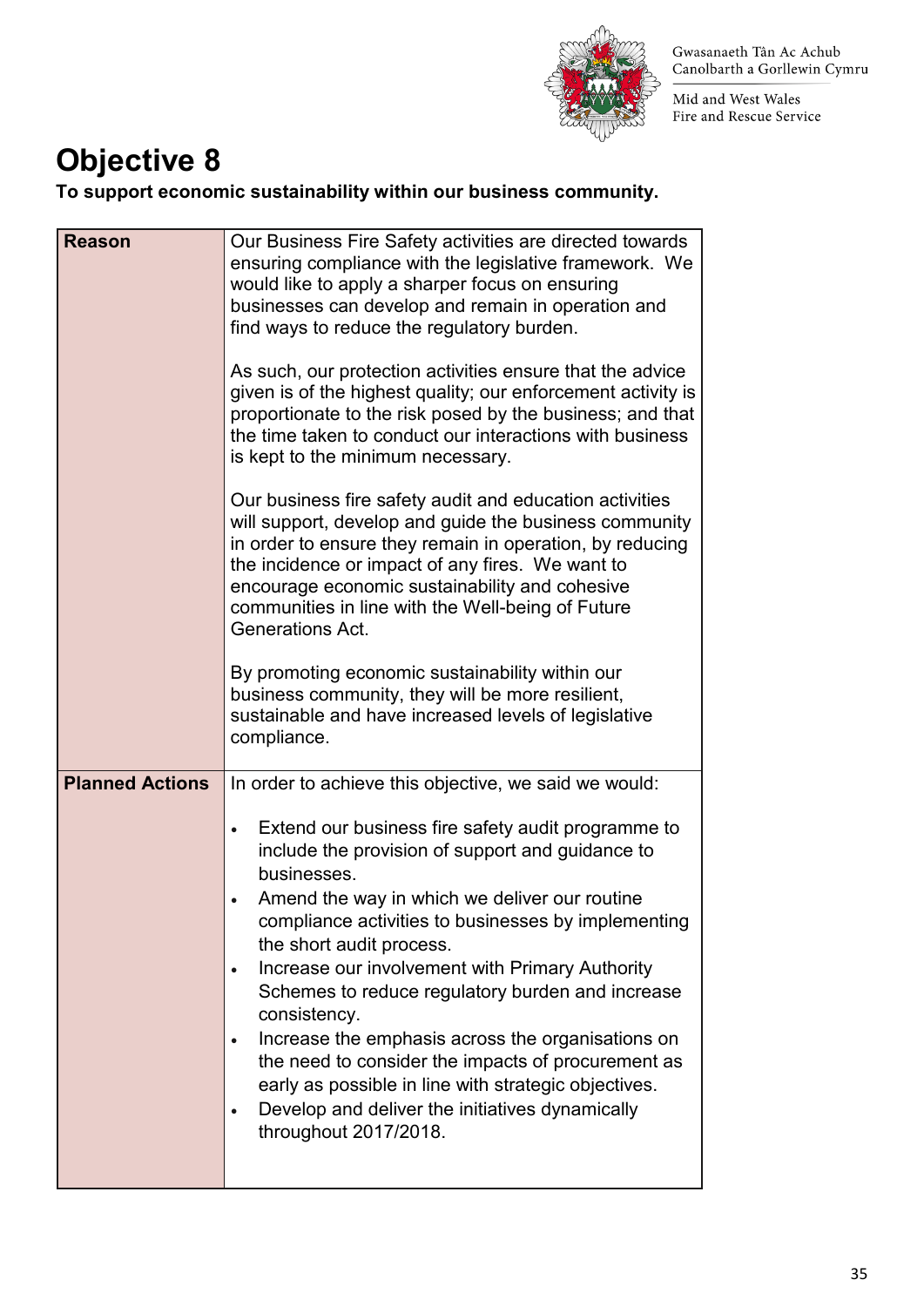

Mid and West Wales Fire and Rescue Service

| <b>Expected</b> | In order to allow us to measure achievement against this                                                                                                                                                                                          |
|-----------------|---------------------------------------------------------------------------------------------------------------------------------------------------------------------------------------------------------------------------------------------------|
| <b>Outcomes</b> | objective we made the following commitments:                                                                                                                                                                                                      |
|                 | • To monitor all customer feedback and evaluation.<br>Monitor the incidence of fire in the built<br>$\bullet$<br>environment and subsequent loss prevention.<br>• Monitor the percentage of business placed with<br>Small and Medium Enterprises. |

#### **What we did to meet our objective**

We have continued to collaborate with external partners and other stakeholders to reduce risk within the non-domestic and other commercial sectors. Our auditing programme is now complemented by the possession of fire risk data from Experian, which assists with the targeting of higher risk premises as part of the Risk Based Audit Programme.

Further collaboration continued with a range of partner agencies such as the NHS Estates, Local Authority Housing, Building Control, Licensing, Natural Resources Wales, CSSIW, HIW, Housing Associations, CADW / English Heritage and other Welsh Fire and Rescue Services. The collaborative work amongst agencies listed above was coordinated thorough the All Wales Business Safety Group.

Changes to the Primary Authority Scheme came into effect in October 2017, we were unfortunately not in a position to form any partnerships with businesses at that time due to capacity issues.

A positive engagement with Rent Smart Wales saw the production of a range of Fire Safety Training packages being made available to private sector landlords to enhance their understanding of fire safety matters and ensure compliance with the relevant legislation in rented properties.

We installed a new CFRMIS database, which provided greater back-office functionality and the ability to conduct and record BFS Short Audit activities.

Through collaboration activities with other Welsh FRS, the costs associated with training staff was reduced by combining numbers to provide sufficient delegates, making the running of internal courses viable. The better utilisation of funds enabled more personnel to attend a broader and more specialist range of courses that would not have otherwise been possible.

We introduced Hydrogen powered vehicles and electric bikes in the Neath Port Talbot and Swansea areas, which enabled personnel in that area to reduce their carbon footprint and move around the city more easily.

We contributed to the continuing prosperity of business and commerce across the Service area by continuing to reduce fire losses associated with non-domestic premises through proactive activities. Our Business Fire Safety inspectors provided additional advice around business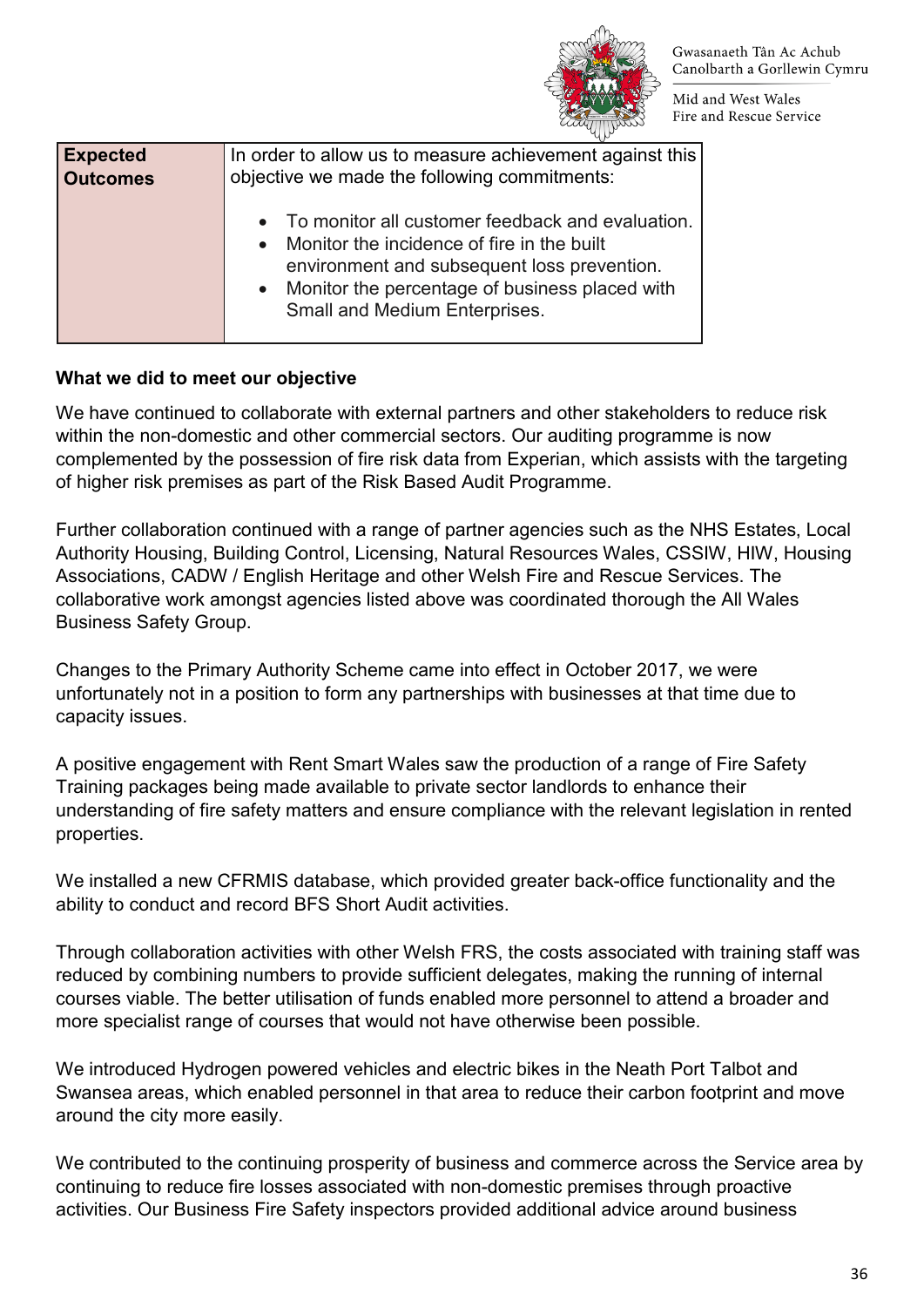

Mid and West Wales Fire and Rescue Service

continuity that extended to flood prevention, security, arson prevention and increased levels of skills for staff in visited premises.

Following the introduction of the Short Audit, we were able to visit and inspect a greater number of premises, rather than re-visiting premises that had historically formed part of the Risk Based Audit Programme. We also implemented a more intelligent targeted approach to risk premises, which better informed the Risk Based Auditing Programme through the inclusion of the broader data-set.

Work progressed on the All Wales Operational Assurance process which drove improvements in work-streams to the benefit of the department and stakeholders. We continued to build and expand the networks in Business Fire Safety, where we were able to influence and educate businesses to ensure that they were safe from the effects of fire within the commercial and nondomestic sectors. We also engaged and shared best practice with the other Welsh Fire and Rescue Services.

Following the Grenfell Tower Fire, we inspected 80 premises within a 6-week window. Members of the Mid and West Wales BFS department were involved in the work of the All Wales Business Safety Group sub-groups that addressed the objectives of the Hackitt Review into Building Regulations and Fire Safety. We are currently awaiting the outcome of the Hackitt Review and will therefore adapt to any new changes should it be deemed necessary.

Quality Assurance of the delivery of Fire Safety Activities was applied to ensure a consistent enforcement regime in line with the regulators code. Further work was also undertaken to enhance Quality Assurance, such as applying a sharper focus on activities through Performance Management, which ensured that the activities conducted provided the desired outcomes. This provided a more targeted response to risk premises and a higher standard of engagement.

The administration of Building Regulations submissions was significantly amended, following the creation of a dedicated team who provided a single highly skilled technical hub of personnel, who were further developed to meet the needs of the new design of fire engineered buildings, providing a high-quality service.

A number of personnel achieved the Level 4 Diploma qualification which resulted in a reduced mentoring burden and therefore an increase in completed BFS Audits. The increased number of personnel at Level 4 also allowed for the creation of the Building Regulations Team. We ensured that internal staff training was regularly undertaken so that they remained current and focussed.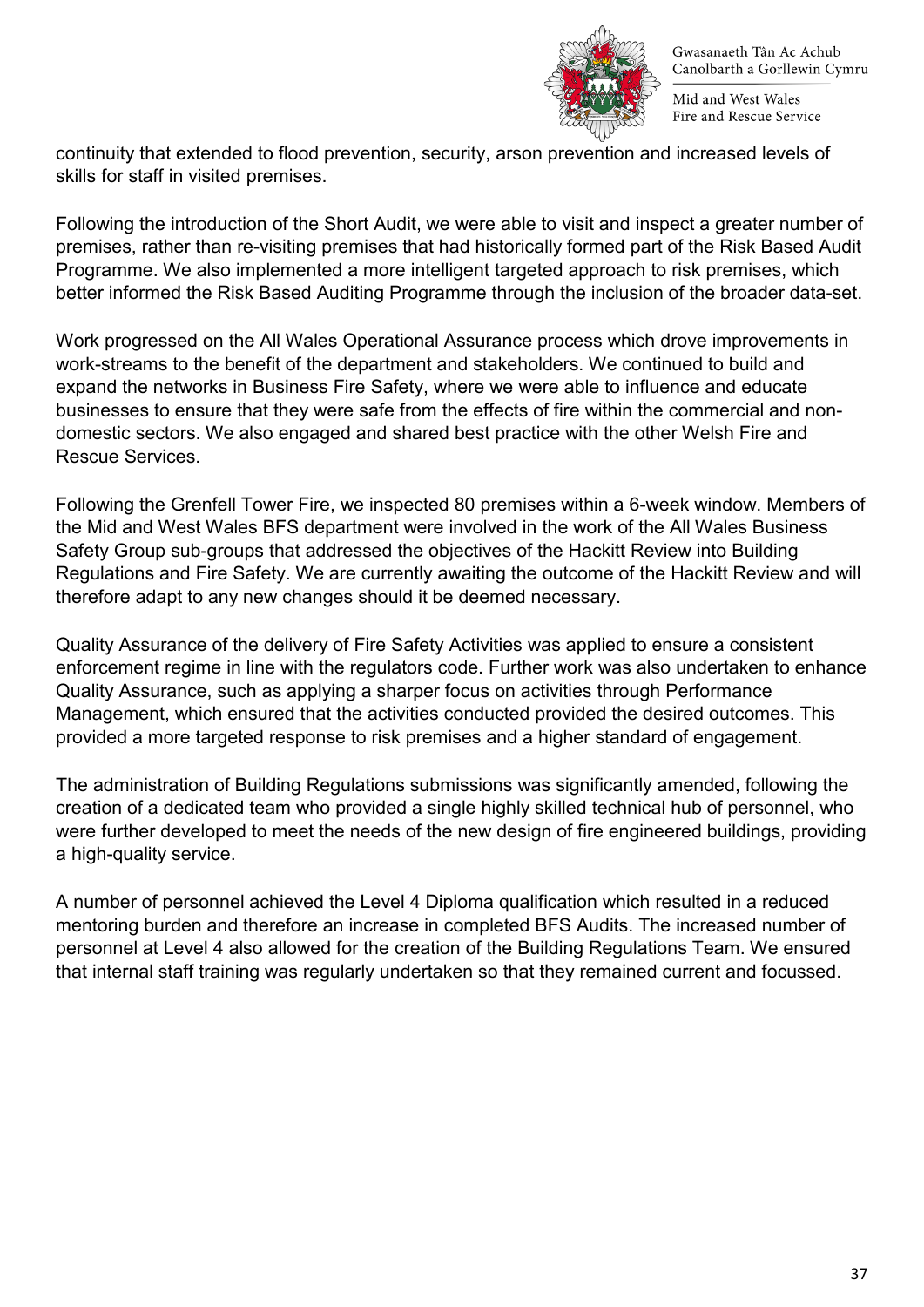

Mid and West Wales Fire and Rescue Service

### **Objective 9**

**To invest in our people.** 

| <b>Reason</b><br><b>Planned Actions</b> | In 2015, the Service achieved Investors In People (IIP)<br>Gold and our aim is to maintain and improve on our IIP<br>success, to ensure that internal and external<br>stakeholders recognise the commitment we are making<br>to people and organisational development. We have<br>subsequently put the necessary frameworks in place to<br>ensure that the measure of acquisition, application and<br>maintenance of skills and competencies are correct, in<br>order to ensure this.<br>We want to ensure all of our staff have the correct skills<br>and knowledge to deliver the best possible outcomes, as<br>well as providing our staff with the best equipment and<br>development opportunities to ensure the safety of our<br>employees and the communities they serve.<br>We have embraced the new e-learning method which is<br>currently being used to complement any learning and<br>development needs identified and will continue to review<br>our Organisational Development Pathways to ensure<br>that they deliver effective and efficient learning and<br>development opportunities.<br>In order to achieve this objective, we said we would:<br>Embed a learning culture that will meet the<br>current and future needs of our Service as part of<br>refreshing our Strategic Pathways and refining<br>our IDR process during 2017/2018.<br>Explore all opportunities to learn from and<br>collaborate with our partners and stakeholders.<br>Ensure our research and development function<br>looks beyond the UK Fire Sector for future<br>innovative solutions; a continuous process over<br>the next 5 years. |
|-----------------------------------------|-------------------------------------------------------------------------------------------------------------------------------------------------------------------------------------------------------------------------------------------------------------------------------------------------------------------------------------------------------------------------------------------------------------------------------------------------------------------------------------------------------------------------------------------------------------------------------------------------------------------------------------------------------------------------------------------------------------------------------------------------------------------------------------------------------------------------------------------------------------------------------------------------------------------------------------------------------------------------------------------------------------------------------------------------------------------------------------------------------------------------------------------------------------------------------------------------------------------------------------------------------------------------------------------------------------------------------------------------------------------------------------------------------------------------------------------------------------------------------------------------------------------------------------------------------------------------------------------------------------------------------------|
|                                         | Ensure that Risk Critical skills and competencies<br>accurately reflect the risk profiles of our<br>Communities.                                                                                                                                                                                                                                                                                                                                                                                                                                                                                                                                                                                                                                                                                                                                                                                                                                                                                                                                                                                                                                                                                                                                                                                                                                                                                                                                                                                                                                                                                                                    |
| <b>Expected</b><br><b>Outcomes</b>      | In order to allow us to measure achievement against this<br>objective we made the following commitments:                                                                                                                                                                                                                                                                                                                                                                                                                                                                                                                                                                                                                                                                                                                                                                                                                                                                                                                                                                                                                                                                                                                                                                                                                                                                                                                                                                                                                                                                                                                            |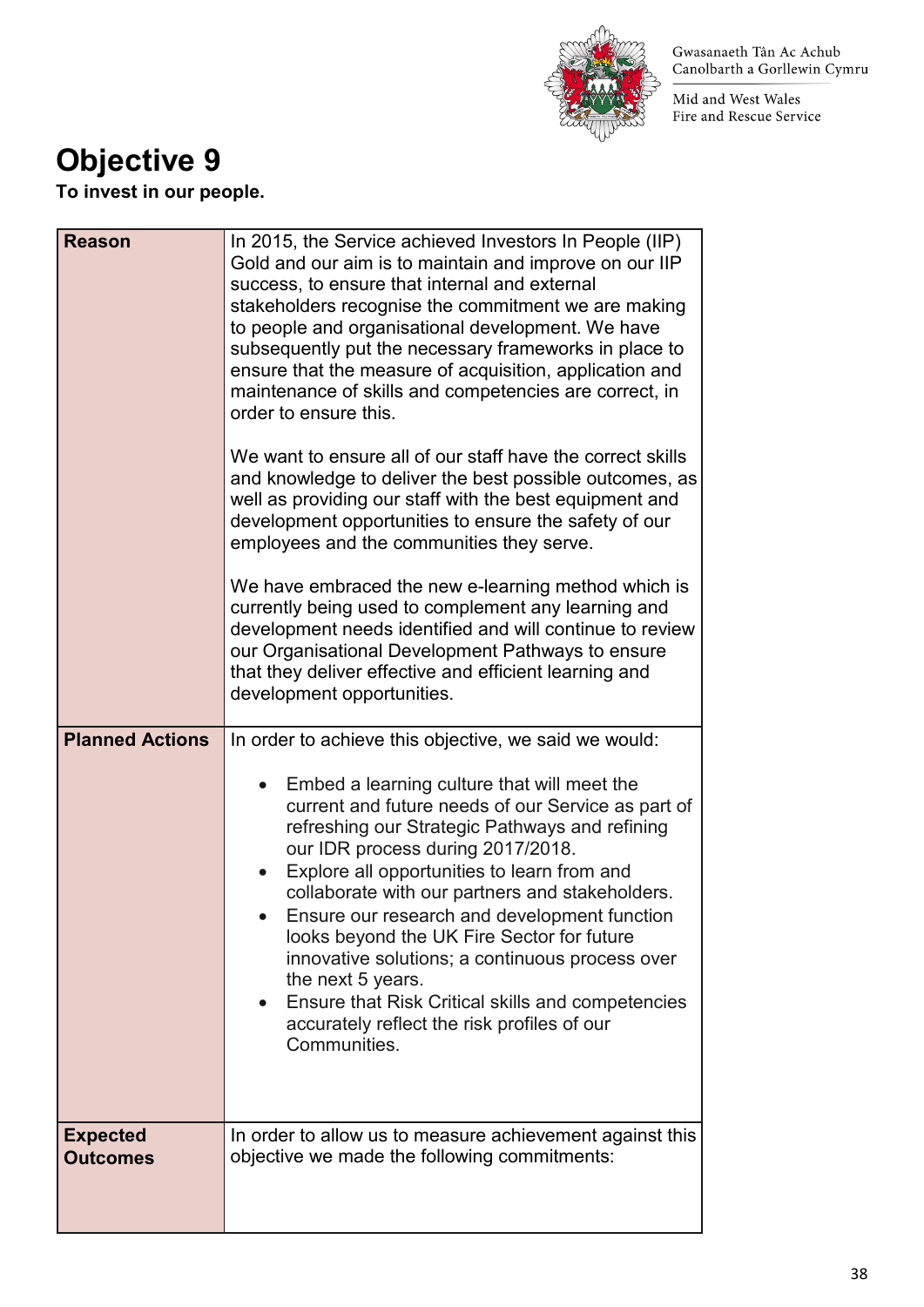

Mid and West Wales Fire and Rescue Service

| Audit the Risk Critical Skills Matrix and PDRpro to<br>ensure compliance with requirements including links<br>with the organisational pathways.<br>Use the IIP Framework to evaluate the impact<br>coaching has had with the Service.<br>Use evaluation to demonstrate how we used<br>innovation to deliver better outcomes for our<br>communities.<br>Use business intelligence to inform improvement in<br><b>Emergency Response and Community Safety.</b> |
|--------------------------------------------------------------------------------------------------------------------------------------------------------------------------------------------------------------------------------------------------------------------------------------------------------------------------------------------------------------------------------------------------------------------------------------------------------------|
|--------------------------------------------------------------------------------------------------------------------------------------------------------------------------------------------------------------------------------------------------------------------------------------------------------------------------------------------------------------------------------------------------------------------------------------------------------------|

#### **What we did to meet our objective**

The Service successfully recertified against the Investors in People (IIP) Gold Standard, and furthermore embarked on a programme of organisational development to support attainment of the Platinum Standard.

During April 2017 we hosted the All Wales Strategic Assessment and Development Centre (ADC), where 16 candidates from across Wales participated, 9 of whom passed, 3 of whom were Mid and West Wales Fire Service employees.

A good indicator of our success and commitment to investing in our people is the Academic and Vocational Achievement Awards Evening we hosted at Coleg Sir Gar in Llanelli, where presentations were made to recognise the 190 qualifications achieved by our staff over the previous 12-month period.

We undertook a Wholetime (WTDS) recruits course in September 2017, which saw 12 new recruits successfully pass out during their passing out parade on the 07 December 2017. All personnel were working towards the NOS Level 3 NVQ Emergency Fire Services Operations in the Community, which will be completed within the first two years of the role.

Following the procurement of a new Breathing Apparatus (BA) set, the Training Delivery Department provided training for over 900 operational personnel in all Service locations.

We collaborated with the Welsh Ambulance Service Trust (WAST) to secure a 2-year secondment of a Paramedic within the Training Delivery Department. This secondment enhanced the provision of training for all operational employees within the Service and further developed the operational skills and competencies of training staff. We also worked with WAST to provide initial and refresher training for co-responding personnel.

An Employee Benefits Package was agreed and went live in November 2017, via a Service specific online Benefits Hub. The packages helped employees to maximise their earnings by facilitating Salary Sacrifice Schemes (saving on Tax and NI contributions) for vehicles, cycle to work, IT/Mobile technology and other discount schemes. Following the positive take-up during the initial limited ordering period, we took the decision to re-launch the scheme on an open-ended basis from April 2018.

The Human Resources Department had meetings with Neyber, the sole National Procurement Service provider of Financial Well-being advice services and low interest debt consolidation loans,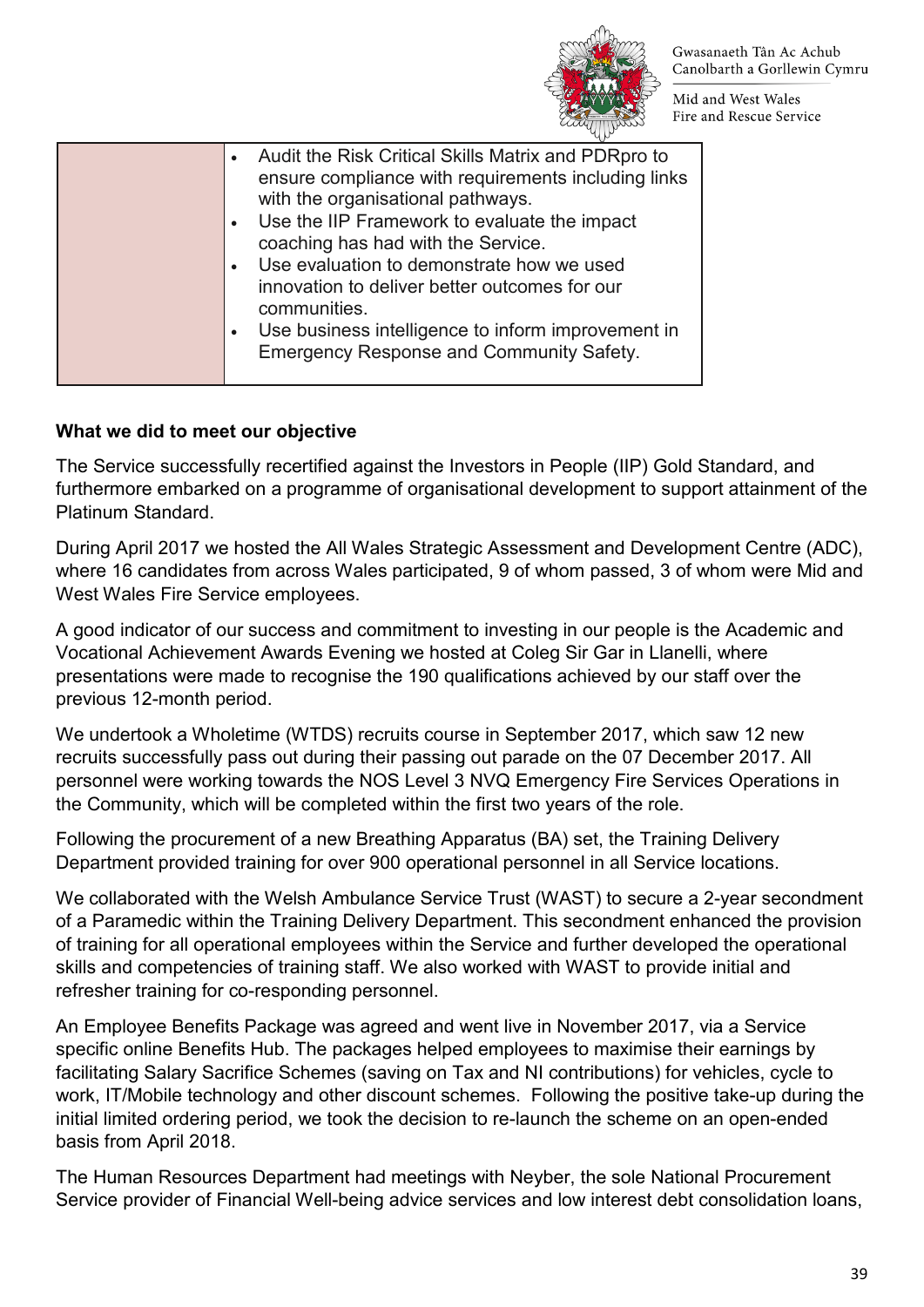

Mid and West Wales Fire and Rescue Service

where the repayment would be made via the Payroll Department. Financial advice was also available to all employees via the iCom Benefits Hub.

A Disability Toolkit was created to provide managers with additional guidance for identifying and providing reasonable adjustments (where applicable) for team members. We held three Workshops during October 2017, which provided training to Managers, and allowed them to seek clarification and guidance on the Disability Toolkit.

We held Pre-Retirement Seminars in September 2017 and April 2018, which provided advice and guidance by qualified Financial/Pensions Advisors for employees who are approaching retirement age and service and wished to plan effectively for their futures. The information conveyed assisted them greatly in making important decisions in relation to planning for their retirement, in both a financial and personal capacity.

A new contract was awarded for Occupational Health Services which provided an established Health and Well-being provision, and also Critical Incident Diffusion Support, which assisted staff in managing the emotional and mental impact of the incidents they attended.

Female Awareness Days were held at several locations, including one at Port Talbot Fire Station on International Women's Day, to support the attraction of females and other underrepresented groups into the firefighter role and contribute towards a more diverse workforce in the future. The strategy to support the attraction and recruitment of females and other under-represented groups, was informed by the outcomes of a survey of female operational personnel, together with a survey of female applicants who were unsuccessful in their bid to become Wholetime Firefighters during the last recruitment campaign. This information informed the direction of positive action initiatives throughout the Service area.

Support was provided to operational staff regarding their physical fitness. Equipment was provided to all stations throughout the Service to help them achieve and maintain the required level of physical fitness for their role. This was accompanied by physical activity and exercise guidance, along with a nutritional booklet providing advice on healthier food choices to support overall health and well-being.

We continued to explore opportunities to draw down funding to support the development of apprenticeships within the Service, and in collaboration with the other Welsh Fire and Rescue Services, played a key role in shaping the new Firefighter Apprenticeship qualification. A new Level 3 Diploma in Firefighting was drafted, and it was anticipated that following ratification, the new qualification would be placed on the Welsh Apprenticeship Framework by June 2018.

A new Graduate Internship Programme was developed in partnership with Swansea Employability Academy (Swansea University and University of Wales Trinity St David's), the Programme will provide opportunities for graduates to gain exposure to the world of work whilst assisting the Service in a range of different areas.

In order to demonstrate the Service's commitment to employee welfare and investment in preventative and proactive strategies, the People Development Department developed a strategy to support Employee Welfare and Mental Health Training. The training was provided in four stages from Level 1 which encompassed all staff, to Level 4 which provided specialist training for a small cadre of Trauma Risk Managers (TRiM).

Future Leaders were developed utilising a blended approach to organisational development. This included a Supervisory Management Programme, consisting of themed seminars which addressed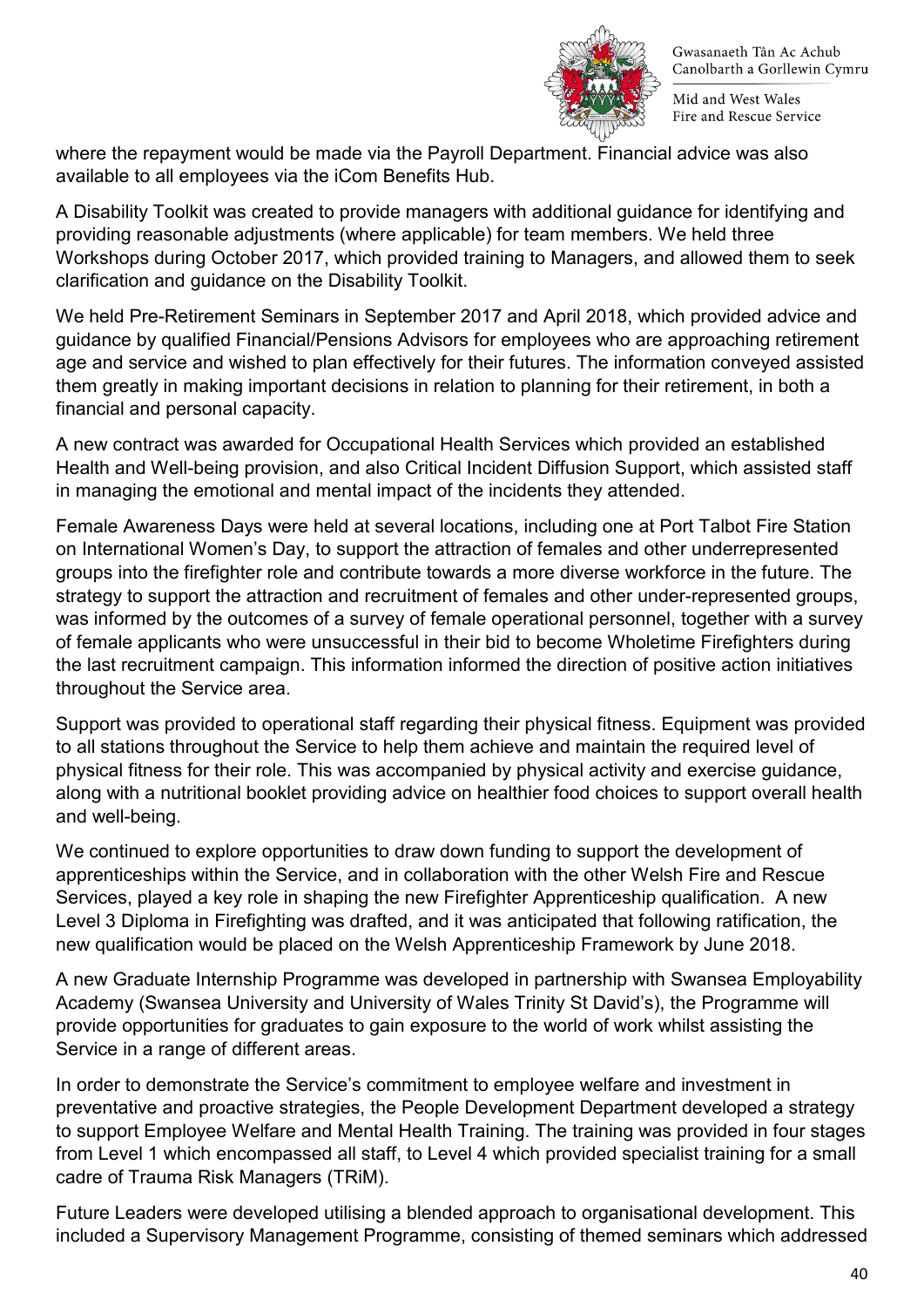

Mid and West Wales Fire and Rescue Service

the challenges facing modern managers, including building effective working relationships and creating the right mindset in organisations. Middle Managers were supported on the All Wales FRS Challenge Programme and two candidates attended the inaugural Strategic Leadership Programme, developed by South Wales FRS.

Interview refresher training was undertaken with employees at the appropriate managerial level. This training assisted managers in contributing effectively to future selection processes in relation to their teams, their personal development plans, and also ensuring that they had the necessary knowledge to undertake such processes safely and effectively.

The Human Resources Department ensured compliance with the Service's Auto-enrolment date, which meant that all applicable employees were opted-in to the relevant pension scheme in line with the Auto-enrolment regulations. The Pensions Auto-enrolment process continued to be administered by the Human Resources Department, which ensured that employees were advised effectively of important information relating to their pension scheme membership status.

Work progressed well for the External Quality Assurance (EQA) visit in January, and People Development staff and other stakeholders across the Service were supported to complete their EQA portfolios. The provision of EQA's across the Service supports the needs of those working towards Skills for Justice (Sf J) registered qualifications. Based on the development of learning, development and portfolio review that was carried out by EQA, the Incident Command reference achieved "Direct Claims" status which was extremely positive.

Following a successful trial period and of the PDR Pro Version 4 (Training Competency Recording Software), it was agreed to extend the use of Version 4 to County Commands in January 2018. The positive feedback received confirmed that the system was easier to use, easier to report against and easier to specify competence levels being achieved through training and within the operational environment.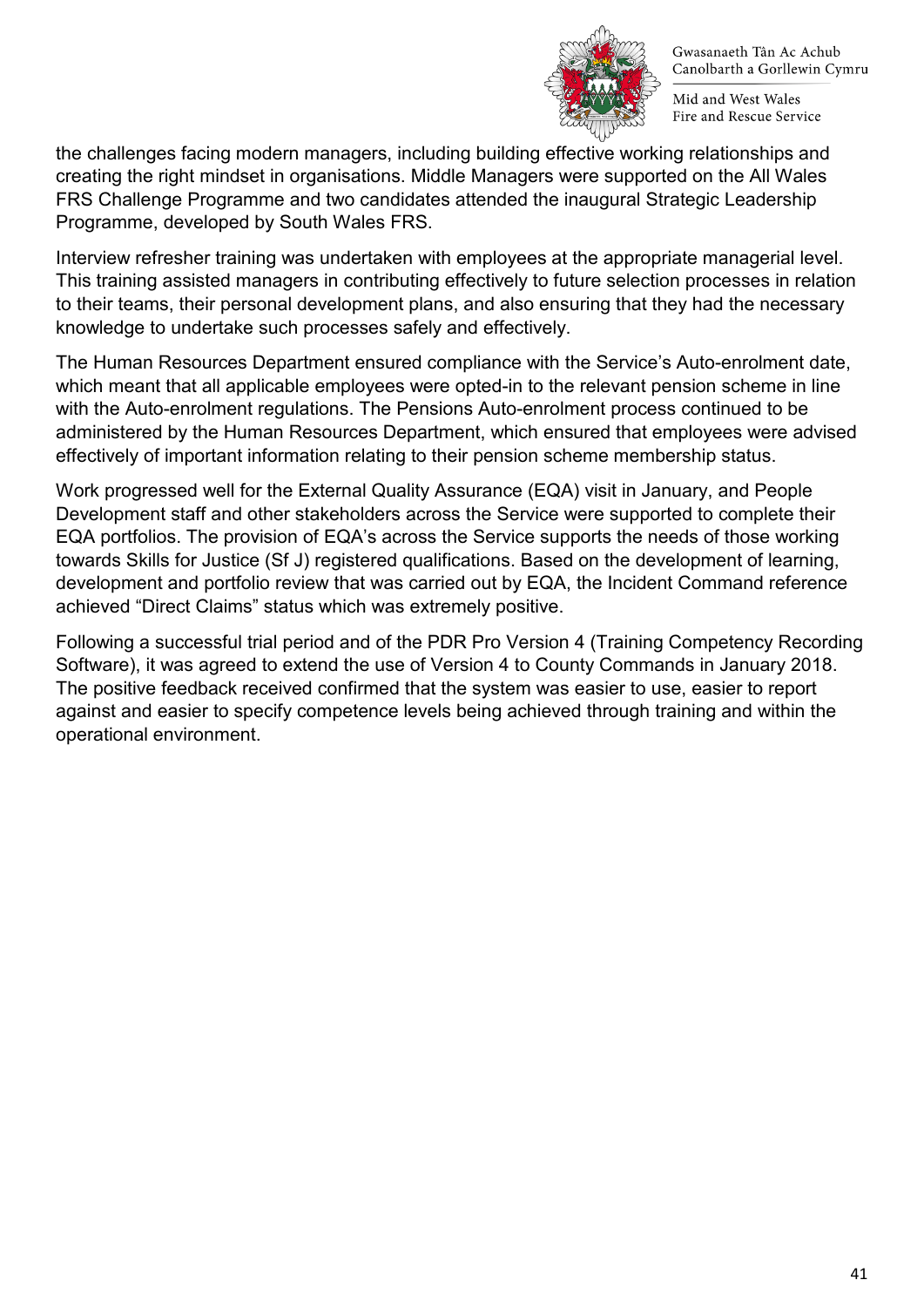

Mid and West Wales Fire and Rescue Service

### **Objective 10**

**To Make Best Use of our Assets and Resources.** 

| <b>Reason</b>                      | In order to ensure that all business decisions are<br>transparent, sound and consistent, in line with the<br>restrictions of the current economic environment, we<br>need to fully understand our Service in terms of costs<br>and ensure that we identify the most appropriate<br>allocation of resources to provide the desired level and<br>range of services at least cost. |
|------------------------------------|---------------------------------------------------------------------------------------------------------------------------------------------------------------------------------------------------------------------------------------------------------------------------------------------------------------------------------------------------------------------------------|
|                                    | We have undertaken several efficiency exercises over<br>the years, resulting in significant savings and efficiency<br>of operations. However, these exercises have not<br>extended to looking outwards to other organisations'<br>detail cost comparisons per head or examined best<br>practice across the UK and internationally on all areas of<br>work.                      |
|                                    | By undertaking efficiency exercises, this will result in a<br>full understanding of the service we provide, what we<br>want to provide and at what cost, and allow resource<br>decisions to flow from this to best effect for a sustainable<br>Fire and Rescue Service.                                                                                                         |
| <b>Planned Actions</b>             | In order to achieve this objective, we said we would:<br>Undertake a comprehensive examination of our<br>spend, comparing with others, and establish a<br>forward planning model for both assets and<br>resources.                                                                                                                                                              |
| <b>Expected</b><br><b>Outcomes</b> | In order to allow us to measure achievement against this<br>objective we made the following commitments:<br>To monitor progress with full involvement of<br>Members and report improvements in<br>comparative costs or value for money.<br>Our Medium Term Financial Plan will help shape<br>the production of a sustainable Asset<br>Management Plan.                          |

### **What we did to meet our objective**

We examined our spend and financing arrangements for our assets via our Strategic Asset and Capital Management Group. We established a forward planning model for both assets and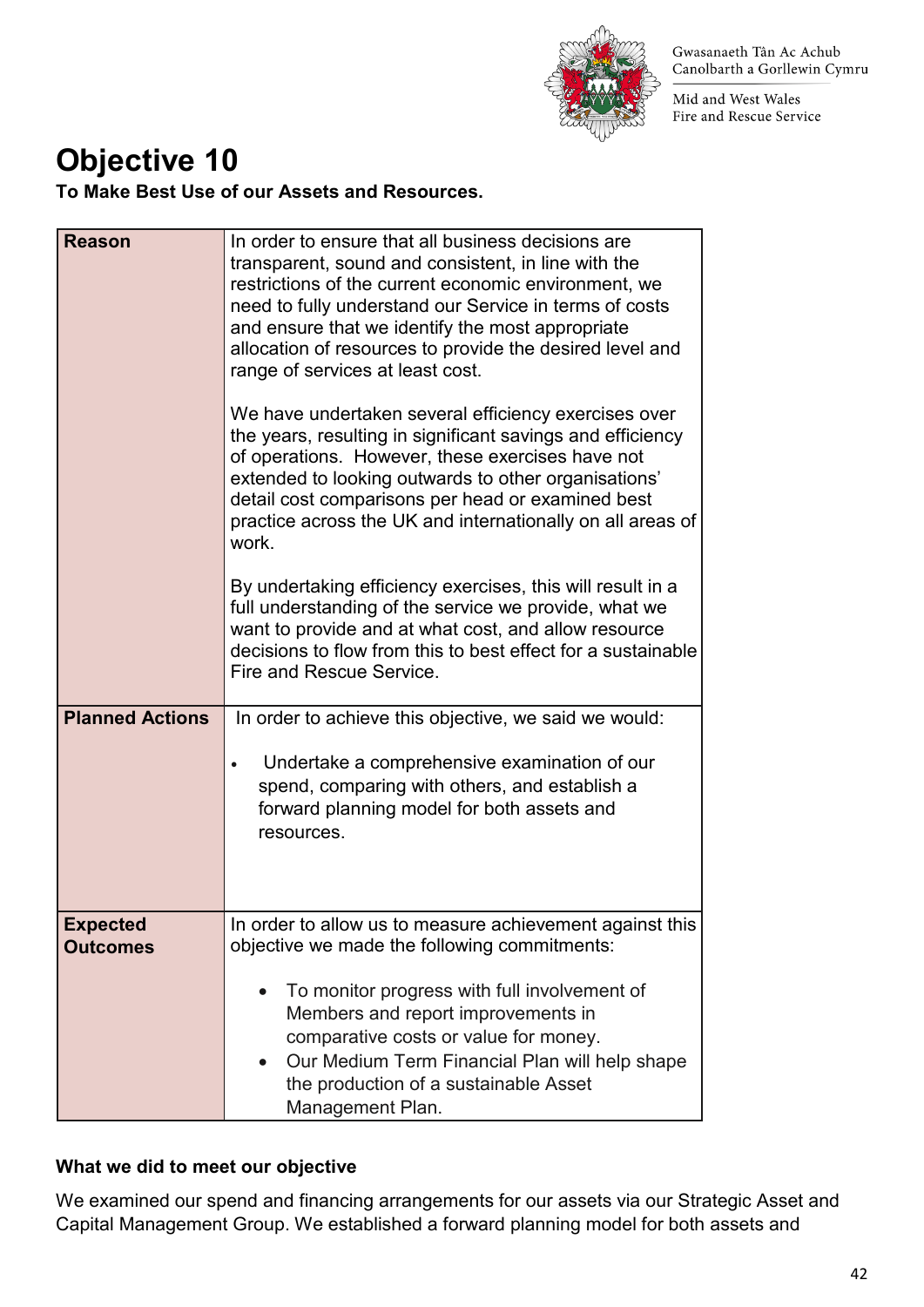

Mid and West Wales Fire and Rescue Service

resources, aligned leases with vehicle life cycles and analysed the best financing options for securing our fleet.

Opportunities for collaboration between partners within our area were extended, and we reviewed opportunities and developments in technology that supported our asset and resource management programme. Via the Asset Management Group, we ensured that our vehicles, equipment and property assets were procured, renewed and replaced to meet our current and future business needs, therefore ensuring that our funding arrangements were aligned to deliver the best outcomes over the life of our assets.

The Strategic Asset and Capital Management Group continued to consider and review all asset management matters including the most appropriate methods of borrowing and/or financing for capital projects. A revised asset management plan was also developed for the Service with a view of being completed by 31 March 2018. The revised Plan outlined the Service's commitment to continued management of its assets in a manner that aligns with sustainable development. Our approach to revising the Asset Management Plan was based on continuously improving our performance, supporting social opportunities and community safety, whilst minimising our impact on the environment.

By adopting the Asset Management principles in the plan, this allowed the Service to demonstrate that it is delivering services optimised to whole life cost. This confirms that planning and programming is efficient and alternative options of cost, benefits and standards of service are available, allowing informed choices for both Executive Officers and the Fire Authority.

A trial group was approved by the Executive Leadership Team to consider workforce planning matters. The Strategic Workforce Group (SWG) was established to ensure that the Service's workforce planning and management supports the strategic planning objectives, is consistent with best practice, and delivers cost effective, sustainable, systematic and coordinated management of its people.

The Strategic Workforce Group is an integral group to ensuring that we undertake workforce planning and management activities as a corporate responsibility. The broad membership enables a whole-of-organisation view to ensure that the workforce is managed in a systematic, efficient and coordinated manner, which ensures that we have the right people in the right roles with the right skills to meet the required level of service delivery, in the most cost-effective manner for present and future users.

The Group also ensured that the responsibility for all workforce planning and management activities are assigned within the organisation and that skill and responsibility levels are sufficient to achieve the required results, together with ensuring that the information flow for planning and reporting is in place to review workforce data and associated risks; using this information to inform future workforce planning and development.

We will continue to improve our asset information, whole lifecycle planning and approach to sustainable development, adapting to our changing climate and developing our organisational culture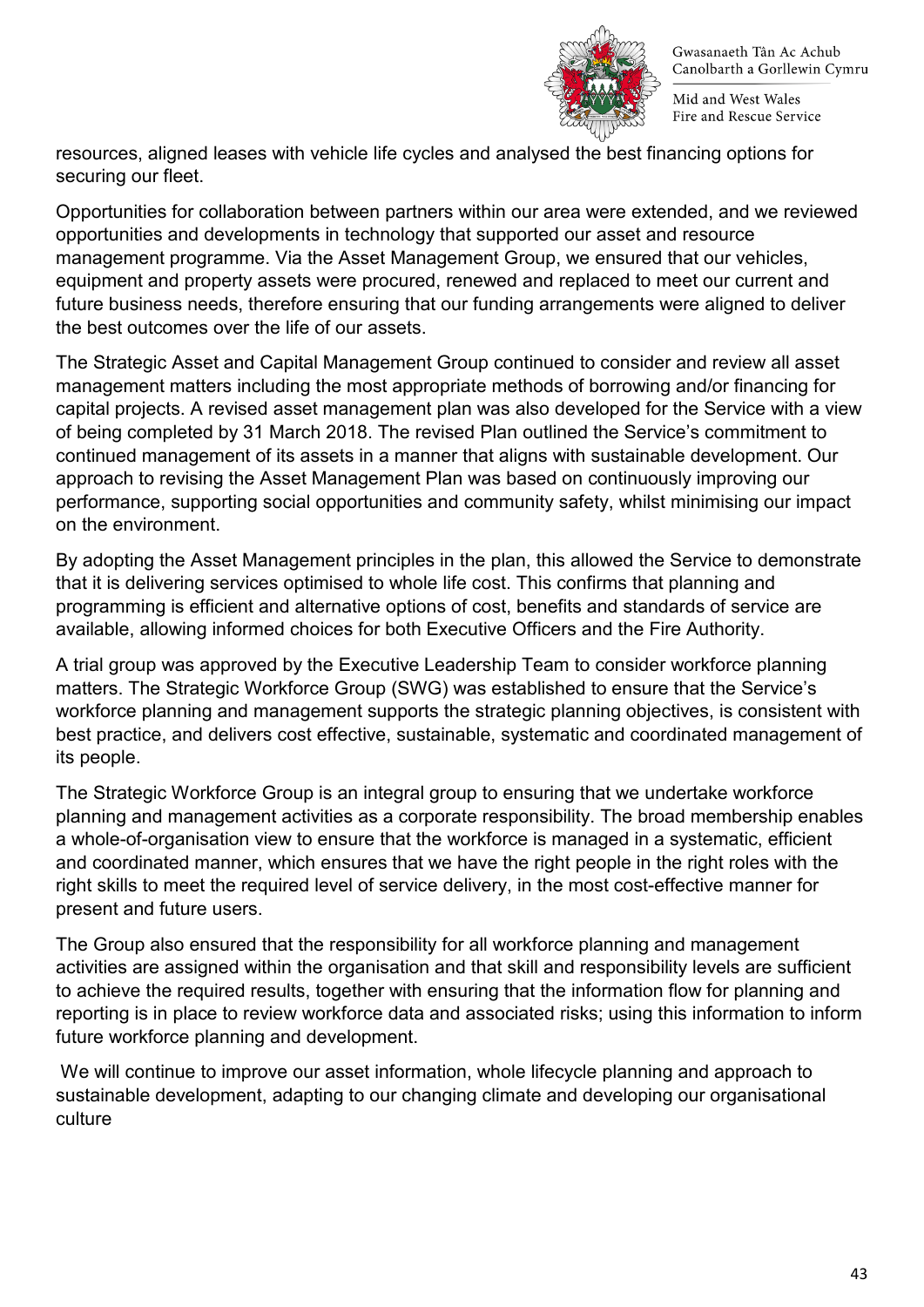

Mid and West Wales Fire and Rescue Service

### **Objective 11**

**Digitisation – To use technology to innovate, collaborate and empower.** 

| <b>Reason</b>          | We have history of pursuing cost saving IT<br>collaborations with other Public-Sector organisations.<br>We recognise that there is further potential to adopt<br>information technologies in support of our activities and<br>to rationalise some existing software systems.<br>To achieve this objective our Operational, Business<br>Development and IT teams will investigate new ways of<br>working and delivering our services both within the<br>Service and to external stakeholders; and seek to<br>improve and adapt the delivery of our services by<br>encouraging digital innovation, greater exploitation of our<br>information assets and by embracing the ever-changing<br>technological landscape.<br>Undertaking these exercises and looking at new ways<br>of working and delivering our services, through the<br>extended use of advanced information and<br>communication technologies, will in turn improve our<br>business processes and secure operating efficiencies<br>benefiting fire service personnel and stakeholders alike,<br>and will result in enhanced security and robustness for<br>the Service and improvement in the delivery of services<br>to the public. |
|------------------------|--------------------------------------------------------------------------------------------------------------------------------------------------------------------------------------------------------------------------------------------------------------------------------------------------------------------------------------------------------------------------------------------------------------------------------------------------------------------------------------------------------------------------------------------------------------------------------------------------------------------------------------------------------------------------------------------------------------------------------------------------------------------------------------------------------------------------------------------------------------------------------------------------------------------------------------------------------------------------------------------------------------------------------------------------------------------------------------------------------------------------------------------------------------------------------------------------|
| <b>Planned Actions</b> | In order to achieve this objective, we said we would:<br>Develop a new Information Systems Strategy.<br>$\bullet$<br>Deploy an upgraded Business Fire Safety<br>$\bullet$<br>system.<br>Develop our Service website to improve public<br>access to the organisation.<br>Deploy a new bilingual Intranet.<br>Procure a replacement mobile data system that is<br>compliant with the new Emergency Services<br>Network.<br>Deploy the UK Government's Emergency<br><b>Services Network Mobile Communications</b><br>Project.<br>Over the next 5 years continue with our<br>$\bullet$<br>commitment to the UK Government "Cloud First"<br>strategy whenever reviewing our information<br>systems requirements.                                                                                                                                                                                                                                                                                                                                                                                                                                                                                      |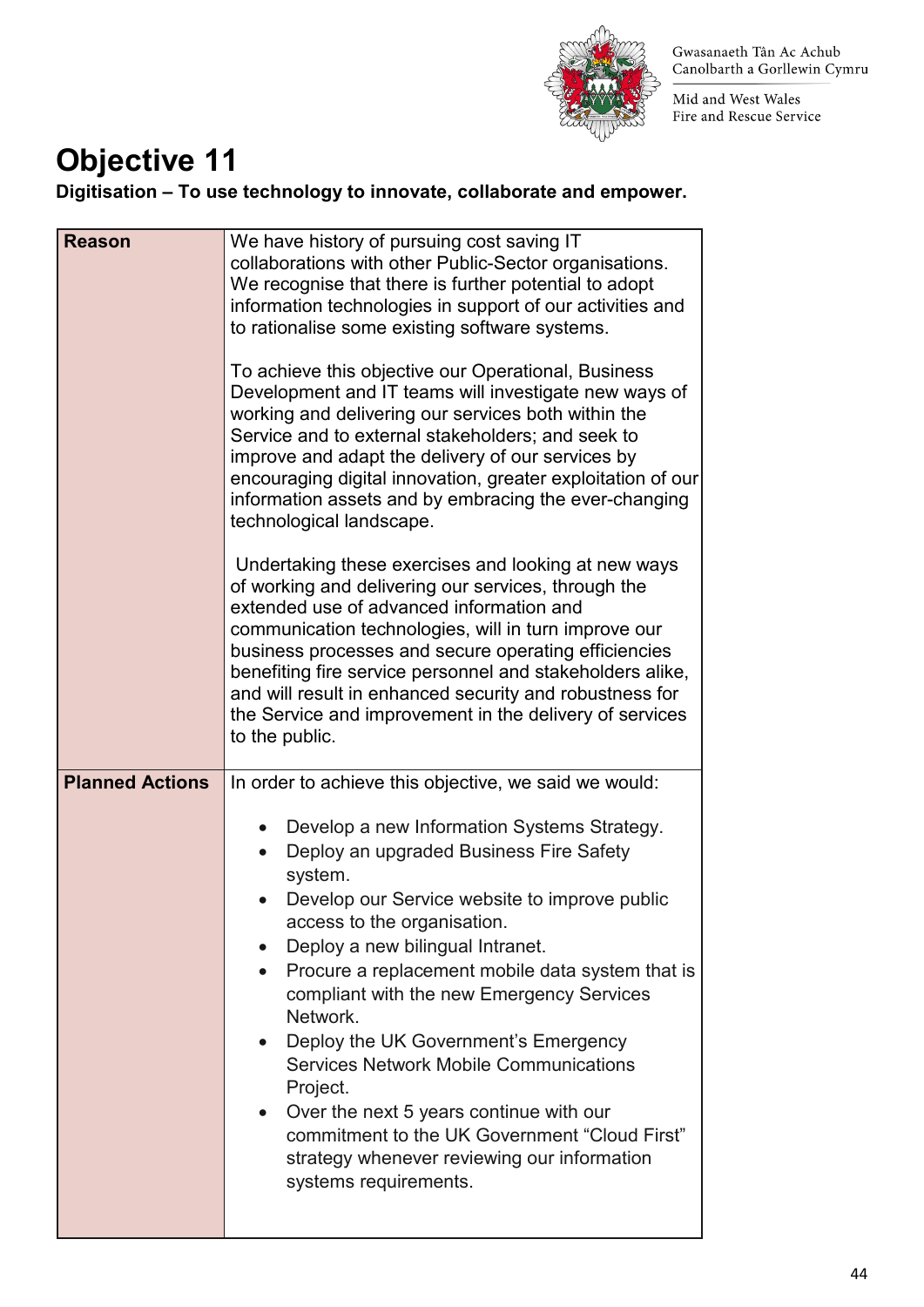

Mid and West Wales Fire and Rescue Service

| <b>Expected</b><br><b>Outcomes</b> | In order to allow us to measure achievement against this<br>objective we made the following commitments: |
|------------------------------------|----------------------------------------------------------------------------------------------------------|
|                                    | Increase remote access to administrative and<br>operational IT systems.                                  |
|                                    | • Improve reliability of IT systems and reduced<br>"downtime".                                           |
|                                    | • Increase the use of the Service's Website.                                                             |
|                                    | • Reduce the number of manual and paper-based<br>business processes.                                     |
|                                    | • Increase protection for the fire service's<br>information assets.                                      |
|                                    | • Reduce "like for like" ICT expenditure.                                                                |
|                                    | Improve data capabilities for operational crews.<br>$\bullet$                                            |
|                                    | Improve operational collaboration.<br>$\bullet$                                                          |
|                                    | Develop more sustainable ICT systems.                                                                    |
|                                    |                                                                                                          |

### **What we did to meet our objective**

.

In order to meet our Objective, we installed the CFRMIS V6.2, Sp1 software, and completed a Server Migration of CRR data, which enabled all contractual, procurement, financial, maintenance and licensing arrangements to be harmonised for Business Fire Safety, Community Safety and Operational Risk Management into one single package.

Work commenced on the development of the new ICT Strategy (2017-2022) which reflected contemporary ICT thinking such as Cloud Technologies and Mobile Accessibility. The Strategy also recognised relevant public-sector aspirations such as collaboration in order to deliver a strong digital infrastructure for the Service.

A provision was put in place by our external contractors to host the new Service website in the "cloud", which will ensure the security and integrity of the new website, as well as providing a solution that provides the Service with more freedom and scope to enhance the user experience and functionality of its online presence.

The Corporate Communications and Business Development Department undertook work in order to introduce a new eDemocracy System which, once procured, would be incorporated into the new Service website to streamline a number of intensive, time-consuming processes.

Progress was made on the new Corporate Style for the Service, which helped develop and finalise the look and feel of the new Service website. Other features of the website were also developed to improve the functionality for end users.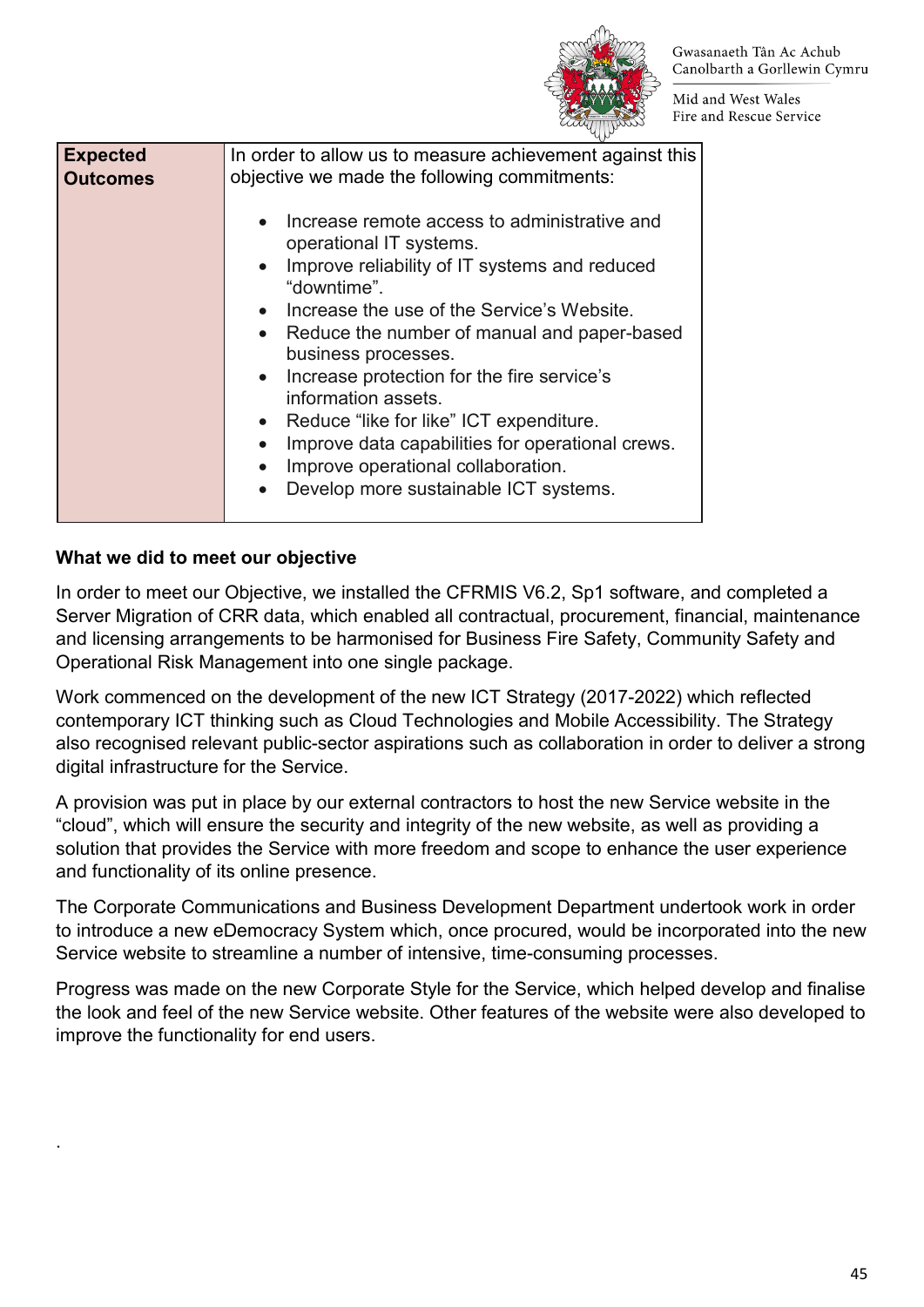

Mid and West Wales Fire and Rescue Service

### **Objective 12**

**To improve the way we resolve operational incidents through innovation and the use of new technology.** 

| <b>Reason</b>          | As a Fire and Rescue Service we have always<br>responded positively to the changing environment in<br>which we operate and adapted in order to meet new<br>challenges as they arise. New innovations and<br>technological advances in recent years have provided us<br>with the potential to greatly enhance and improve the<br>way we deliver our services in the future.<br>A number of innovative firefighting techniques have<br>already been embraced by the Service, such as e-<br>draulic cutting equipment, which has improved operator<br>safety and capability in responding to entrapments; the<br>use of unmanned aerial vehicles to support operations;<br>and command and control and the Cold Cut<br>extinguishing system currently under trial.<br>We want to further identify how developments in<br>equipment design, operating techniques and innovation<br>can enhance and improve the efficiency and<br>effectiveness of services we provide to the public.<br>Engaging with new technology and innovation will allow<br>us to introduce changes and enhancements to help<br>improve the safety of our firefighters; improve the<br>efficiency and outcomes of operational incidents; reduce |
|------------------------|-------------------------------------------------------------------------------------------------------------------------------------------------------------------------------------------------------------------------------------------------------------------------------------------------------------------------------------------------------------------------------------------------------------------------------------------------------------------------------------------------------------------------------------------------------------------------------------------------------------------------------------------------------------------------------------------------------------------------------------------------------------------------------------------------------------------------------------------------------------------------------------------------------------------------------------------------------------------------------------------------------------------------------------------------------------------------------------------------------------------------------------------------------------------------------------------------------------------|
|                        | the impact of our business and our emergency<br>operations on the environments; and expand and<br>enhance the learning environment for our staff.                                                                                                                                                                                                                                                                                                                                                                                                                                                                                                                                                                                                                                                                                                                                                                                                                                                                                                                                                                                                                                                                 |
| <b>Planned Actions</b> | In order to achieve this objective, we said we would:<br>Monitor and review the effectiveness of our<br>techniques, processes and equipment.<br>Explore all opportunities to learn from and<br>collaborate with our partners.<br>Engage in research and development which looks<br>both across and beyond the UK Fire sector for<br>ideas and solutions.<br>Research new developments in technology and<br>processes and conduct assessments and trials<br>accordingly.                                                                                                                                                                                                                                                                                                                                                                                                                                                                                                                                                                                                                                                                                                                                           |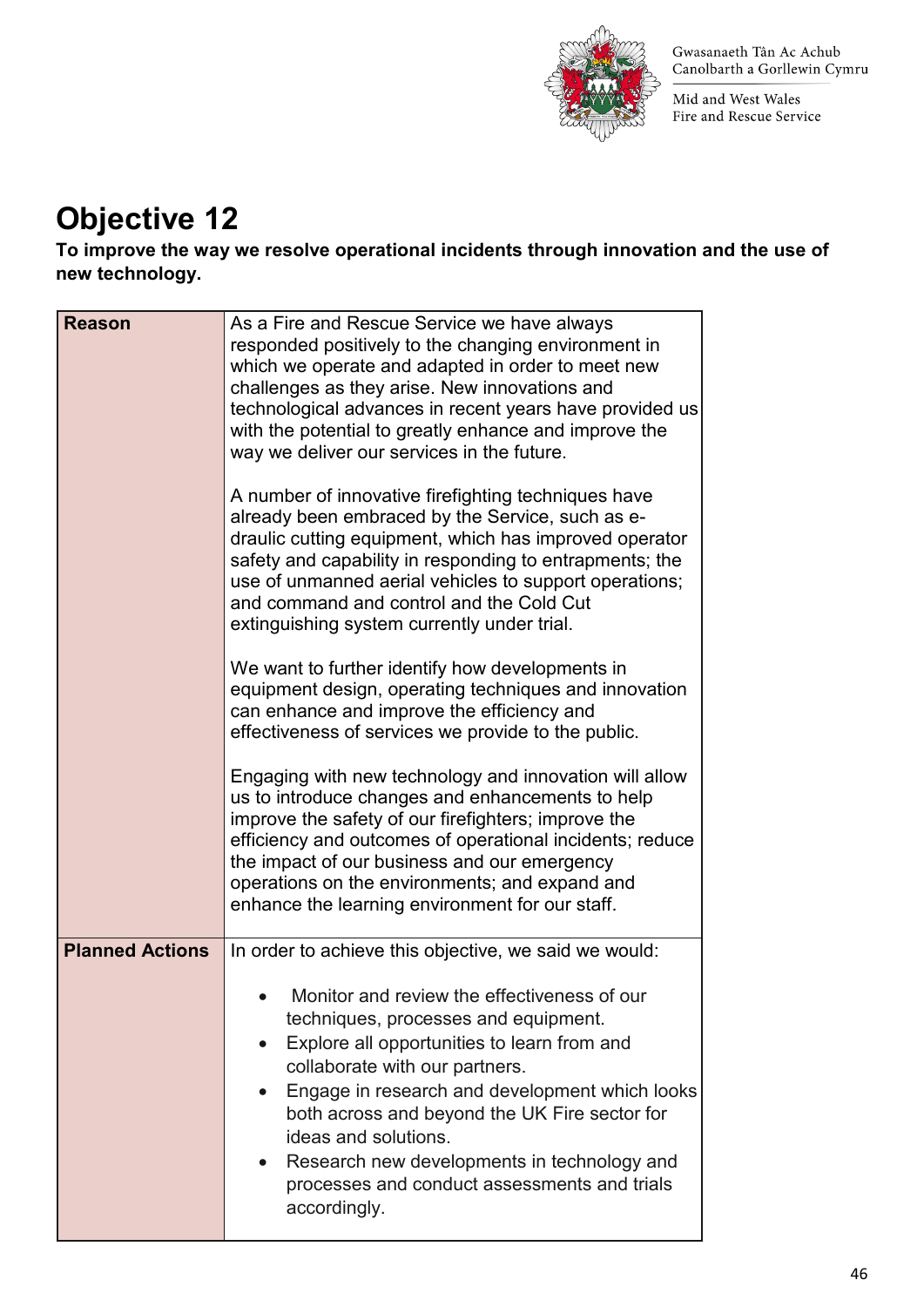

Mid and West Wales Fire and Rescue Service

| <b>Expected</b> | In order to allow us to measure achievement against this                                                                                                                                                                                                                                                                                                                                                                                                                                          |
|-----------------|---------------------------------------------------------------------------------------------------------------------------------------------------------------------------------------------------------------------------------------------------------------------------------------------------------------------------------------------------------------------------------------------------------------------------------------------------------------------------------------------------|
| <b>Outcomes</b> | objective we made the following commitments:<br>Monitor and disseminate the outcomes of<br>$\bullet$<br>reviews, investigations and debriefs.<br>Collect performance management data.<br>Gather evidence of improved outcomes at<br>operational incidents and exercises captured<br>through the operational learning system.<br>Monitor and report our performance in line with<br>$\bullet$<br>the Welsh Government's Programme of<br>Sustainability (Well-being of Future Generations<br>Bill). |

### **What we did to meet our objective**

In order to improve the way we resolve operational incidents through innovation and the use of new technology, we have continued to make notable progress in key areas. We collaborated with North and South Wales Fire and Rescue Services to replace Self Contained Breathing Apparatus (SCBA).

Our attention remained focussed on working with suppliers and manufacturers to identify opportunities to employ new technology within fire and rescue operations, including the procurement of the new Technical Rescue PPE.

The Incident Command Transformation Group made good progress with the development of future fire-ground support, communications, body worn video cameras and the replacement of the Incident Command Unit.

We successfully introduced the new Draeger Breathing Apparatus (BA) sets to all Fire Stations, which enabled a telemetry capability for BA incidents. The new BA sets will lead to improved communication at operational incidents and assist in health, safety and welfare of operational personnel. A project de-brief was also undertaken, and the learning derived from the process was used to inform future practice.

We developed an implementation plan for the successful introduction of the Multi-Function Personal Protective Equipment (PPE) to our Fire Stations.

In collaboration with North Wales Fire and Rescue Service and South Wales Fire and Rescue Service, we commenced the evaluation and procurement process for the new Structural PPE. Work was undertaken to establish future requirements and develop a tender document in readiness for the future procurement process, with the aim of the equipment being introduced during Spring 2019.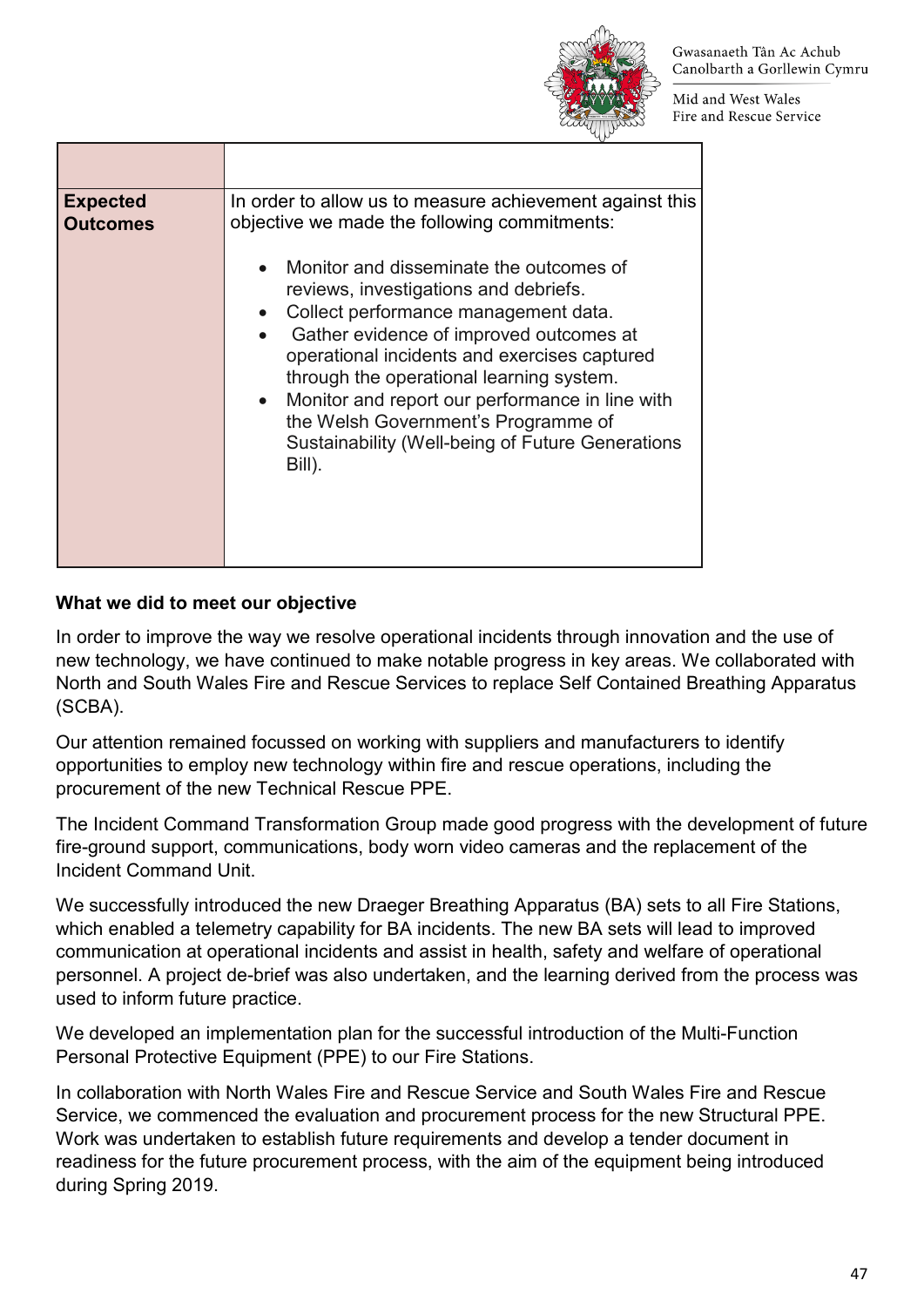

Mid and West Wales Fire and Rescue Service

The new PPE will incorporate the latest light-weight and breathable materials which will provide maximum protection whilst minimising weight. Furthermore, we developed a project plan which included undertaking PPE trials during the Summer of 2018.

#### **Find out more.**

Our website contains more detailed information on areas reported in this document. In the Performance Section of our website you will find information on: -

- **Strategic Plans**
- Corporate Plans
- Annual Improvement Plans
- Consultation Reports
- Wales Audit Office Reports
- Welsh Performance Indicators Reports
- All Wales Dwelling Fire Response Charter

We welcome your comments or suggestions for future planning improvements. To provide your feedback, you can contact us via our website **www.mawwfire.gov.uk**, telephone us on 0370 6060699 or write to us at Mid and West Wales Fire and Rescue Service HQ, Lime Grove Avenue, Carmarthen, SA31 1SP. Alternatively you can email us at mail@mawwfire.gov.uk.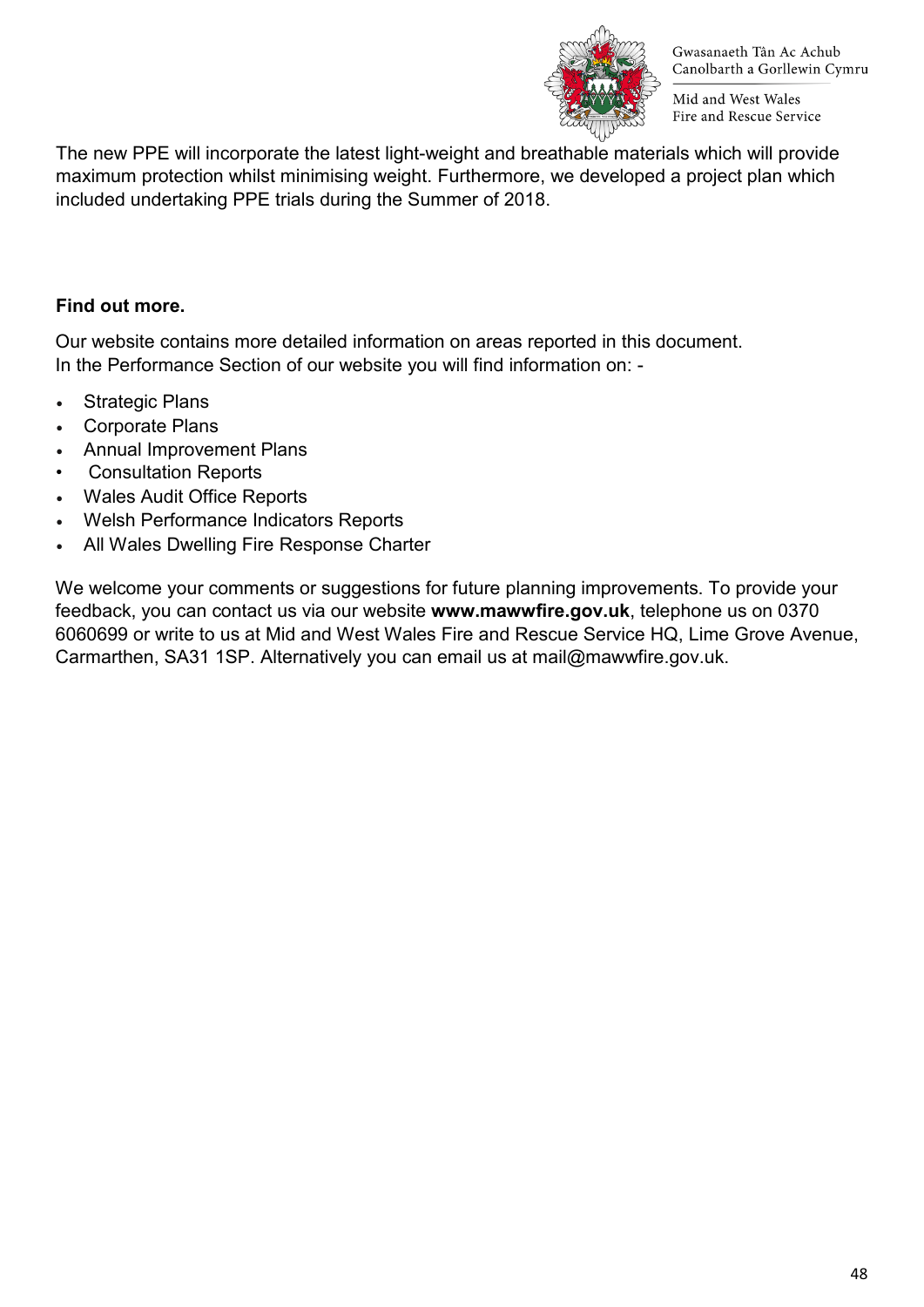

Mid and West Wales Fire and Rescue Service

#### **Alternative Versions**

This document is also available in accessible formats. If you would like this information in an alternative language or format or audio please contact us on 0370 6060699 or e-mail: [mail@mawwfire.gov.uk.](mailto:mail@mawwfire.gov.uk)

### **Request a Home Fire Safety Check**

You can request a home fire safety check for yourself, a dependant relative or neighbour, by contacting the Service on 0800 169 1234 or by visiting **www.mawwfire.gov.uk.**

**Follow us on:** Facebook: facebook.com/mawwfire Twitter: @mawwfire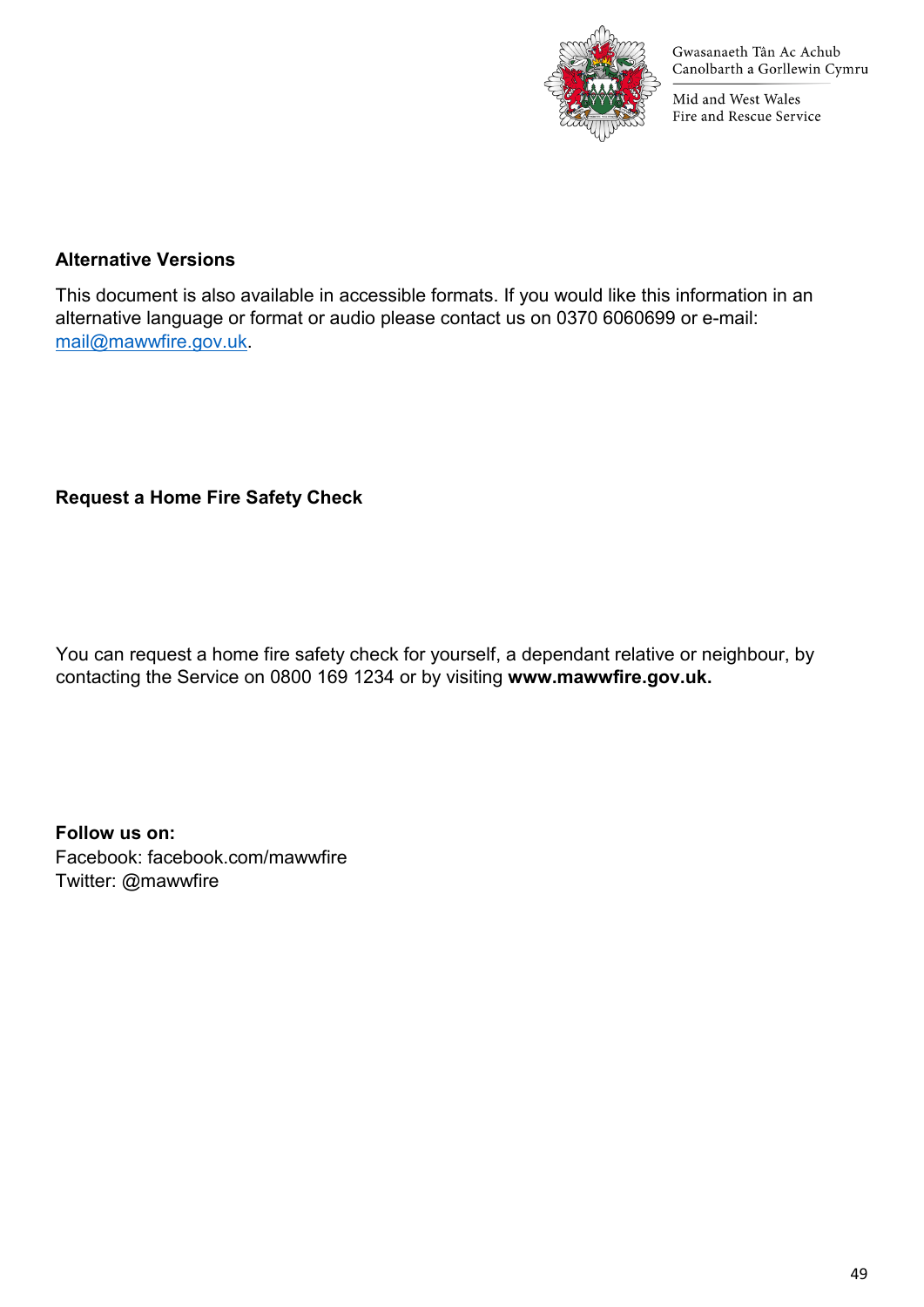

Mid and West Wales Fire and Rescue Service

### **Appendix 1**

### **Well-being of Future Generations (Wales) Act 2015 - Progress Statement.**

The Service has embraced the Well-being of Future Generations (Wales) Act 2015 since its introduction and we welcome our duties under the Act. We saw it as an excellent opportunity to further increase and strengthen our collaborative work with partner organisations to better meet the needs of the communities we serve.

The introduction of the Act and Public Services Boards (PSBs) created a consistent approach across the six unitary Authorities, thus reducing duplication and providing partners with an opportunity to achieve a common purpose through true collaboration for the benefit of our communities.

We had Director level representation on each of our six Public Service Boards, along with the Chair and Deputy Chair of the Authority, who represent the Service on three Public Service Boards each. Also, our Heads of Response represent the Service on the sub groups which sit beneath the Core PSB Groups.

Furthermore, the Public Service Board's Objectives were incorporated within the ethos of the services we provide, in order to develop and improve the health and well-being of the communities we serve, for the wider and inclusive benefit of our communities.

In order to increase staff awareness of the legislation, communication regarding the Act and the work of the PSBs was provided throughout the Service at a variety of forums, such as Executive Leadership Team, Service Leadership Team, Directorate Meetings and Response Forums.

We had the Well-being of Future Generations Act and PSBs as an Improvement Objective in our Corporate Plan 2017-2022 and 2018-2023, where the progress was reported quarterly through our Performance, Audit and Scrutiny Committee meetings.

When setting our Improvement and Well-being Objectives for our Corporate Plans, we held workshops with Fire Authority Members, Trade Unions and Heads of Departments to encourage awareness of the Act and ensure that our Objectives were aligned to the Act.

We ensured that our Improvement Objectives contributed to the requirements of the Well-being Act; and demonstrated how each of the Service's Improvement Objectives met the seven Wellbeing Goals in our quarterly Performance and Improvement reports.

Our Corporate Plan includes visuals identifying which Well-being Goals our Improvement Objectives are contributing to, this is also available in a poster version. There is also a table in our Corporate Plan which highlights the correlation between the Well-being Goals and our Improvement Objectives.